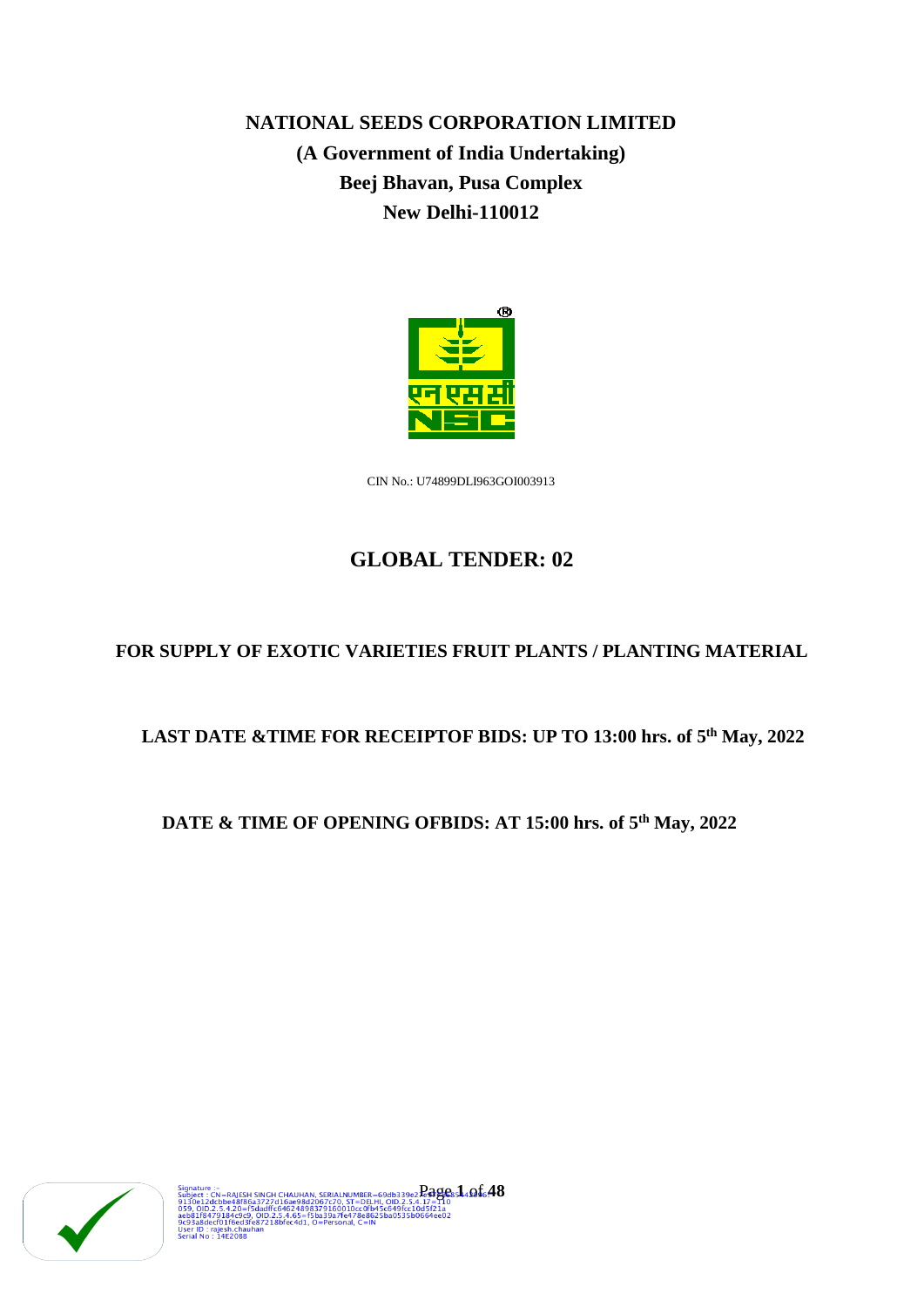# **NATIONAL SEEDS CORPORATION LIMITED (A GOVERNMENT OF INDIA ENTERPRISE) BEEJ BHAVAN, PUSA COMPLEX, NEW DELHI-110012, INDIA**

# **Contents**

| <b>SECTION-I</b>                                                   |  |
|--------------------------------------------------------------------|--|
|                                                                    |  |
| 1.2 COMPLIANCE STATEMENT OF DOCUMENTS REQUIRED FOR TECHNICAL &     |  |
|                                                                    |  |
|                                                                    |  |
|                                                                    |  |
|                                                                    |  |
| <b>SECTION - II</b>                                                |  |
| GENERAL TERMS AND CONDITIONS OF THE CONTRACT19                     |  |
| <b>SECTION-III</b>                                                 |  |
|                                                                    |  |
|                                                                    |  |
| 3.3 FORM FOR TECHNICAL & COMMERCIAL BID (Annex. B)30               |  |
|                                                                    |  |
|                                                                    |  |
|                                                                    |  |
| <b>SECTION-IV</b>                                                  |  |
|                                                                    |  |
|                                                                    |  |
| <b>SECTION-VI</b>                                                  |  |
|                                                                    |  |
| <b>SECTION-VII</b>                                                 |  |
|                                                                    |  |
|                                                                    |  |
|                                                                    |  |
| <b>SECTION-II</b> (ADDRESS OF DISPATCH DESTINATION AND QUANTITY)46 |  |

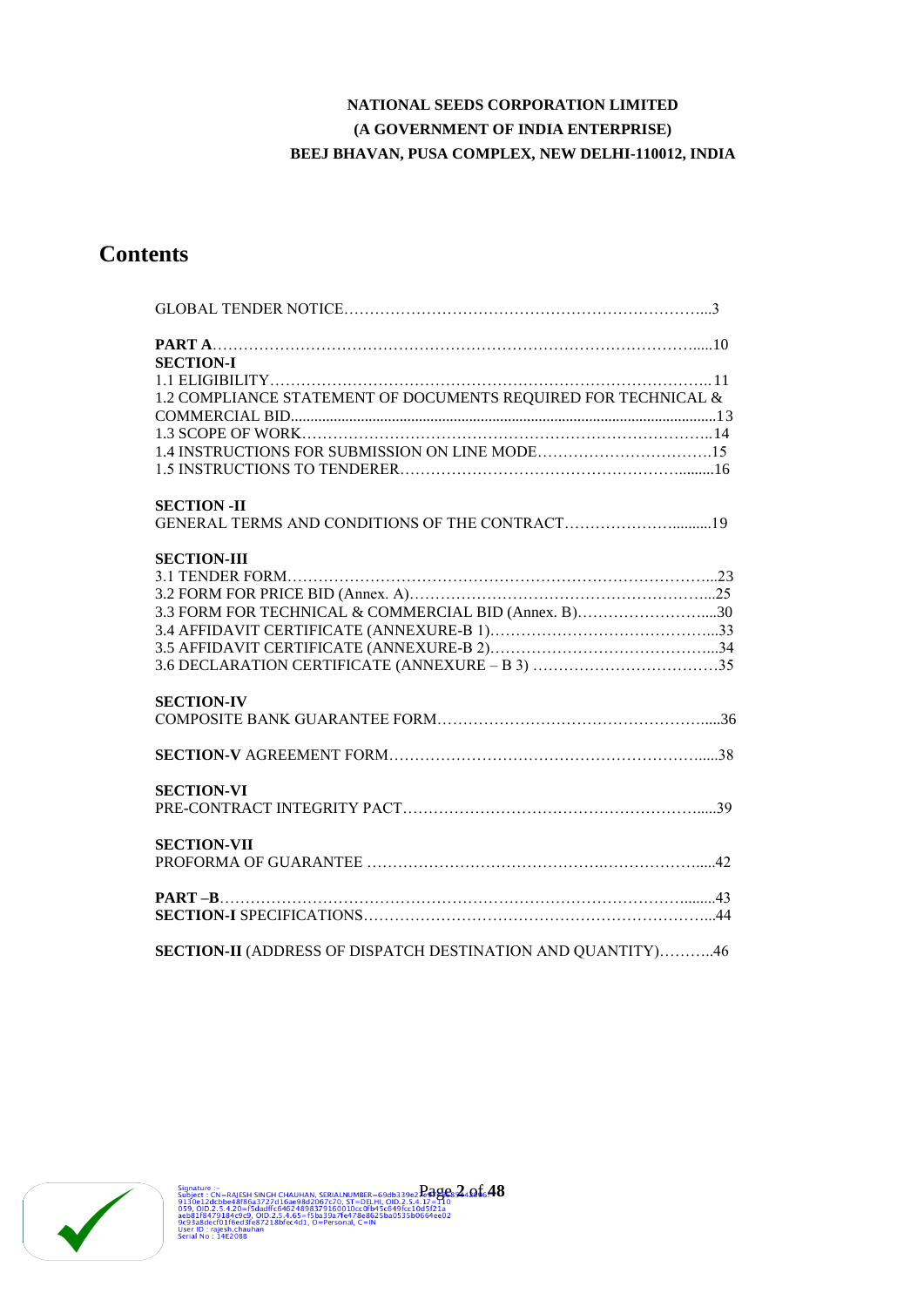## **NATIONAL SEEDS CORPORATION LIMITED (A GOVT.OF INDIA ENTERPRISE) BEEJ BHAVAN: PUSA COMPLEX, NEW DELHI-110012 INDIA**

# No. Prodn(7)NSC/H.O/2021-22

## **GLOBAL TENDER NOTICE No: 02**

National Seeds Corporation Ltd. (NSC) invites e-tender, from the reputed agencies /registered nurserymen engaged in production and supply of genuine planting material of fruits, for the supply of planting material/saplings from the source countries situated in Northern Hemisphere for Apple, Walnut and Almond and for Date Palm from Middle East/ Gulf countries of the world of following fruit plants of various varieties /cultivars/ Root-stock varieties, during the year 2022-23 as per the details mentioned in the bid documents:

| S.<br>No.      | Crop &<br><b>Scientific</b><br><b>Name</b> | Variety / Hybrid          |                                             |                                                                              |                                                                                           |                                                                                |                    |
|----------------|--------------------------------------------|---------------------------|---------------------------------------------|------------------------------------------------------------------------------|-------------------------------------------------------------------------------------------|--------------------------------------------------------------------------------|--------------------|
|                |                                            | <b>Variety</b>            | Root-stock<br>specification<br>for grafting | <b>Advanced</b><br>centre of<br>Hort. Dev.<br>Zainapora,<br>Shopian (J<br>&K | <b>State</b><br>Horticulture<br>Farm,<br>Shergaon, West<br>Kameng(Aruna<br>nchal Pradesh) | Govt. Hort.<br>Garden, Magra,<br><b>TehriGarhwal</b><br>(Uttarakhand)<br>India | <b>Grand Total</b> |
| 1              |                                            | Gala<br><b>Brookfield</b> | MM-111<br>$(75%)$ and<br>MM-106<br>(25%)    |                                                                              |                                                                                           | 14116                                                                          | 14116              |
| $\overline{2}$ |                                            | Gala<br>Venus<br>Fengal   | MM-111<br>$(75%)$ and<br>MM-106<br>(25%)    |                                                                              |                                                                                           | 14124                                                                          | 14124              |
| 3              |                                            | Sun Fuji                  | MM-111<br>$(75%)$ and<br>MM-106<br>(25%)    |                                                                              |                                                                                           | 14116                                                                          | 14116              |
| 4              | <b>Apple</b><br>(Malus                     | <b>Jazz</b>               | MM-111<br>$(75%)$ and<br>MM-106<br>(25%)    |                                                                              |                                                                                           | 14116                                                                          | 14116              |
| 5              | $spp.$ )                                   | Sweetango                 | MM-111<br>$(75%)$ and<br>MM-106<br>(25%)    |                                                                              |                                                                                           | 21174                                                                          | 21174              |
| 6              |                                            | Snapdrago<br>n            | MM-111<br>$(75%)$ and<br>MM-106<br>(25%)    |                                                                              |                                                                                           | 14116                                                                          | 14116              |
| 7              |                                            | Rubyfrost                 | MM-111<br>$(75%)$ and<br>MM-106<br>(25%)    |                                                                              |                                                                                           | 14116                                                                          | 14116              |

## **STATE-WISE REQUIREMENT OF PLANTING MATERIAL OF APPLE**

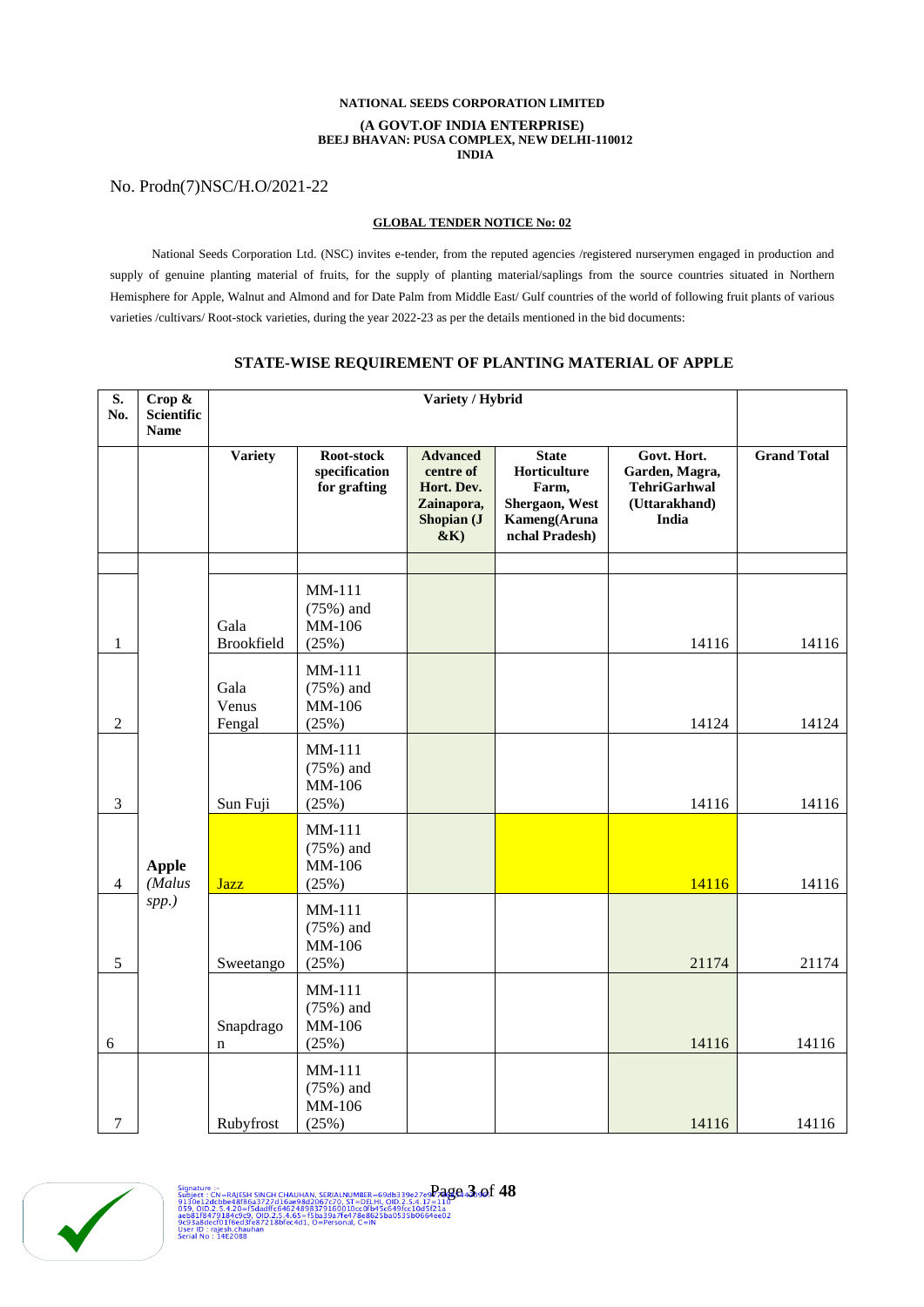| 8      | Pacific<br>Rose         | MM-111<br>$(75%)$ and<br>MM-106<br>(25%) |       |              | 21174 | 21174            |
|--------|-------------------------|------------------------------------------|-------|--------------|-------|------------------|
| 9      | Pacific<br>Queen        | MM-111<br>$(75%)$ and<br>MM-106<br>(25%) |       |              | 14116 | 14116            |
| 10     | Pinata<br>Apple         | MM-111<br>$(75%)$ and<br>MM-106<br>(25%) |       |              | 14116 | 14116            |
| 11     | <b>First Kiss</b>       | MM-111<br>$(75%)$ and<br>MM-106<br>(25%) |       |              | 14116 | 14116            |
| 12     | Dazel                   | MM-111 (50<br>$%$ )<br>M-9 (50%)         |       | 1200<br>1200 |       | 1200<br>1200     |
| 13     | Pink Lady               | MM-111 (50<br>$%$ )<br>M-9 (50%)         |       | 1200<br>1200 |       | 1200<br>1200     |
| 14     | Mema<br>Mester          | MM-111 (50<br>$%$ )<br>M-9 (50%)         |       | 1200<br>1200 |       | 1200<br>1200     |
| 15     | Adam's<br>Apple         | MM-111 (50<br>$%$ )<br>$M-9(50%)$        |       | 1100<br>1100 |       | 1100<br>1100     |
| 16     |                         | MM-111 (50<br>$%$ )                      |       | 1100         |       | 1100             |
|        | Winter<br>banana        | $M-9(50%)$                               |       | 1100         |       | 1100             |
| 17     | <b>Braeburn</b>         | MM-111 (50<br>$%$ )<br>M-9 (50%)         |       | 1100<br>1100 |       | 1100<br>$1100\,$ |
| 18     | Crimson<br>snow         | MM-111 (50<br>$%$ )<br>M-9 (50%)         |       | 1100<br>1100 |       | 1100<br>1100     |
| 19     | Cosmic<br>crisp,        | MM-111 (50<br>$\%$ )<br>$M-9(50%)$       |       | 1100<br>1100 |       | 1100<br>1100     |
| $20\,$ | Giga<br>(Ipador)        | MM-111 (50<br>$%$ )<br>$M-9(50%)$        |       | 1100<br>1100 |       | 1100<br>1100     |
| 21     | Jeromine                |                                          | 44000 |              |       | 44000            |
| 22     | <b>King Roat</b>        |                                          | 44000 |              |       | 44000            |
| 23     | Mema<br>Mester          |                                          | 44000 |              |       | 44000            |
| 24     | Scarlet<br>Spur-II      | MM-106                                   | 44000 |              |       | 44000            |
| 25     | Fenzad<br>(ZI)<br>Super |                                          | 44000 |              |       | 44000<br>44000   |
| 26     | Chief                   |                                          | 44000 |              |       |                  |

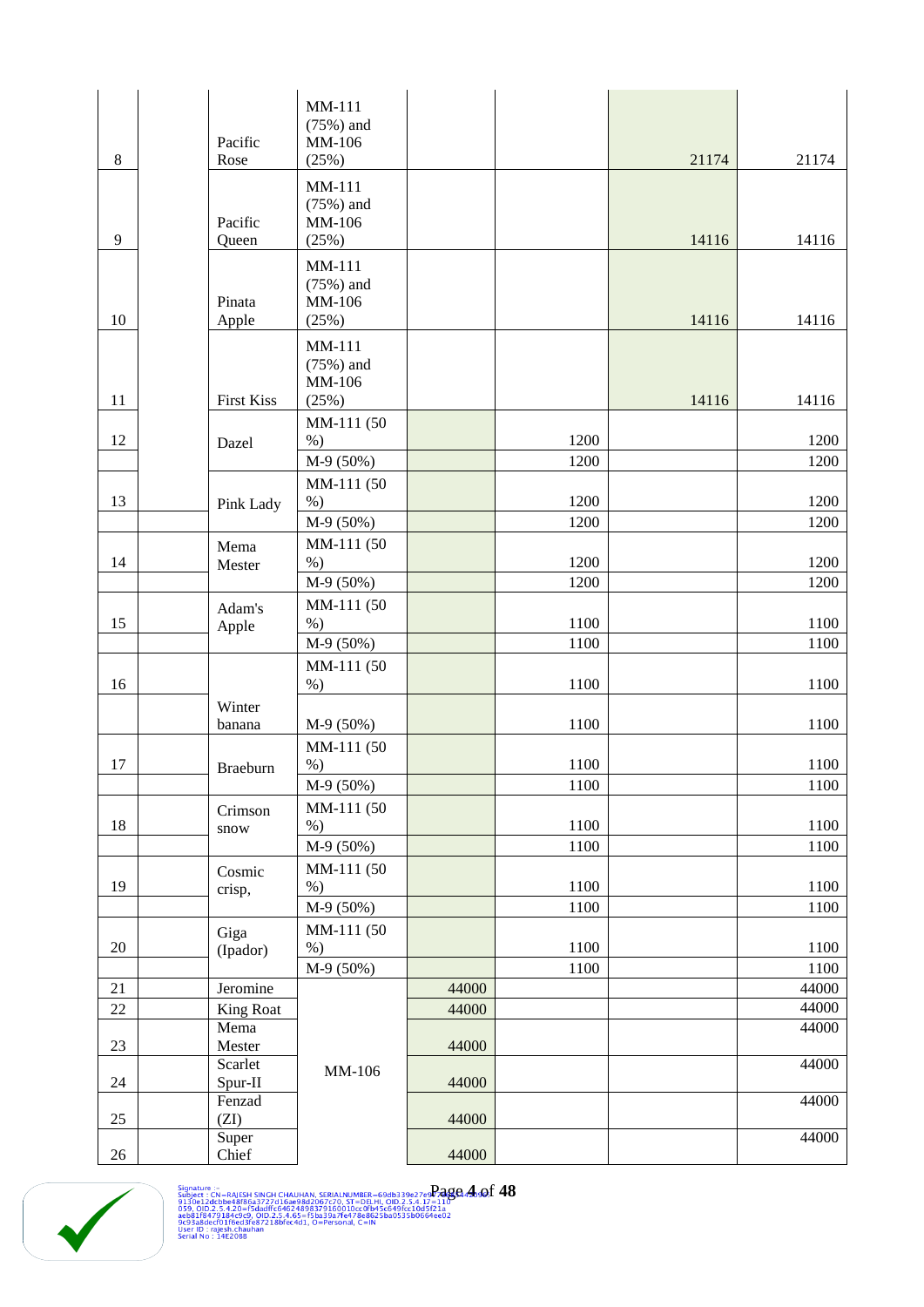|    | Honey        |        |       |        | 44000  |
|----|--------------|--------|-------|--------|--------|
|    | Crisp        |        |       |        |        |
|    | (Washingt)   |        |       |        |        |
| 27 | on)          | 44000  |       |        |        |
|    | Schniga      | 44000  |       |        | 44000  |
|    | Schinico     |        |       |        |        |
| 28 | Red Gala     |        |       |        |        |
|    | Fenplus      | 44000  |       |        | 44000  |
| 29 | Gala         |        |       |        |        |
|    | Golden       | 22000  |       |        | 22000  |
|    | Delicious    |        |       |        |        |
| 30 | Reindeer     |        |       |        |        |
|    | Granny       | 22000  |       |        | 22000  |
| 31 | Smith        |        |       |        |        |
|    | <b>TOTAL</b> | 440000 | 20400 | 169400 | 629800 |

# **STATE-WISE REQUIREMENT OF PLANTING MATERIAL OF WALNUT**

| $\overline{\mathbf{S}}$ .<br>NO. | Crop &<br>Scientifi<br>c Name |                        |                                                     |                                                                               | Variety / Hybrid                                                                      |                                                                                              |                                                                      |                       |
|----------------------------------|-------------------------------|------------------------|-----------------------------------------------------|-------------------------------------------------------------------------------|---------------------------------------------------------------------------------------|----------------------------------------------------------------------------------------------|----------------------------------------------------------------------|-----------------------|
|                                  |                               | <b>Variety</b>         | Root-<br>stock<br>specifica<br>tion for<br>grafting | <b>Advanced</b><br>centre of Hort.<br>Dev.<br>Zainapora,<br>Shopian (J&<br>K) | <b>State Horticulture</b><br>Farm, Shergaon,<br>West<br>Kameng(Arunanch<br>alPradesh) | <b>Potato Seed</b><br>Farm,<br>Makrog,<br>Chopal,<br><b>Shimla</b><br>(Himanchal<br>Pradesh) | Govt. Hort. Garden,<br>Magra,<br>TehriGarhwal(Uttar<br>akhand) India | Grand<br><b>Total</b> |
|                                  | Walnut<br>(Juglan             |                        |                                                     |                                                                               |                                                                                       |                                                                                              |                                                                      |                       |
| 1                                | as spp.)                      | Chandler               |                                                     | 66000                                                                         | 5000                                                                                  | 10000                                                                                        | 2666                                                                 | 83666                 |
| $\overline{2}$                   |                               | Howard                 |                                                     | 33000                                                                         | 5000                                                                                  | 5000                                                                                         | 2666                                                                 | 45666                 |
| 3                                |                               | Frequette              |                                                     |                                                                               |                                                                                       | 5000                                                                                         |                                                                      | 5000                  |
| $\overline{4}$                   |                               | Lara                   | Juglans                                             |                                                                               | 5500                                                                                  |                                                                                              |                                                                      | 5500                  |
| 5                                |                               | Franquette             | regia                                               | 33000                                                                         | 5000                                                                                  |                                                                                              | 2666                                                                 | 40666                 |
| 6                                |                               | Fernor                 | (seedling<br>$\lambda$                              |                                                                               | 5000                                                                                  |                                                                                              | 2666                                                                 | 7666                  |
| 7                                |                               | Fernette               |                                                     |                                                                               | 5000                                                                                  |                                                                                              | 2674                                                                 | 7674                  |
| $\,8\,$                          |                               | Forde                  |                                                     |                                                                               |                                                                                       |                                                                                              | 2666                                                                 | 2666                  |
| 9                                |                               | Gillet                 |                                                     |                                                                               |                                                                                       |                                                                                              | 2666                                                                 | 2666                  |
| 10                               |                               | Sexton                 |                                                     |                                                                               |                                                                                       |                                                                                              | 2666                                                                 | 2666                  |
| 11                               |                               | Durhan                 |                                                     |                                                                               |                                                                                       |                                                                                              | 2666                                                                 | 2666                  |
| 12                               |                               | 185<br>Walnut<br>Shell |                                                     |                                                                               |                                                                                       |                                                                                              | 2666                                                                 | 2666                  |
| 13                               |                               | Hartely                |                                                     |                                                                               |                                                                                       |                                                                                              | 2666                                                                 | 2666                  |
| 14                               |                               | Mayette                |                                                     |                                                                               |                                                                                       |                                                                                              | 2666                                                                 | 2666                  |
|                                  | <b>Total</b>                  |                        |                                                     | 132000                                                                        | 30500                                                                                 | 20000                                                                                        | 32000                                                                | 214500                |

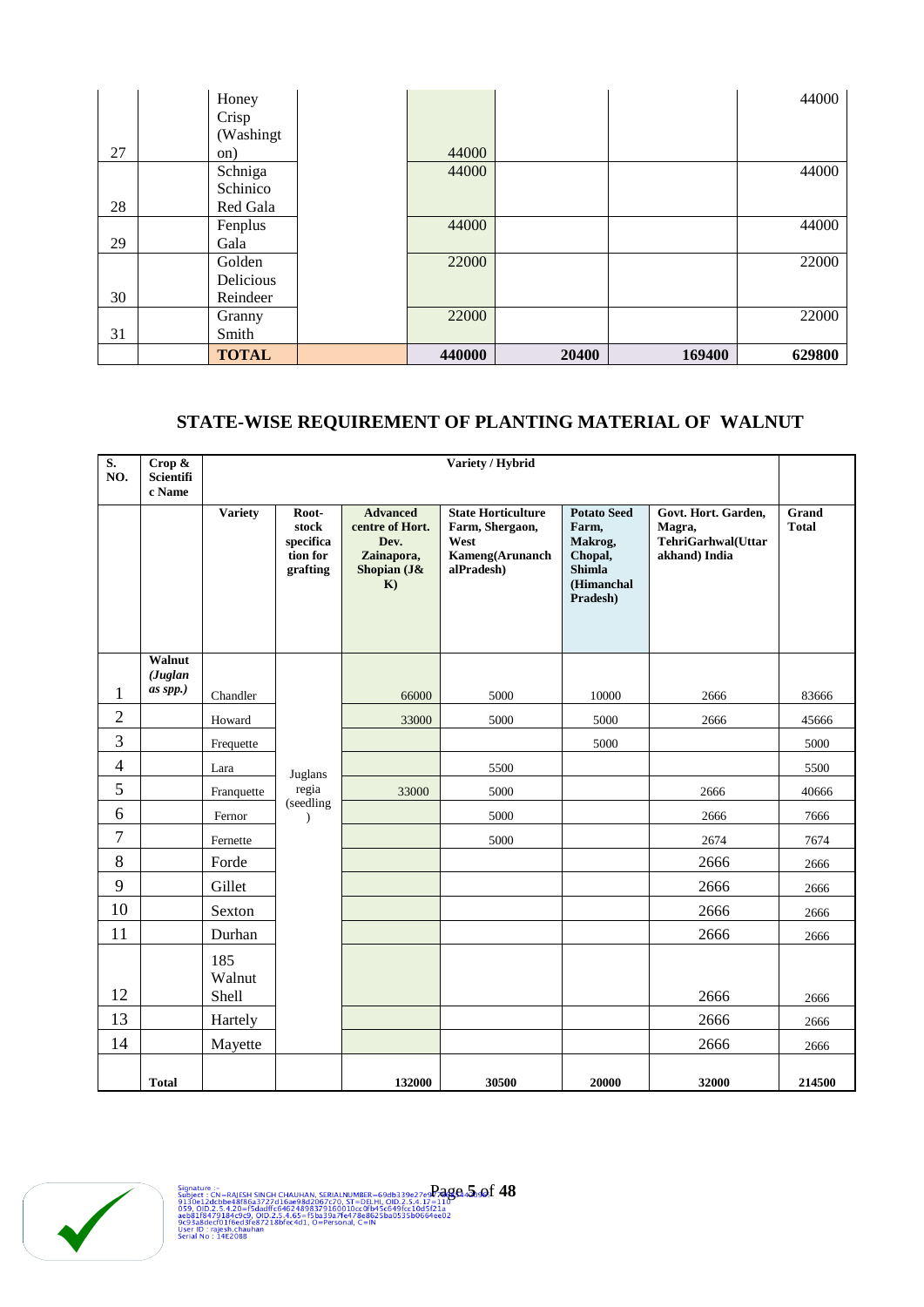| S.<br>NO.      | Crop &<br><b>Scientific</b> |                                |                                             | Variety / Hybrid                                                                                  |                                                                                              |                                                                  |                       |
|----------------|-----------------------------|--------------------------------|---------------------------------------------|---------------------------------------------------------------------------------------------------|----------------------------------------------------------------------------------------------|------------------------------------------------------------------|-----------------------|
|                | <b>Name</b>                 |                                |                                             |                                                                                                   |                                                                                              |                                                                  |                       |
|                |                             | <b>Variety</b>                 | Root-stock<br>specification<br>for grafting | <b>Advanced</b><br>centre of<br>Hort. Dev.<br>Zainapora,<br><b>Shopian</b><br>(Jammu<br>&Kashmir) | <b>Potato Seed</b><br>Farm,<br>Makrog,<br>Chopal,<br><b>Shimla</b><br>(Himanchal<br>Pradesh) | Govt. Hort. Garden, Magra,<br>TehriGarhwal(Uttarakhand)<br>India | Grand<br><b>Total</b> |
|                | <b>Almond</b>               |                                |                                             |                                                                                                   |                                                                                              |                                                                  |                       |
|                |                             |                                |                                             |                                                                                                   |                                                                                              |                                                                  |                       |
| $\mathbf{1}$   |                             | Mereced                        |                                             | 20000                                                                                             | 4000                                                                                         | 4165                                                             | 28165                 |
|                |                             |                                |                                             |                                                                                                   |                                                                                              |                                                                  |                       |
| 2.             |                             | Nonpareil                      |                                             | 20000                                                                                             |                                                                                              |                                                                  | 20000                 |
| 3.             |                             | Tuono                          |                                             | 17770                                                                                             |                                                                                              |                                                                  | 17770                 |
| $\overline{4}$ |                             | California<br>Paper<br>Shelled | Garnium,<br>GF667                           | 20000                                                                                             | 3000                                                                                         |                                                                  | 23000                 |
| 5              |                             | Peerless                       |                                             |                                                                                                   | 3000                                                                                         |                                                                  | 3000                  |
| 6              |                             | Pranyaj                        |                                             |                                                                                                   |                                                                                              | 4165                                                             | 4165                  |
| $\overline{7}$ |                             | Peerless                       |                                             |                                                                                                   |                                                                                              | 4165                                                             | 4165                  |
| 8              |                             | Monterey                       |                                             |                                                                                                   |                                                                                              | 4165                                                             | 4165                  |
| 9              |                             | Sonora                         |                                             |                                                                                                   |                                                                                              | 4165                                                             | 4165                  |
| 10             |                             | Ruby                           |                                             |                                                                                                   |                                                                                              | 4165                                                             | 4165                  |
| 11             |                             | <b>IXL</b>                     |                                             |                                                                                                   |                                                                                              | 4165                                                             | 4165                  |
| 12             |                             | Nonpareil                      |                                             |                                                                                                   |                                                                                              | 4175                                                             | 4175                  |
|                |                             | <b>TOTAL</b>                   |                                             | 77770                                                                                             | 10000                                                                                        | 33330                                                            | 121100                |

# **STATE-WISE REQUIREMENT OF PLANTING MATERIAL OF ALMOND**

# **STATE-WISE REQUIREMENT OF PLANTING MATERIAL OF DATEPALM**

| S.<br>NO.    | Crop & Scientific<br><b>Name</b>      | Variety / Hybrid |                      |                        |                    |
|--------------|---------------------------------------|------------------|----------------------|------------------------|--------------------|
|              |                                       | <b>Variety</b>   | <b>Gujarat State</b> | <b>Rajasthan State</b> | <b>Grand Total</b> |
| $\mathbf{1}$ | Date Palm (Phoenix<br>Dactylifera L.) | Barhee           | 18750                | 30264                  | 49014              |
| 2            |                                       | Khalas           | 9375                 | 15132                  | 24507              |
| 3            |                                       | Khunezi          | 9375                 | 15132                  | 24507              |
|              |                                       | <b>Total</b>     | 37500                | 60528                  | 98028              |

**Note**: *All the Date Palm will be delivered at PEQ facility of Centre Institute of Arid Horticulture (CIAH) Bikaner Rajasthan.*

|                 | <b>Tender Document</b> |                |               |  |
|-----------------|------------------------|----------------|---------------|--|
| Walnut<br>Apple |                        | Date Palm      | Cost (INR)    |  |
|                 | /Almond                |                |               |  |
| 1000 INR /      | 3000 INR/              | 12000 INR/     | 5000 INR/     |  |
| <b>13 USD</b>   | <b>39 USD</b>          | <b>156 USD</b> | <b>65 USD</b> |  |
|                 |                        |                |               |  |

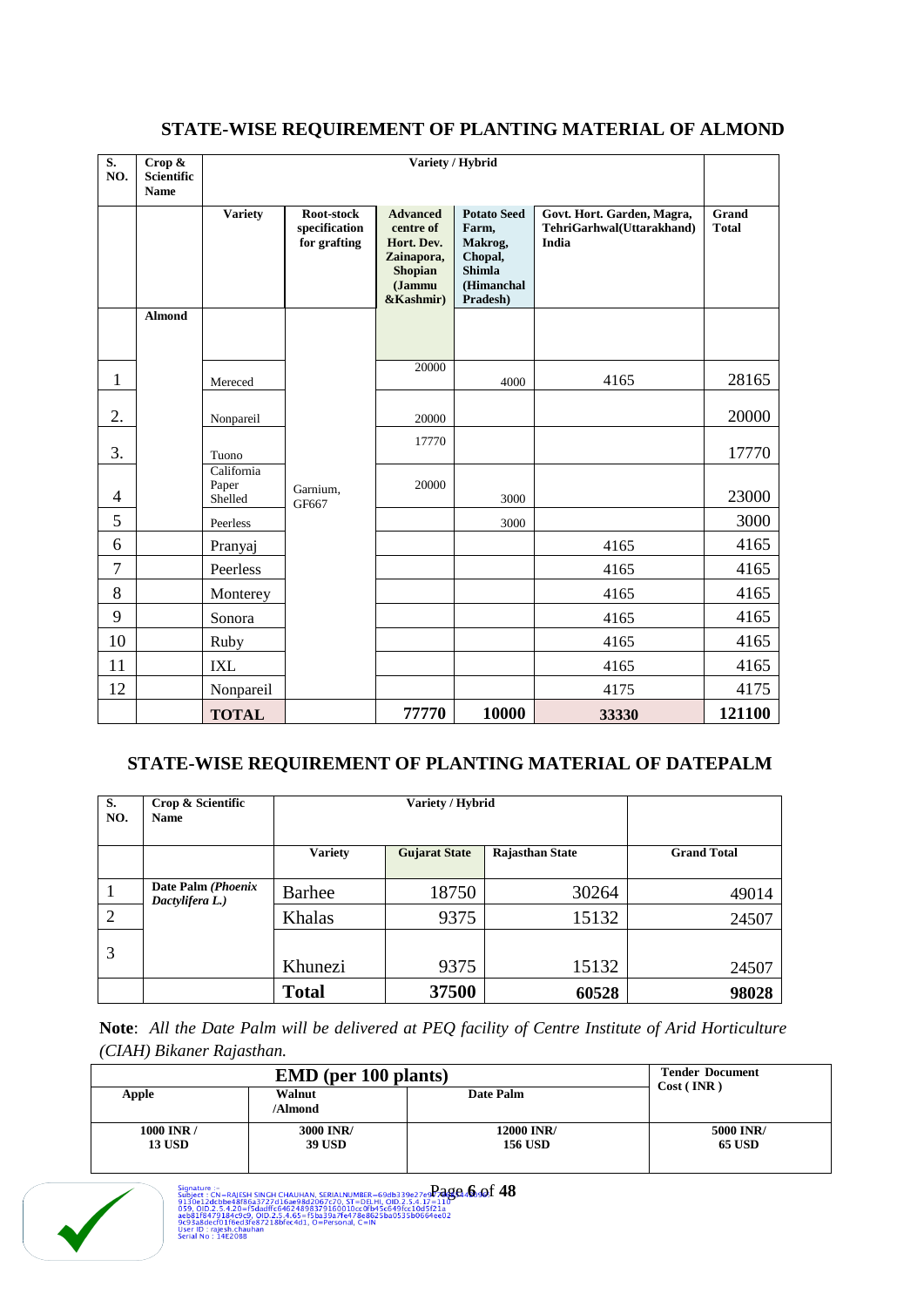# **Scheduled dates for tender are as under:**

- a) Bid submission (Technical and Financial) date and time: Up to 13:00 Hrs. (IST) of  $5<sup>th</sup>$  May, 2022.
- b) Bid opening (Technical Bid) date and time : at  $15:00$  Hrs. (IST) of  $5<sup>th</sup>$  May, 2022.
- $c$ ) Pre bid meeting will be held on 11<sup>th</sup> April, 2022 through online/offline. The parties interested to attend the pre bid meeting on said date and time may inform their e-mail address by 8<sup>th</sup> April, 2022 so that link for the VC meeting may be shared.
- d) Opening of Price Bid of technically qualified bidders: Date will be intimated in due course.
- 1. EMD should be submitted by the parties participating in the tender online along with cost of tender documents.
- 2. The eligibility criterion for participation in the tender is given in the tender documents.
- 3. Tenderers should submit both Technical bid and Price bid strictly as per instructions to tenderers given in Part-A of the tender documents.
- 4. Tender not accompanied with requisite amount of EMD & Tender Cost and not submitted as per instructions contained in the tender documents are liable for rejection.
- 5. Micro Small Enterprises (MSEs and their dealers / distributors) registered with NSIC for the quoted items under single point registration scheme in India are exempted from payment of cost of tender document and EMD as well as entitled to avail the benefit of Public Procurement Policy for Micro and Small Enterprises (MSEs) 2012, according to the policy approved in the NSC subject to furnishing documentary proof in support of their claim along with their request.
- 6. The Bidders have to sign 'Integrity Pact "with NSC.
- 7. NSC reserves the right to accept or reject any one or all tenders without assigning any reason thereof and the right for evaluation and decision based on tender submitted online. Any further Corrigendum (s) to this tender shall be published only on our website/e- portal.
- 8. HP/UK/J&K/ represents the States of Himachal Pradesh, Uttarakhand, and Jammu & Kashmir respectively in India.

**Sr. General Manager (Legal & Corporate Affairs)**

 **\*\*\*\*\***

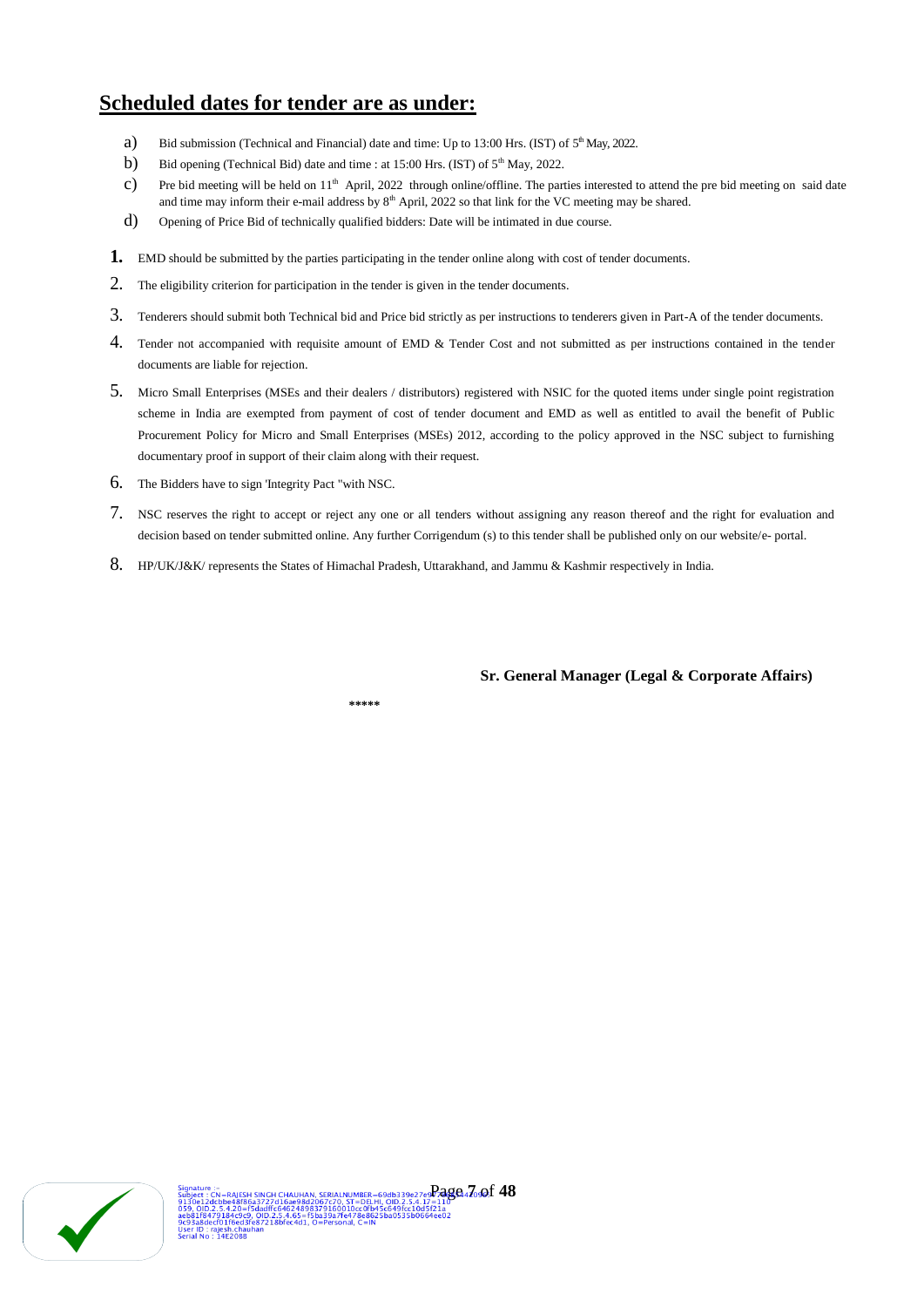# **PART-A**



Signature : -<br>Subject : 2 d. b.e.4815:H SINCH CHAUHAN, SERIALNUMER = 69db339e2**.2.4826: 364.01**6.48<br>9159.010.2.5.4.20=F6dadff.6462489842067c70. ST=DELH1.010.2.5.4.1.7=1.0<br>aeb8118479184c9c9.010.2.5.4.65=F5ba39a7fe478e8625ba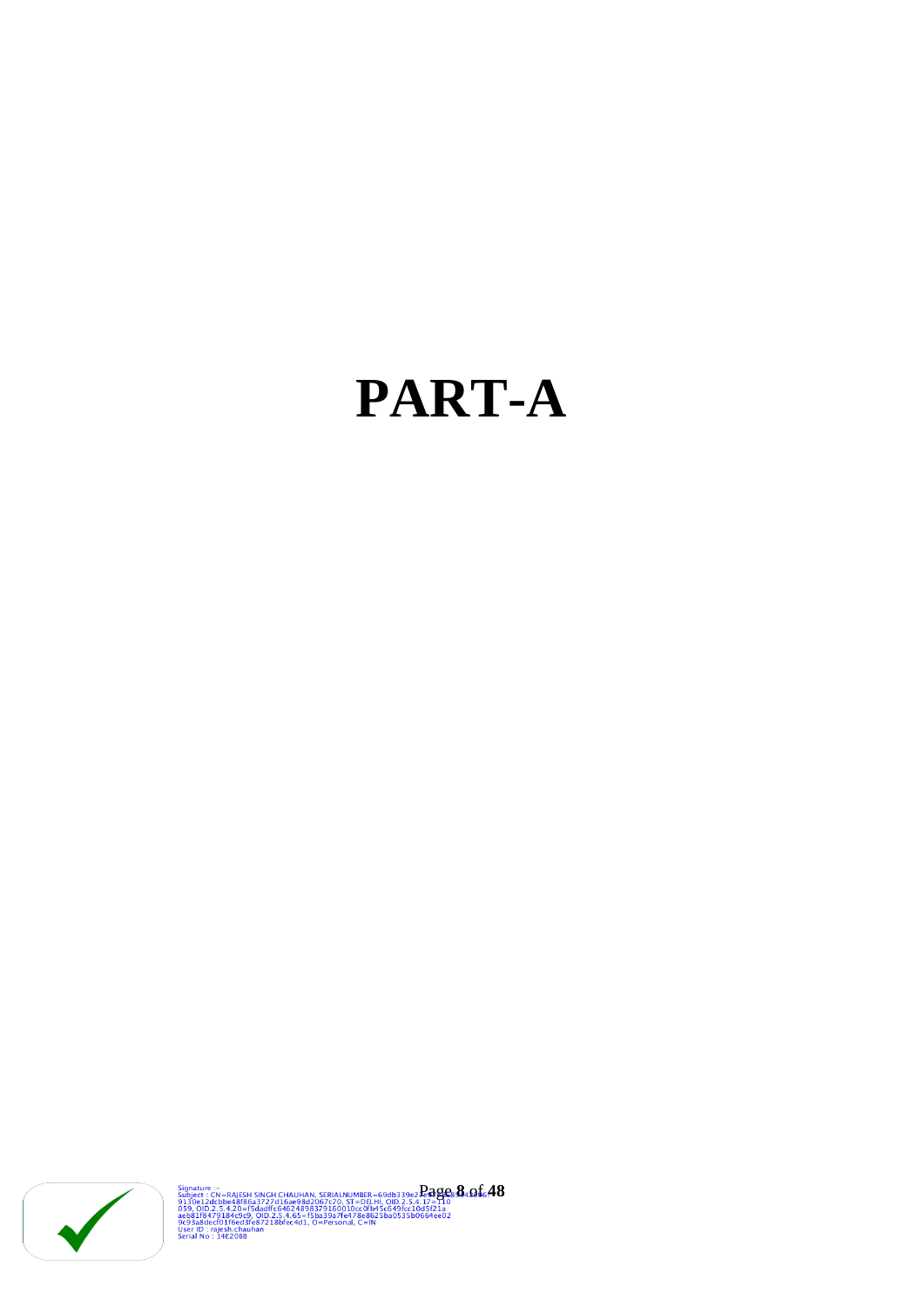# **SECTION – I**

## **1.1 ELIGIBILITY**

- 1. The bidder should be reputed / registered nurseryman who deals with nursery production of fruit plants and should be well experienced in production and supply of quality nursery plants.
- 2. The bidder should be an original producer or his authorized agent (Indian Counterpart) and shall furnish the documentary proof for the same.
- 3. Bidder is at liberty to apply for single or multiple crops i.e. **Apple or Walnut or Almond or Date Palm.** Tenderers interested to quote against this tender must quote atleast for 50% quantity of the crops and should furnish all valid required documents.
- 4. The nurseryman should have maintained the record of progeny trees i.e. the source of scion wood.
- 5. The bidder should be well experienced having capabilities to fulfill the requirements, formalities and process of Plant protection quarantine / Phyto-sanitary of country of origin and destination. He should possess and can provide the details, documents and valid certificates whatsoever requires by Quarantine Authorities.
- 6. *Experience and Technical Capacity:* The Bidder shall furnish documentary evidence to demonstrate that it meets the following experience requirement(s):

#### *6.1 In case the bidder is Reputed /registered Nurseryman*

- *a*) Bidder should be reputed organization, agency, nurseryman having 5 years of experience in the fields of production and export of genuine planting material, saplings/nursery plants of fruit cultivars for propagation and plantation purpose should express their interest.
- *b*) The bidder should have annual production capacity of at least 3 times the tendered quantity of the tendered planting materials.
- *c*) The Bidder shall furnish the information of any 3 supplies (each of quantity equal or more than tendered qty) and satisfactory performance during past 5 years. Bidders shall also required to submit performance report documentary evidence in respect of satisfactory delivery and quality of planting material during the last 5 years.
- *d*) The Indian bidder should have valid Registration / License /Authorization for nursery business and export of planting material with certification agency/ statutory agency of their country.
- *e)* The nurseryman should have maintained the record of progeny trees i.e. the source of scion wood and should provide the following :
	- i. Location of Headquarter<br>ii. Date and Country of Reg
	- Date and Country of Registration
	- iii. Details of the Farm (S) and location
	- iv. Area (Ha)
- *f)* The Nursery should have complete record of progeny trees i.e the source of scion wood . Detail of progeny tree & its average yearly production for last five years

| <b>S.N.</b> | <b>Kind of Progeny tree</b> | <b>Variety</b> | Age of the<br>tree | Average yield of the tree during last five years |  |  |
|-------------|-----------------------------|----------------|--------------------|--------------------------------------------------|--|--|
|             |                             |                |                    |                                                  |  |  |

- *g)* The documentary evidence of conformity of the planting material and services to the bidding documents may be in the form of literature and data etc. and shall consist of:
	- i) Detail description of varietals character and production performance of mother trees. The varietal character of the fruit plants to be supplied should conform to the established traits of variety as mentioned in the Catalogue / Invoice'
	- ii) Rootstock& Bud wood material used for propagation is free from all known viruses of fruit plants.
	- iii) The bud wood should have been taken regularly from the good performing productive mother trees.
	- iv) Scion wood should be taken from known pedigree trees of established variety.
- *h*) List of Major Users of the supplier of nursery plants for the last three years.
- *i*) Foreign Bidder may engage an authorized Indian Agent/contractor for ensuring all domestic activities including customs clearance, all applicable testings / clearance, transport up to PEQ site, monitoring of protocol at PEQ site for planting and optimum survival of the plants.

The details of such Agent/contractor with complete details should be mentioned in the technical bid. The billing of the Indian authorized Agent/ Contractor in such case should be made separately in Indian Rupees and GST registration and PAN details of the Agent/ contractor should be submitted in technical bid. The bidder shall not sublet, transfer, assign or otherwise part with the contract to any person, firm or Company directly or indirectly or any part thereof without the prior written permission of the NSC.

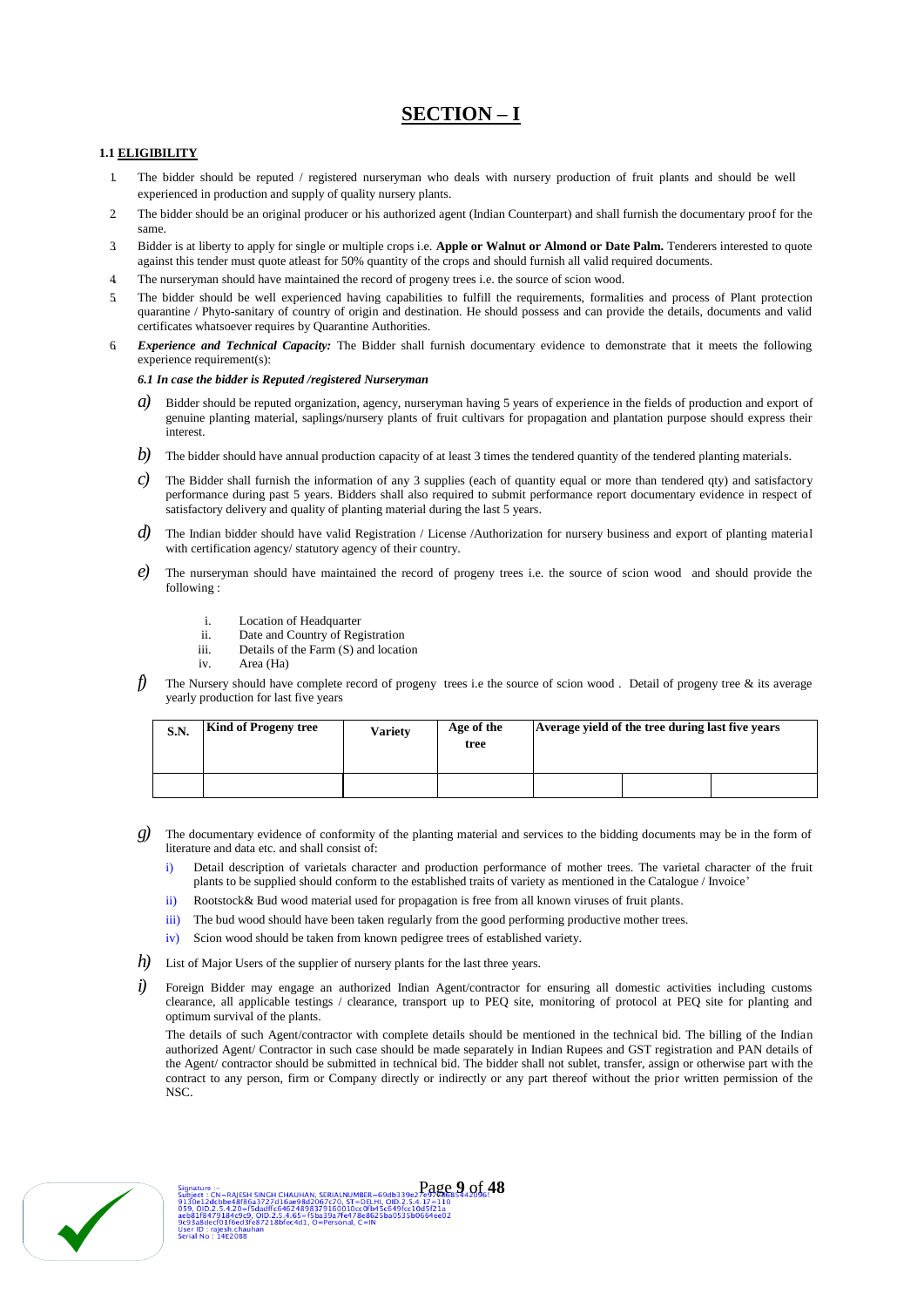#### *6.2 In case the bidder is an Authorized dealer/ distributer/ supplier of Original nurseryman/ bidder of planting material :*

- *a) The Original Nurseryman/bidder shall fulfill the experience criteria mentioned at 6.1 above*
- *b) The bidder should have technical support from the Nurseryman, for supply of planting material upto PEQ site. Further, authorized dealer/agents may also provide technical inputs and monitoring of protocols to ensure maximum survival of the planting material at PEQ site.*
- *c) Bidder should furnish required documentary report of authorization and documentary evidence of experience of OEM, as mentioned at 6.1 above.*
- *d) Offer from authorized Indian Agent of eligible foreign party will only be considered without any intermediary Agent/ Firm between the party and the agent.*
- 7. The offer of the Indian Agent should also accompany the authorization letter from their principal.
- 8. Technical & Commercial documents requirement: The supplier shall submit details of commercial documentary proof as per the checklist of enclosed Section1.2
- 9. *Financial Capacity*  The Bidder shall furnish documentary evidence to demonstrate that it meets the following financial requirement(s):

#### *9.1 In case the bidder is Reputed Nurseryman:*

The average of financial turnover of the bidder of last three audited balance sheets of the financial/accounting years 2018-19, 2019-20 & 2020-21, as detailed below and should be supported with audited financial balance sheet.

| Financial Capacity (per 100 plants) for Foreign Nurseryman |                 |                  |  |  |  |  |
|------------------------------------------------------------|-----------------|------------------|--|--|--|--|
| Apple                                                      | Walnut/ Almond  | Date Palm        |  |  |  |  |
|                                                            |                 |                  |  |  |  |  |
|                                                            |                 |                  |  |  |  |  |
| 150000 INR/                                                | 450000 INR/     | 1950000 INR/     |  |  |  |  |
| <b>1950 USD</b>                                            | <b>5850 USD</b> | <b>25350 USD</b> |  |  |  |  |
|                                                            |                 |                  |  |  |  |  |
|                                                            |                 |                  |  |  |  |  |

#### *9.2 In case the bidder is an Authorized dealer/distributer/supplier of Original nurseryman/bidder of planting material:*

- *a) The source Nurserymen/Farm shall fulfill the Financial criteria mentioned at 9.1above*
- b) *In addition to the 9.2 (a) bidder himself should have an annual turnover during last three audited financial/accounting years from the original bid closing date,* as detailed below and should be supported with audited financial balance sheet.

| Financial Capacity (per 100 plants) for Authorized Dealer of Foreign Nurseryman |                   |                   |  |  |  |  |
|---------------------------------------------------------------------------------|-------------------|-------------------|--|--|--|--|
| Apple                                                                           | Walnut/Almond     | Date Palm         |  |  |  |  |
|                                                                                 |                   |                   |  |  |  |  |
| 50000 INR                                                                       | <b>150000 INR</b> | <b>650000 INR</b> |  |  |  |  |
|                                                                                 |                   |                   |  |  |  |  |

- 10. Notwithstanding anything stated above, the NSC reserves the right to assess the capabilities and capacity of the bidder/his collaborators/associates/subsidiaries/Group companies to perform the contract, should the circumstances warrant such assessment in the overall interest of NSC.
- 11. Source nursery in the Country of origin must have patent and license rights from the original patent holder of the varieties for production of offered varieties in the Tender. Bidder must enclose documentary evidence for each license variety. In case any document submitted by the Bidder found to be fake/altered their Tender shall be rejected and source supplier along with the Indian Agent, if any, shall be blacklisted.
- 12. Bidder is not eligible to participate in tender if he has been black listed / debarred by any of the Govt. Department/ Organization/ PSUs/ Institution etc., of India or [country of the bidder] and World Bank and that if any Arbitration is pending with NSC/other Government Agencies and further that has been prosecuted for violation of Rules/ Law under essential commodities act or any rules other law or orders their under in any Court of law (Affidavit/ Certificate in this regard is to be submitted as per proforma attached with price bid (Annex. B-1)

Note: - The bidders who do not fulfill the above Eligibility, Financial & Technical Qualification Criteria shall be rejected during the Evaluation of Technical Bid

\*\*\*\*\*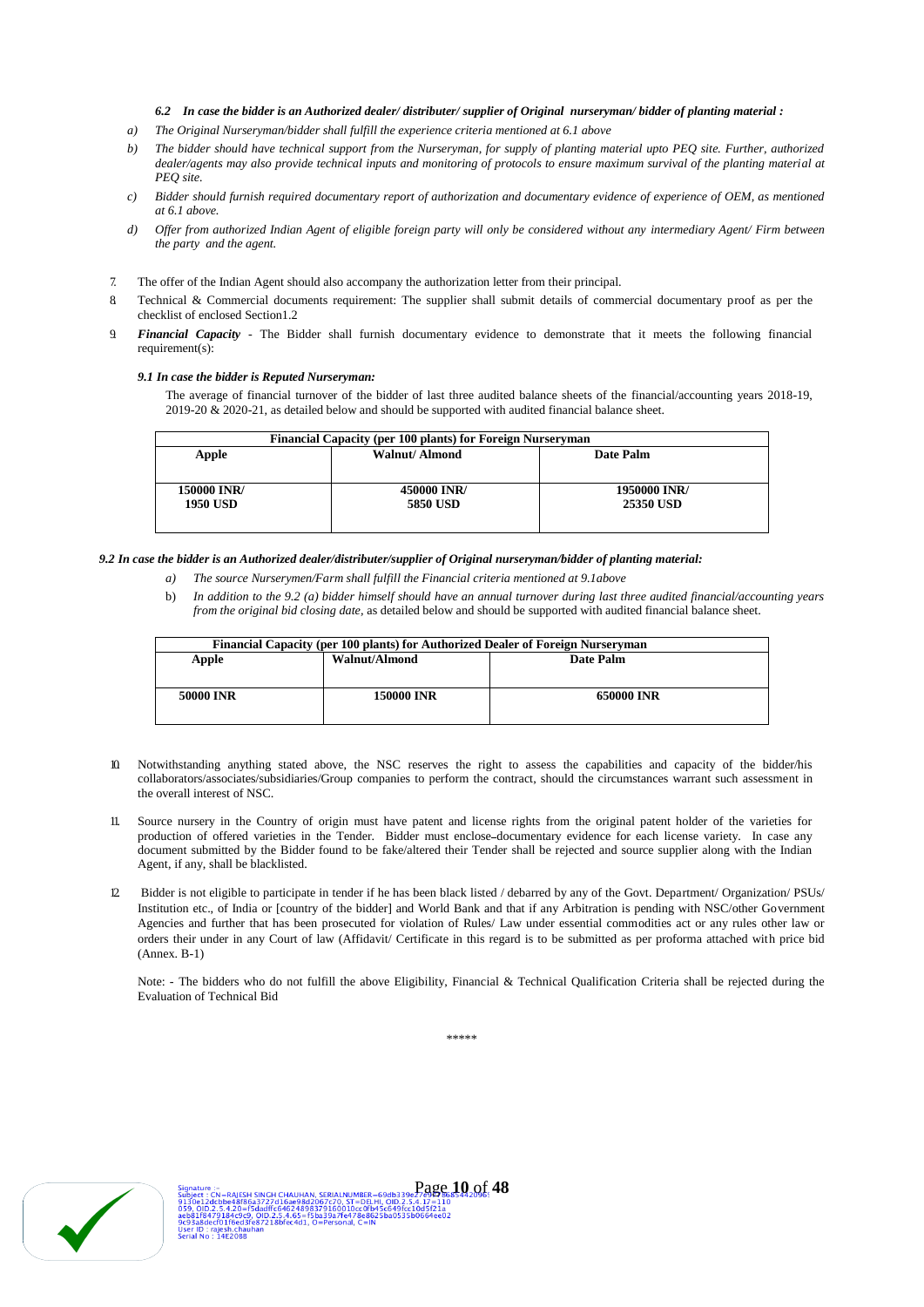# **Section -1***.2*

# *COMPLIANCE STATEMENT OF DOCUMENTS REQUIRED FOR TECHNICAL & COMMERCIAL BID:*

| S.No.          | <b>Check List of Enclosures</b>                                                                                                                                                                                     | <b>Compliance Statement</b> |
|----------------|---------------------------------------------------------------------------------------------------------------------------------------------------------------------------------------------------------------------|-----------------------------|
| 1.             | Certificate of Incorporation of Company / Registration of the firm/Partnership Deed if<br>Partnership firm                                                                                                          |                             |
| 2.             | Letter of authorization/Resolution of Board for signing of bid by the authorized person<br>if the bidder is a Partnership firm or is a limited Company                                                              |                             |
| 3.             | An affidavit of ownership of proprietary firm/sole traders                                                                                                                                                          |                             |
| 4.             | In case representative of bidder participate in the tender opening/ negotiation of rate, letter<br>of authorization to participate                                                                                  |                             |
| 5.             | Documents required to fulfill eligibility and qualification criteria as specified in<br>Eligibility at Section-I                                                                                                    |                             |
| 6.             | Affidavit / Certificate that my/our firm/ Company has not been blacklisted/debarred by any<br>of the Govt. Department/Organization/PSU/Institution of India and no Court Case,<br>arbitration case pending with NSC |                             |
| 7 <sub>1</sub> | A copy of PAN No & Income-Tax Return for the last three years (for Indian Agent)                                                                                                                                    |                             |
| 8.             | Copy of GST Registration (for Indian Agent)                                                                                                                                                                         |                             |
| 9.             | MSE registered with NSIC, other Authorities Certificate with proper validity for<br>quoted item (for Indian Agent)                                                                                                  |                             |
| 10.            | Each and every concerned pages of tender documents should have digital signature of<br>authorized signatory of tenderer                                                                                             |                             |
| 11             | Affidavit that in no circumstance the price quoted exceeds the lowest price of identical<br>goods supplied to Govt./Semi Govt. Organizations in India                                                               |                             |
| 12             | Audited Balance Sheet for last Three years                                                                                                                                                                          |                             |

*Note: - In the absence of any of the above Technical & Commercial Compliance Statement with documentary evidence, tender may be considered for rejection.*

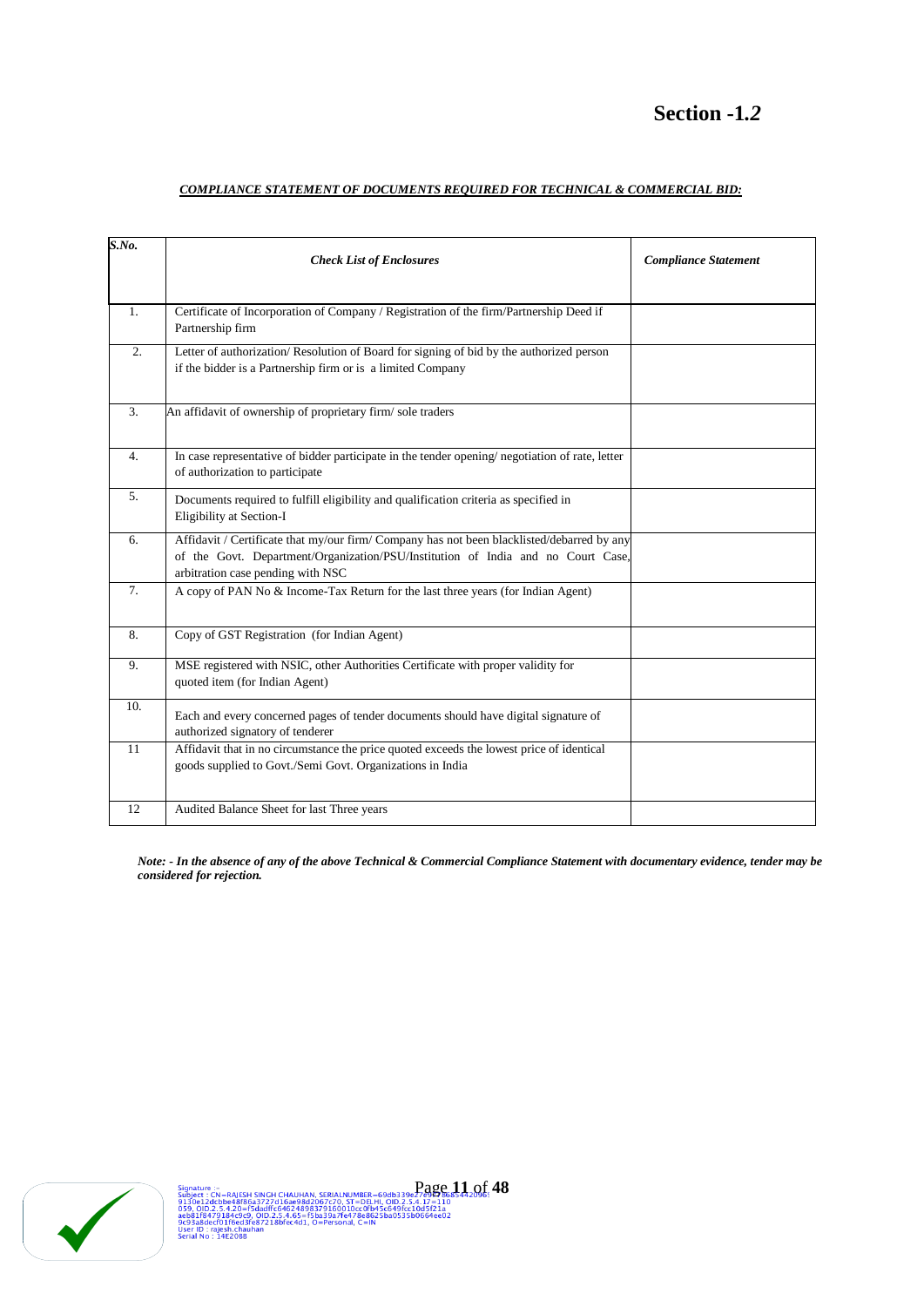# **1.3 SCOPE OF WORK**

- *A.* Supply of planting material as per terms of the tender and specification defined at **Section –I, Part B** (Specification)
- **B.** The supplier shall provide catalogue along with current price list of the planting materials.
- **C. Packing-** The supplier shall provide such packing (non-organic sterile material) of the plant material as is required to meet plant protection quarantine provisions/ standards of Govt. of India and to prevent damage or deterioration of grafts/plants/planting material during its transit to their final destination as indicated in the contract. The packing shall be sufficient to withstand, without limitation, rough handling and exposure to extreme temperatures, humid weather and precipitation during transit and open storage. The sizes and weights of the packing cases shall also take into consideration, where applicable the available inland mode(s) of transport in India, the remoteness of the plant materials final destination and the absence of heavy handling facilities at all points in transits. Further, limitations and/ or mandatory instructions, if any in the weights, volumes and sizes of the packages shall also be taken care of by the supplier. The packing, marking and documentation within and outside the packages shall comply strictly with such special requirements if any, as shall be expressly provided for in the contract, including additional requirements, if any specified in the Schedule of Requirements and any subsequent instructions given by the purchaser. The requisite temperature and moisture should be maintained in packing.

Packing instruction: Each package shall be marked by the supplier at its own expense, on three sides with indelible ink/paint, with the following details;

- 1. Contract No. and date
- 2. Name and address of the consignee
- 3. Name and address of the supplier
- 4. Brief description of planting material
- 5. Gross weight and outer dimension of the package
- 6. Country of Origin of planting material
- 7. Packing list reference no
- 8. Any other requirement, relevant to the contract

The supplier shall provide packing and delivery of planting material in specific lot/lots for each variety propagated on specific root-stock. During packing and delivery one lot should not be mixed with other lot of the same variety/rootstock or other variety or other rootstock. Each and every grafted plant should bear a non-removable TAG which may easily be recognized and details of plant on it should be readable during next 2 years so that the plants may be maintained, supplied and planted without any error. The TAG on each plant should have brief information Viz., Name of crop & Variety, Rootstock used, mode & year of propagation, Supplier and originated country etc.,

**D.** The supplier shall provide the information of minimum 02 to 03 molecular markers (SSR markers)/DNA Barcode specific to the variety

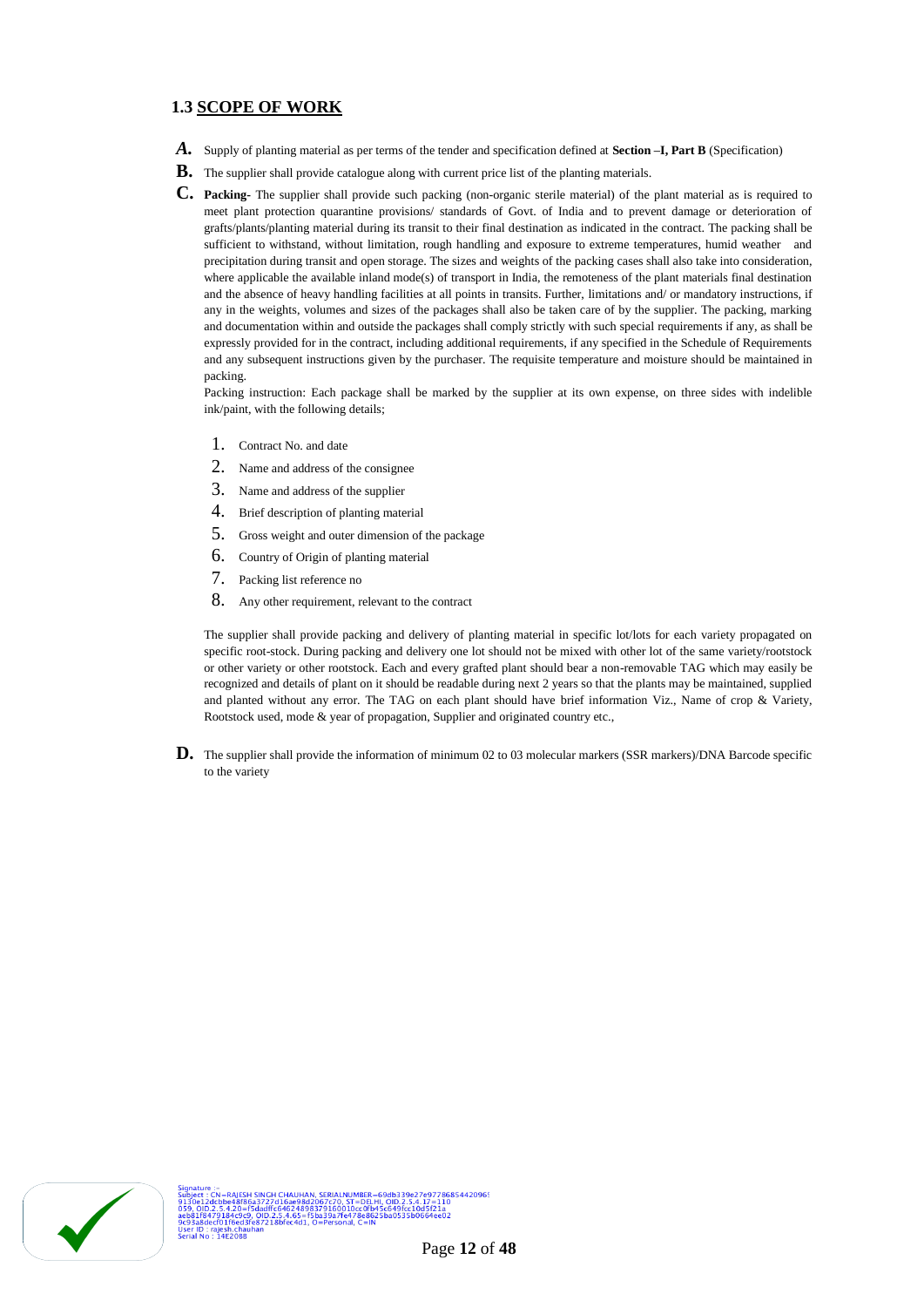# **1.4 INSTRUCTIONS TO BIDDER – ONLINE MODE**

## **DEFINITIONS:**

- **C1 India Private Limited:** Service provider to provide the e-Tendering Software.
- **NSCL e-Procurement Portal:** An e-tendering portal of National Seeds Corporation Limited ("NSCL") introduced for the process of e-tendering which can be accessed o[n https://indiaseeds.eproc.in.](https://indiaseeds.eproc.in/)

## **I. ACCESSING / PURCHASING OF BID DOCUMENTS :**

- It is mandatory for all the bidders to have Class-III Digital Signature Certificate (With Both DSC Components, i.e. Signing & Encryption) from any of the licensed Certifying Agency under CCA, Ministry of Electronics and Information Technology, Government of India to participate in e-tendering portal of NSCL. Bidders can see the list of licensed CA's from the link www.cca.gov.in C1 India Pvt. Ltd. also facilitate Class III Digital Signature Certificate (With Both DSC Components, i.e. Signing & Encryption) to the bidders. Bidder may contact C1 India Pvt. Ltd. at mobile no. +91- 8130606629 for DSC related queries or can email at [vikas.kumar@c1india.com](mailto:vikas.kumar@c1india.com)
- To participate in the e-bid, it is mandatory for the Applicants to get themselves registered with the NSCL e-Tendering Portal [\(https://indiaseeds.eproc.in\)](https://indiaseeds.eproc.in/) to have a user ID & Password which has to be obtained by submitting a non-refundable annual registration charges of Rs. 3416/- inclusive of all taxes through **online** mode. Validity of Registration is 1 year.
- The amendments / clarifications to the tender, if any, will be posted on the NSCL e-Tendering Portal [\(https://indiaseeds.eproc.in\)](https://indiaseeds.eproc.in/).
- To participate in bidding, bidders have to pay EMD (refundable) as per the amount mentioned in the tender document online through NEFT/RTGS after generating E-challan fro[m https://indiaseeds.eproc.in.](https://indiaseeds.eproc.in/)
- To participate in bidding, bidders have to pay Tender Processing Fee of Rs. 570/- inclusive of all taxes (Non-refundable) through online mode (internet banking/debit card/credit card).
- The Bidder may modify or withdraw their bid after submission prior to the Bid Due Date. No Bid shall be modified or withdrawn by the Bidder after the Bid Due Date and Time.
- Both 'EMD' and 'Tender Document Fee' are mentioned in individual tender document as published at NSCL e-Tendering Portal [\(https://indiaseeds.eproc.in\)](https://indiaseeds.eproc.in/).
- For helpdesk, please contact e-Tendering Cell and Help Desk Support Monday to Friday Ph: **0124-4302033/36/37, [nsclsupport@c1india.com](mailto:nsclsupport@c1india.com) / Mr. Asish Kumar 9971456555**
- It is highly recommended that the bidders should not wait till the last date of bid submission to avoid complications like internet connectivity issue, network problems, system crash down, power failure, browser compatibility issue, system compatibility issue, improper digital signature certificate problem etc. In view of this context, neither M/s National Seeds Corporation Limited nor M/s. C1 India Pvt. Ltd will be responsible for such eventualities.

## **1. PREPARATION & SUBMISSION OFAPPLICATIONS:**

- i) Detailed NIT may be downloaded from NSC e-tendering portal and the Application may be **submitted online** following the instructions appearing on the screen/NIT.
- ii) Vendor can pay tender document fee Online through Internet Banking/ Debit Card/ Credit Card.
- iii) A Vendor manual containing the detailed guidelines for e-tendering system is also available on the portal.

## **2. MODIFICATION/SUBSTITUTION/WITHDRAWAL OFBIDS:**

- $(i)$  The Bidder may modify, substitute or withdraw its e- bid after submission but prior to the Bid Due Date. No Bid shall be modified, substituted or withdrawn by the Bidder on or after the Bid Due Date.
- (ii) Any alteration/ modification in the Bid or additional information supplied subsequent to the Bid Due Date, unless the same has been expressly sought for by the NSC, shall be disregarded.
- (iii) For modification of e-bid, bidder has to detach its old bid from e-tendering portal and upload / resubmit digitally signed modified bid.
- (iv) For withdrawal of bid, bidder has to click on withdrawal icon at e-tendering portal and can withdraw its-bid.

## **3. OPENING AND EVALUATION OFAPPLICATIONS:**

- (i) Opening of Applications will be done through online process.
- (ii) NSC shall open documents of the Application received in electronic form. NSC will subsequently examine and evaluate the Applications in accordance with the provisions set out in the NIT.
- (iii) The price bid of the eligible applicants only will be opened and the date of opening of price bid will be notified later on.

## **I. DISCLAIMER**

The Applicant must read all the instructions in the tender Documents and submit the same accordingly.



لاسبعة المسابقة بالمسابقة المسابقة المسابقة المسابقة المسابقة المسابقة المسابقة المسابقة المسابقة المسابقة ال<br>2 **Subject : CA-BAJESH SINCH CHAUHAN, SERIALNUMBER-69db339e27e9778685442096:<br>2013 CID.2.5.4.20=f5dadffc64624698** 

**Sr. General Manager (Legal & Corporate Affairs)**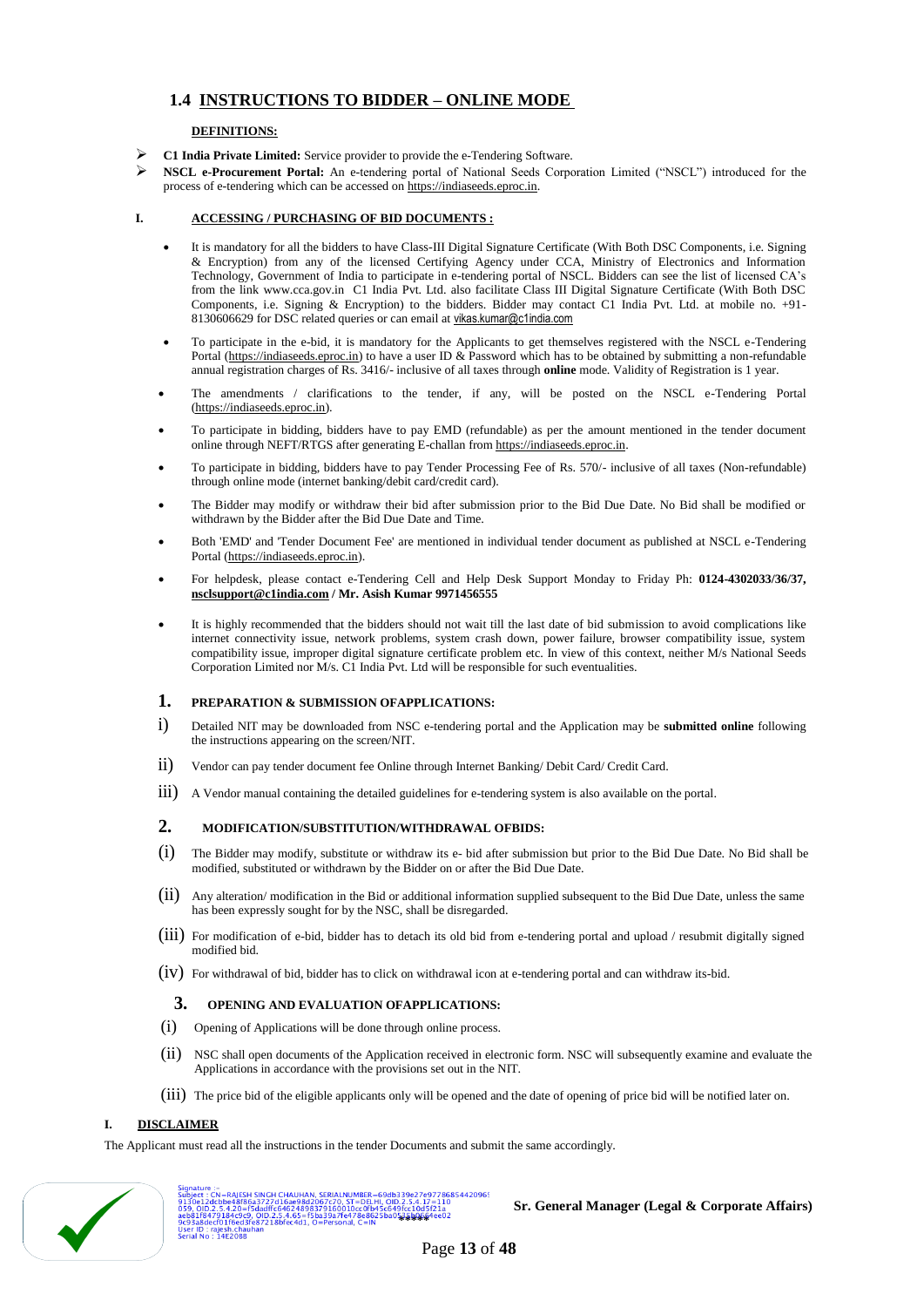# **1.5 INSTRUCTIONS TO TENDERER**

- **1. ADVICE FOR TENDERS: -**The tenderers are advised in their own interest to carefully read the tender documents and understand their purport unless the tenderer specifically states to the contrary in respect of any particular clause, it shall be presumed that he accepts all the terms and conditions as have been laid down in the tender document.
- **2. ELIGIBLITY CRITERIA: -Tenderers may quote for even one crop** *i.e.* **Apple or Walnut or Almond or Date Palm.** Tenderers interested to quote against this tender must quote atleast for 50% quantity of the crops and should furnish all valid required documents.
- **3.** The plants are required in India in the month of November to January in dormant condition for their survivability, therefore the source countries situated in Northern Hemisphere for Apple ,Walnut and Almond and for Date-Palm from middle east/Gulf countries of the world are eligible for tender as they are competent to supply plants in that period in dormant condition. . Offer from the embargoed countries shall not be considered.
- **4. LANGUAGE OF BID:**  the bid prepared by the Bidder, as well as all correspondence and documents relating to the bid exchanged by the Bidder and Purchaser shall be written in English/Hindi Language. Only English language has to be used when the details are technical. The supplier shall bear all cost of translation, if any, to the English/Hindi Language and bear all risk of the accuracy of such documents provided by the suppliers.
- **5. SUBMISSION OF OFFER: -** Offer must be submitted in the prescribed tender form provided in part "A" of the tender document at Section-III. The tenderer may attach additional sheets to the tender form wherever detailed description is necessary. Only that party should tender who accepts all the terms & conditions because conditional tender may be treated as void.
- **6. DEVIATION IN SPECIFICATION: -** Normally no deviation from the specification laid-down will be accepted. However, if the tenderer feels that he can supply equivalent or better items, which shall fulfill the requirement of NSC with different specifications, the tenderer should describe as to what respect and to what extent the item offered by them deviate from the specification even though deviation may be minor and how it will meet requirement..
- **7. DELIVERY OF GOODS:-**The delivery period so specified in Clause no.5 of Section –II of Part A will be the essence of the contract. It would be clearly understood that any delay in delivery will cause unascertainable damages to the Corporation. Only those parties should participate who are in a position to stick to the delivery schedule prescribed. Their attention is also invited to Clause-14 of Section- II of part relating to liquidated damages which shall be binding. After delivery of planting material at designated sites, the supplier may provide technical inputs and monitoring of protocols to ensure maximum survival of the planting material.
- **8.** The Tenderers should give in writing the name of their authorized agency that shall represent them along with a proof of his identity and his signatures duly verified by the Bankers of the tenders. The information will not be accepted after submission of bid.
- **9. TEST REPORT :-**Tenderer should also enclose with the consignment the test report from reputed international testing agency i.e. SGS or from any recognized agency/ university.
- **10. QUOTATION OF PRICES: - QUOTATION OF PRICES: -**Tenderer shall give final firm and net per unit price free from all escalation. Request for increase in price will under no circumstances be considered after opening of the tender. For the purpose of comparison and evaluation of bids, the tenderers are required to quote their rate crop-wise/variety-wise in the price bid form all prices and other information like documents etc., having bearing on the price shall be written in both figure and words. In case of any discrepancy in rates quoted in words and figures, the rate quoted in words shall be considered

a) The price should be quoted in Indian Rupees INR/ USD for the planting material offered of foreign origin. For all the domestic portion viz., custom clearance, statutory tests, inland transport, Monitoring or any other work required in India as per the scope of work shall be strictly quoted in INR.

b) The rates should be quoted for the offered items **on the basis of DDP/FOR destination at PEQ facility inclusive of all taxes & duties, Quarantine expenses, Packing, Forwarding, Insurance charges etc**., The destinations are specified in section VII Part A. Indian Agent / Distributor should indicate their GST registration number and amount separately.

c) In case, the NSC requires the materials at some other destination station other than specified in **Section-II of Part B** referred to above and in case the distance of such new destination station from the supplier's place of dispatch is higher than the distance between suppliers place of dispatch to the highest distance among the destination prescribed in **Section-II of Part B,** NSC shall be prepared to pay any extra transportation charges on proportionate basis.

d) If the rates quoted by tenderer are exclusive of taxes or levies, which are payable in addition, the exact rate at which they are payable should be shown clearly in the tender. In the absence of clear indication that these levies are payable in addition to the rates quoted, it will be assumed that rates are inclusive of all taxes and levies and no extra taxes and levies will be paid.

e) To facilitate evaluation and comparison, the Purchaser will convert all bid prices expressed in USD/EURO to Indian Rupees at the selling exchange rate established by any bank in India as notified in the Newspapers on the **date of opening of the Price Bids** in case of two-bid. For this purpose, exchange rate notified in **www.xe.com or www.rbi.org** or any other website would be used by the purchaser.

**11.** Bidder should have experience and technical capacity as per **Clause 6** at **Section-I** of **Part 'A'**.

#### **12. CHANGE IN PARTNERSHIP FIRM: For Co./Sole Proprietor Firm/LLP/other form of Corporate Bodies**

- a) Where the contractor is a partnership firm, a new partner shall not be introduced in the firm except only upon obtaining the prior consent in writing of the purchaser.
- b) On the death or retirement of any partner of the contractor firm before the due performance of the contract, the purchaser may at this option cancel the contract and in such case the contractor shall have no claim whatsoever for the compensation against the purchaser.

(**The Contractor shall obtain the prior consent in writing from the Purchaser/ tenderer in case any change is proposed in the Governing body of the Contractor)**

13. **PRINTED TERMS & CONDITIONS OF TENDERING FIRM:-Printed terms and conditions of the tender shall not be** considered and the same shall not be binding or become part of the contract unless any of such terms is specifically laid down by the tenderer in the tender and accepted by the Corporation in writing except to the extent stated above, it will be deemed that the **printed terms and conditions of the tendering firms have been rejected by the Corporation.**

#### **14. EARNEST MONEYDEPOSIT: As per NIT**

- $\mathcal{A}$  EMD in Indian Rupees to be submitted by means of online payment only
- **b) Exemption of earnest money deposit for Indian Agent /Distributor which are registered with NSIC under Single point registration scheme**: **Indian Agent /Distributor who are Micro Small and Medium Enterprises (MSME's) under single**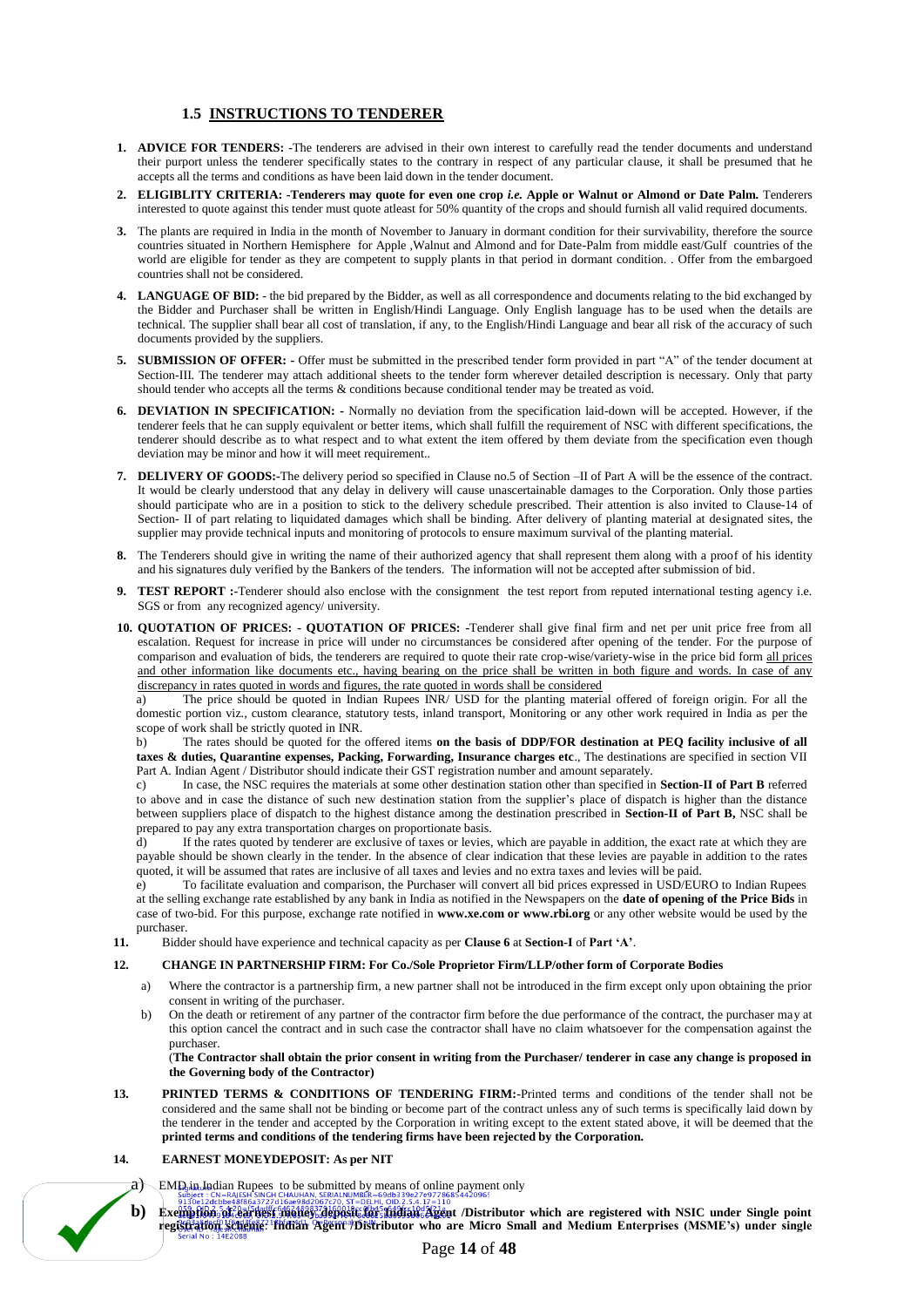**point registration scheme are exempted from payment of earnest money deposit provided they furnish photocopy of valid registration with NSIC under the single point registration scheme, for the quoted stores in support of claim along with their request letter. This facility will, however, not be provided to those small scale units who are registered under the old registration scheme which was extended up to 30th June, 1981 only.**

The MSE units claiming exemption of Tender cost/EMD should submit MSME's UDYOG ADHAR MEMORANDUM along with registration certificate issued by National Small Industries Commission (NSIC). The memorandum/certificate shall clearly indicate the monetary limit and shall be valid as on due date/ extended due date of the tender. Also it should cover the items tendered to get EMD/Tender fee exemptions.

c) The Tenderers may deposit EMD in the form of FDR or Bank Guarantee issued by any **Scheduled Commercial Bank** for a term of 6months.

**OFFERS OF THE FIRMS OTHER THAN FIRMS AS DEFINED ON AT (b) ABOVE NOT ACCOMPANIED BY EMD WILL BE SUMMARILY REJECTED. OFFERS OF THE (MSME's) SMALL SCALE INDUSTRIES NOT REGISTERED WITH NSIC FOR THE QUOTED ITEM UNDER SINGLE POINT REGISTRATION SCHEME AFTER 30TH JUNE 1981 AND NOT ENCLOSING THE VALID DOCUMENTARY PROOF IN SUPPORT OF THEIR CLAIM WITH THEIR REQUEST LETTER SHALL ALSO BE REJECTED.**

**NO ADJUSTMENT OF EMD FROM THE DUES, IF ANY, AVAILABLE WITH THE CORPORATION, AGAINST THE SUPPLIES MADE BY THE SUPPLIER IN THE PAST SHALL BE ALLOWED.TENDERS WITH SUCH REQUEST AND NOT ACCOMPANIED WITH REQUISITE AMOUNT OF EMD SHALL BE SUMMARILY REJECTED.**

Any Tender not secured in accordance with paras above will be rejected by the purchaser as non-responsive.

#### **15. FORMAT AND SIGNING OF TENDER:-**

- a) Tenderers are required to submit their tender as per the prescribed proforma given in the tender documents. The Tender prepared by the bidder and all correspondence and documents relating to the tender exchanged by the tenderer and purchaser, shall be in the English/ Hindi languages. Each copy of the tender should be completed in all respect. All pages of the **tender and enclosures should be numbered consequentially and** shall be digitally signed by the Tenderer or a person or persons duly authorized to sign the Tender to the Contract. The letter of authorization shall be indicated by written power of attorney accompanying the Tender.
- b) The bid shall contain no interlineations erasures or overwriting except as necessary to correct errors made by the tenderer, in which case such corrections shall be initialed by the person or persons signing the bid.
- **16. PROCEDURE FOR SUBMISSION OF TENDER:-**The Tenderers shall submit the bid online only before the due date and time of submission.
- **17. MODIFICATION AND WITHDRAWAL OF TENDER:-**The tenderer cannot modify or withdraw its tender after the tender's submission, but the modification or withdrawal can be done prior to the deadline prescribed for submission of tenders. However, the last bid received by the tenderer shall be treated as the final bid.
- **18. DEADLINE FOR SUBMISSION OF TENDERS:-**Tender must be received by the purchaser/NSC no later than the time and date specified in the invitation for tender. In the event of the specified date for the submission of bids being declared a holiday for the purchaser, the Tender will be received up to the appointed time on the next working day.
- **19. LATE TENDER:-**Any Tender Received by the purchaser/NSC after deadline for submission of tender prescribed by the purchaser, pursuant to NIT/Tender Document/any amendment will be rejected.
- **20. OPENING OF TENDER:-**The purchaser/NSC will open the **"Technical & Commercial bids "on the date of opening tender** and **"Price Bids"** of tender only be opened based upon an examination of the documentary evidence submitted in **technical & Commercial bid** for the Tenderer's qualification by the tenderer, as well as such other information as the purchaser/NSC deems necessary and appropriate, found **in order**, date of opening of **Price bid** will **be informed separately.**
- **21. CLARIFICATION OF BIDS:-**To assist in the examination, evaluation and comparisons of tenders, the purchaser may at its discretion, ask the tenderer for clarification of its bid. The request for clarification and the response shall be in writing and no change in price or substance of the bid shall be sought, offered or permitted.
- **22. FORFEITURE OF THE EARNEST MONEY: -** Earnest Money may be forfeited in the following cases.
- **(a)** If a tenderer withdraws its tender during the period of Tender validity specified by the Tenderer on the Tender Form:

OR

- **(b)** In case of a successful Tenderer, if tenderer fails:
	- i. To sign the contract in accordance with clause no. 32(a)
	- ii. To furnish Security Deposit in accordance with clause no. 32(b)
	- iii. To furnish Pre Contract Integrity Pact in accordance with clause no 32(c)
- **23. DISPUTES OR DIFFERENCES:-** All disputes or differences that may arise in connection with this tender or the interpretation of any of its terms or in any other way related to this tender directly or indirectly shall be referred to arbitration in accordance with the clause relating to "settlement of disputes" included in Clause. no. 17 of Section-II of Part "A" of tender document i.e. General terms and conditions of the contract.
- **24. VALIDITY OF OFFER:-**The tenderer shall keep their offers open for acceptance for a **period of 150 days from the date of opening of the tender**. In case the last date happens to be a holiday, offers shall remain open for acceptance till the next working day. Tenderers with shorter validity period, subject to prior sales, immediate acceptance and any such similar conditions are liable to be rejected.
- 25. **FOREIGN COMPANY:** FRIGH SWGH CHAUHAN, SERIALNUMBER=69db339e27e9778685442096;<br>25. **FOREIGN COMPANY: Libe-Poreign: C.61, <sup>p</sup>olistipal condition on behalf** of any Foreign Company should quote on behalf of Principal Nursery man. One agent can not the capacity of the distribution of the tender.<br>Nursery means agent to cannot represent two different suppliers or quote on their behalf in the tender. User ID: rajesh.chau<br>Serial No: 14E20BB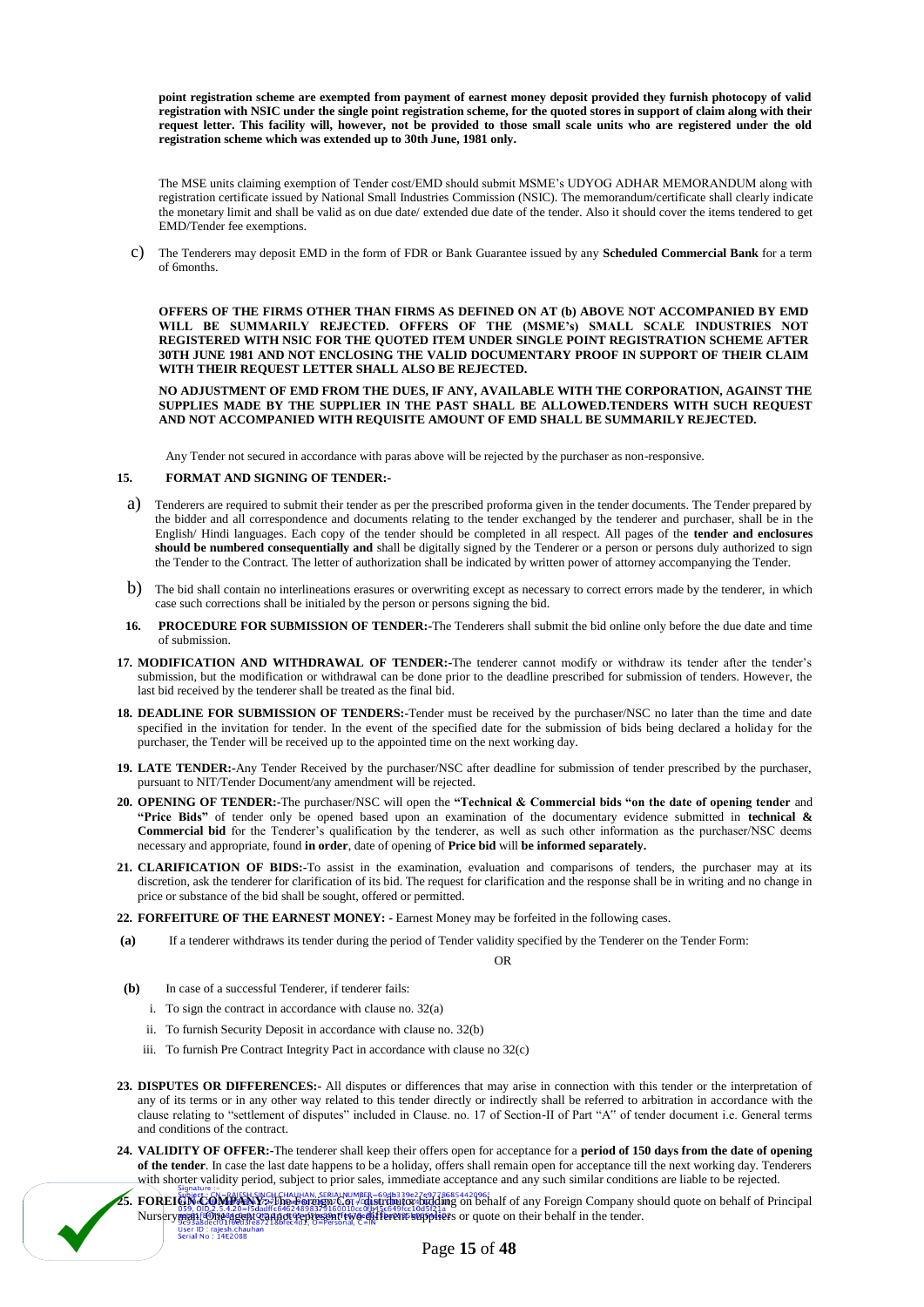- **26. AWARD CRITERIA:-**Subject to Clause No. 28, the purchaser/NSC will award the contract to the successful tenderer whose bid has been determined to be substantially responsive and has been determined as the lowest evaluated tender, provided further that the tenderer is determined to be qualified to perform the contract satisfactorily.
- **27. PURCHASER's RIGHT TO VARY QUANTITIES AT TIME OF AWARD:-** The purchaser/NSC reserves the right at the time of award of contract to increase or decrease by up to 20-25% or even cancel the quantity of supply specified in the schedule of requirements without any change in price or other terms &conditions.
- **28. PURCHASER's RIGHT TO ACCEPT ANY BID AND TO REJECT ANY OR ALL BIDS:-**The purchaser/NSC reserves the right to accept or reject any or all Bids , and to annul the tendering process and reject all Bids any time prior to award of contract, without thereby, incurring any liability to the affected tenderer or tenderers or any obligation to inform the affected tenderers of the grounds for the purchaser's action.
- **29. NEGOTIATION:-**There shall normally be no post tender negotiation. If at all negotiations are warranted under exceptional circumstances then it can be with L-1 (lowest bid tenderer) only.
- **30. SPLITTING OF ORDERS:-**The purchaser/NSC may decide to split the order among two or more tenderers according to exigencies of the cases at L-1rate.
- **31. REPEAT ORDER:-**The validity of the tender shall be extended for a period of six months from the date of placing initial order and it shall be opened to the purchaser/NSC to place repeat order with the supplier on the same rates and same terms and conditions for quantities not more than 50% of the quantity in the initial purchase order. Repeat order can be exceeded more than 50% of P.O's quantity and beyond six months on need basis with the prior consent of the supplier.

#### **32. CONTRACTS:-**

- a) **SIGNING OF CONTRACT:-**The successful tenderers within 15 days from date of issue the Purchase Order, shall sign and date, agreement as per the format given in Section -V of part "A" of the tender document, and furnish it to the purchaser. The terms and conditions contained in Section-II of Part A" of the tender document will be considered to be part of agreement, any variation in the terms and conditions as may be suggested by the tenderer and accepted by the NSC will be part of the agreement. The cost of stamping for agreement shall be borne by the successful tenderer. However, to expedite execution of the agreement, the NSC shall purchase the stamp paper on behalf of the supplier and send typed agreement for signature of the suppliers. The cost of stamp paper shall be adjusted from the supplier payments.
- b) **SECURITY MONEY:-**The Successful Tenderers within 15 days from date of issue of Purchase Order, shall furnish security deposit @ 10% of the value of the supply/purchase order in Indian Rupees for execution of order. The security money shall be furnished in the form of Composite Bank Guarantee and should be valid upto 12 Months from the date of signing the agreement or three months after the expiry of quarantine period whichever is later.
- c) **PRE-CONTRACT INTEGRITY PACT:-**Successful Tenderers have to execute PRE-CONTRACT INTEGRITY PACT in the prescribed Proforma given in Section VI of Part "A" of the Tender Document.

Failure of the successful tenderers to comply with the requirements of clause 32(a), 32 (b) & 32(c) shall constitute sufficient grounds for the annulment of the award and forfeiture of the EMD, in which event the purchaser/NSC award to the next lowest evaluated bidder or call for new bids.

### **33. REFUND OF EARNEST MONEY:-**

#### **(A) UNSUCCESSFUL TENDERERS**:

In case of unsuccessful tenders who do not withdraw their offers before the receipt of final decision, the earnest money if deposited shall be returned, without interest after the finalization of tenders or after expiry of validity period of the respective offer, whichever is earlier by means of RTGS/online transfer (India / Foreign), and the Corporation will not be responsible for reimbursing to the Tenderers the Bank's commission and currency conversion rate,if any.

#### **(B) SUCCESSFUL TENDERERS: -**

- i. The successful tenderers shall sign agreement as per the format given in Section -V of Part "A" of the tender document and shall deposit the security money within 15 days from the date of issue of supply/purchase order, furnish Composite Bank Guarantee in the manner indicated in Clause – 4 of Section- II Part–"A".
- ii. After the successful tenderer has completed formalities as stated above, the Earnest money deposit will be refunded to him/ them by means defined at 33(A). No interest shall be allowed on earnest money. The NSC will not be responsible for reimbursing Bank's commission & currency conversion rate if any.



**\*\*\*\*\***

9db339e27e9778685442096!<br>OID.2.5.4.17=110<br>c649fcc10d5f21a<br>ba0535b0664ee02 SINGH CHAUHAN, SERIALNUMBE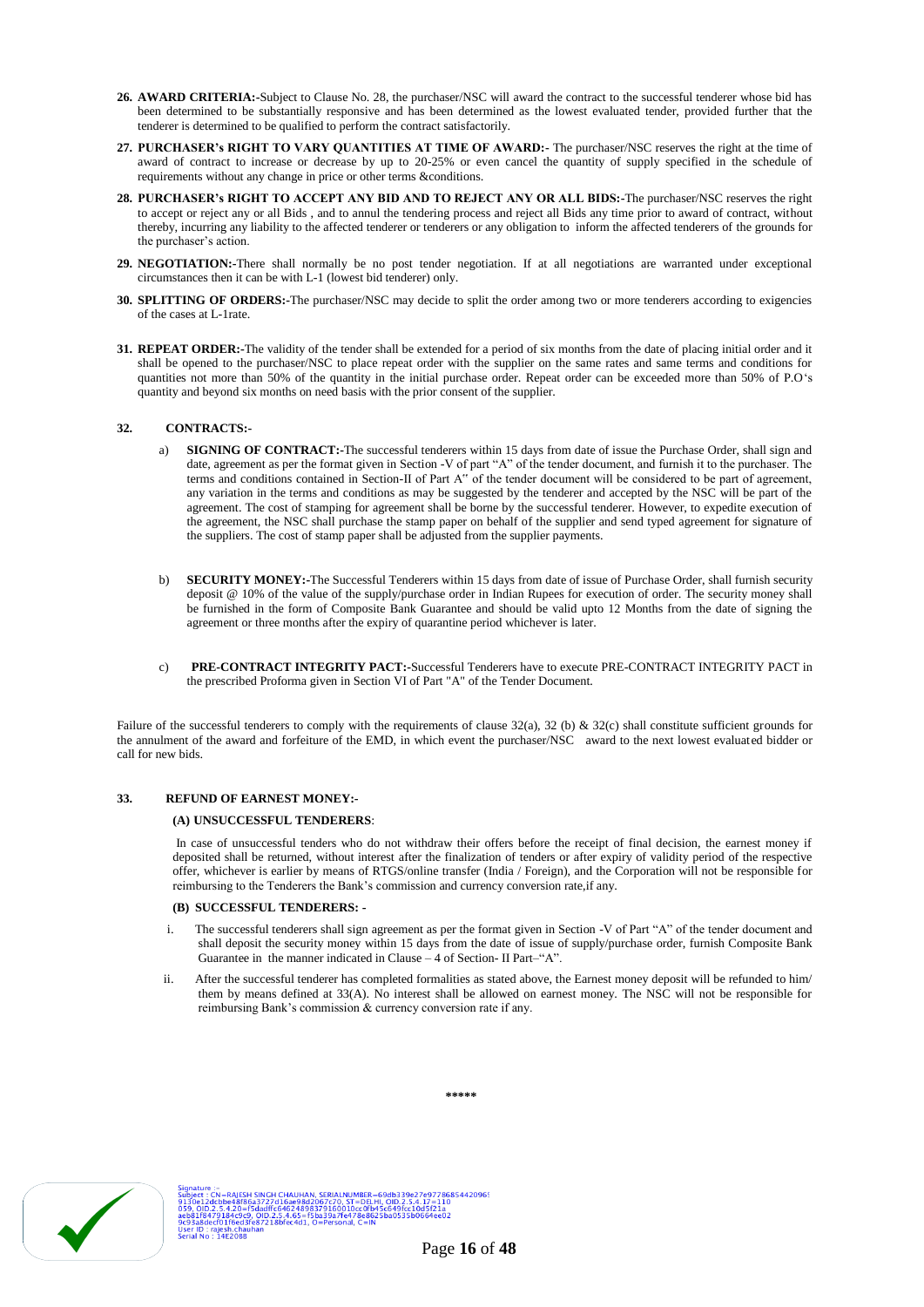# **SECTION – II**

## **2.1- GENERAL TERMS AND CONDITIONS OF THE CONTRACT**

- 1. **Transfer and subletting**:-(No change in application of agent after acceptance of bids.)The bidder shall not transfer, assign, sublet or otherwise part with the contract to any person, firm or company directly or indirectly or any part thereof without the prior written consent of the NSC.
- **2. Indemnity**:-The supplier shall at all times indemnify the NSC against all claims (loss/damage cost / expenses penalty charges/fees etc.,including legal /attorney expenses) which may be made in respect of the said items for infringement of any right protected by patent, registration of design or trade mark, multiplication & propagation of plants from supplied plants/ planting material, breach of any terms and condition of the contract, non-compliance of any applicable law, negligence, fraud, misrepresentation or any act on omission being made against the NSC. The NSC shall notify to the supplier of the same and the supplier shall be bound, but at his own expenses, to conduct negotiations for settlement or prosecute any litigation that may arise there from. In the event of the NSC becoming liable to any amount on any aforesaid account the supplier shall make good the amount so payable and the expenses incurred on that behalf.
- **3. Signing of Agreement:**-The supplier shall within 15 days from the date of issue of supply/purchase order execute the agreement on non-judicial stamp paper as per prescribed Proforma, in the tender document, with the NSC as per clause 32 (a) of Section I
- **4. Composite Bank Guarantee Bond:-**Successful bidders are required to deposit security money by furnishing Composite Bank Guarantee as per Clause No. 32 (B) of Section I for execution of the order. The guarantee bond shall be to the tune of 10% value of the contract and shall be furnished as per Proforma attached at **Section-IV Part "A**" of the tender document. The Composite Bank Guarantee should be same as Clause 32(b) Section- I and should be valid up to 12 months from the date of signing the agreement or three months after the expiry of quarantine period whichever is later. It should be issued by any Indian nationalized/scheduled bank of any Branch. The authorized signatory of the firm should furnish the affidavit stating that the Composite Bank Guarantee has been taken from the concerned branch of the Bank for the purpose enumerated therein.

The Composite Bank Guarantee will be discharged by the Purchaser/NSC and returned to the supplier within 3 months after the expiry of quarantine period or upon completion of 12 months from the date of signing of the agreement, whichever is later.

**5. Delivery:-**The supplier shall undertake delivery of planting material during the dormancy season of 2022-23. The delivery of the required quantity shall be made within 90 days of intimation by the purchaser. The date of receipt of goods as specified in the prescribed receipt i.e. G R note issued by concerned NSC Unit with official stamp of authorized signatory's shall be final for the purpose of calculating the delivery of planting material.

The nomenclature(s) of the planting material as mentioned in the supply orders are strictly identical to the invoice(s) raised to facilitate smooth custom/quarantine clearance of the planting material in India. At the time of supply of the Goods, the details of shipping and/or other documents to be furnished by the suppliers are as indicated below:

For material produced or supplied from abroad **-** Within 24 hours of dispatch, the supplier shall notify the purchaser the complete details of dispatch and also supply following documents by registered post/courier and copy thereof by email.

- 1. Three copies of supplier's invoice No., giving full details of buyer order No., date, country of destination of the planting material including quantity, value etc.
- 2. Packing list
- 3. Phytosanitary certificate as per PQ order 2003
- 4. Certificate of country of origin
- 5. Producer's inspection certificate
- 6. Inspection certificate issued by the purchaser's inspection agency
- 7. Insurance certificate
- 8. Name of vessel/carrier
- 9. Details of registered post / courier
- 10. Bill of lading/airway bill
- 11. Port of loading
- 12. Date of shipment
- 13. Port of discharge & expected date of arrival of goods
- 14. Any permission of the Govt. Authority of the Country
- 15. Any other document(s) as and when required in terms of the contract and guidelines prescribed by the Govt./Bank.
- **6. Place of Delivery:-**Place of delivery shall be as per Section II of Part B. "Destination of supply of Nursery plants / planting material" of the Tender Document. After delivery of Plants, sample will be drawn from each LOT and sent to PEQ Authorities for screening of pathogens. In case of any adverse reports on diseases/ pests are detected, such loads will be rejected and the cost for the same will be charged from the security deposit.
- **7. Pre-Delivery Inspection:-Before dispatch of planting material: -** Tenderer should arrange pre-delivery inspection from reputed international testing agency i.e. SGS or from any recognized agency/ university. However, the NSC at its discretion may depute their representative for the inspection of the material at the work place of the party/authorized agent or same can be inspected at site. During Inspection, planting material found substandard or fail to confirm to the specification on the basis of any quality report, reference may be made for the purchaser/ NSC may reject them and it is on the sole discretion of the corporation to allow, supplier to replace the rejected materials as per specification and requirements free of cost to the purchaser/NSC. The date of receipt after removal of defects will be construed as date of receipt for the purpose of calculating delivery period of Clause 5 of Section II of Part "A".



Signature :-<br>
Subject : CN=RAJESH SINGH CHAUHAN, SERIALNUMBER=69db339e27e97786854420965<br>
9130e12dcbbe8886a3727d16ae98d2067c70, ST=DELH, OID.2.5.4.17=110<br>
059. OID.2.5.4.20=15dadffc64624898379160010cc0fb45c649fcc10d5f21a<br>
a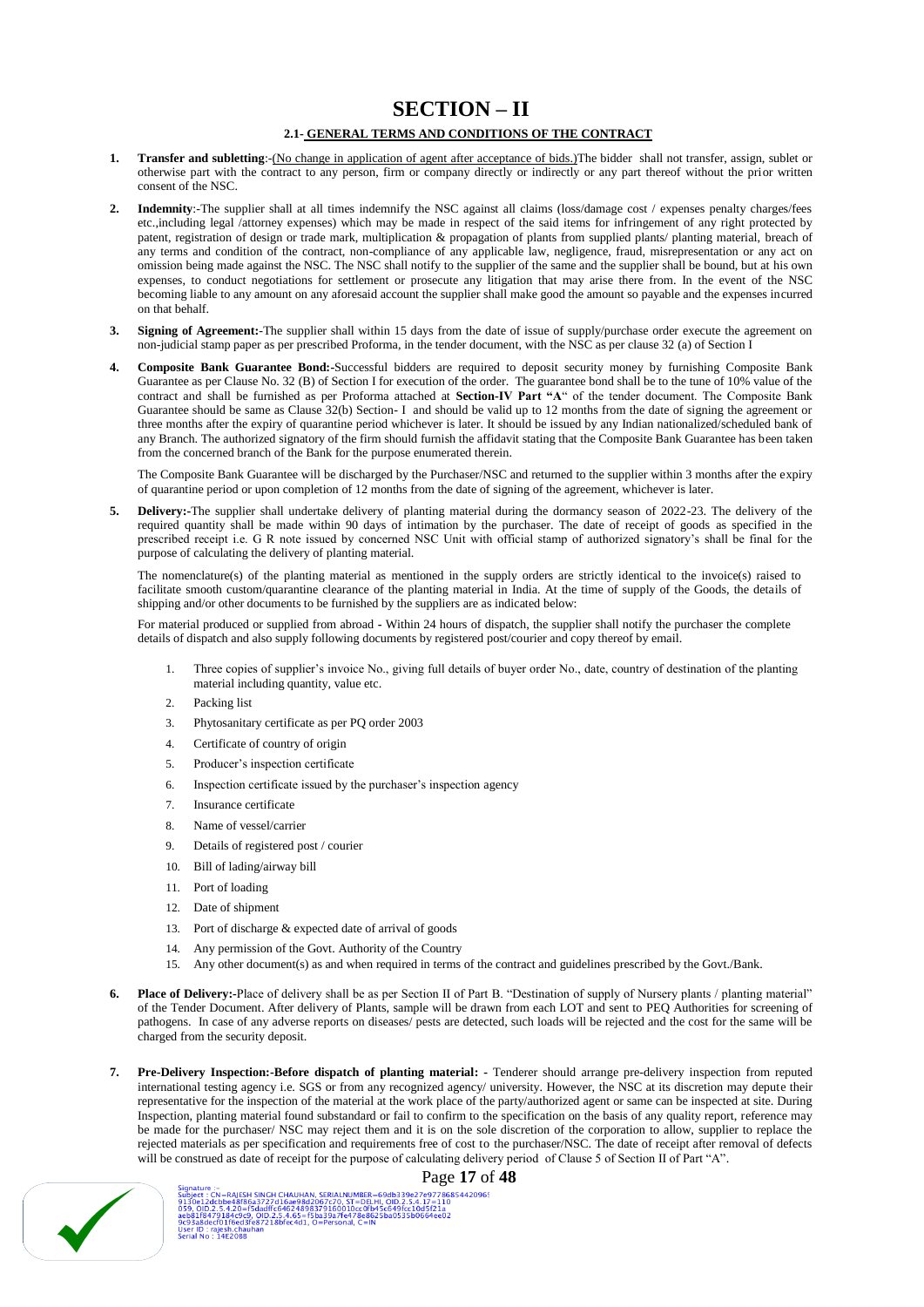- **8. Right to Terminate or Alter the Contract:-**If at any time during the terms of this contract the plan of the NSC/purchaser changes for any reason beyond the control of the NSC/ purchaser, the NSC shall have the right to terminate or alter this contract by sending a notice of such intention to the supplier through e-mail.
- **9. Marking:-The plant should be certified with an authentication slip containing information about the Botanical name, Trade name of the variety, interstem (if applicable) type of root stock used. Further the label should list the registration of the nursery and final year of production in nursery.** The packing marking shall show the description of quantity of contents, the name of the consignee and address, the gross weight and distinctive number of mark sufficient for purpose of identification. Each package shall contain:
	- i) A packing note quoting the name of the purchaser
	- ii) The number and date of order
	- iii) Nomenclature of the plant material
	- iv) Any other details/information as required

The supplier shall comply with the requirements of the applicable Foreign/ Indian Acts relating to merchandise and rules made thereunder for marking of all the planting material items supplied.

- **10. Packing:-**Plants should be packed in non organic sterile material to meet the plant quarantine standards of Govt. of India. The shipment should be made through best and safe transport mode. The requisite temperature and the moisture should be maintained in the packing. The supplier shall provide such packing of the planting material as is required to prevent their damage or deterioration during transit to their final destination as indicated in the Contract and scope of work.
- **11. Insurance:-**The supplier shall dispatch all the consignments duly insured for all transit risks according to the dispatch instruction given by the NSC. To avoid complications that may arise at the time of settlement of claims by underwriters for transit losses, the insurance coverage should be arranged by the supplier asunder:

**a)** All transit risks "insurance" shall be arranged by the supplier, commencing from their site to the destination as per Section VII of the purchaser/NSC.

**b**) The supplier shall be responsible to give safe delivery of the plants / planting material at DDP/ FOR, as per Section VII i.e. Dispatch Destination of Part "B" of the tender document. For any loss/damage etc., during transit, the supplier shall have to lodge the claim with the insurer and pursue the same till its settlement.

#### **12. Warranty:-**

**(a)** The supplier should give warranty about pedigree varietal characters, health, dimensions of material as per standards of Govt. of India, all kind of diseases & insect pest free planting material including viruses, nematodes & objectionable weeds, soils etc. The supplier should also give warranty to uses virus free scion wood for propagation.

**(b)**In case the supply made by the suppliers/bidders are not found as per the specification laid down in the Tender Notice and other certificate documents, the same shall be rejected and supplier have to lift the supplies at their own risk and cost. Further, the Security Deposit of such supplier shall be forfeited and shall be blacklisted.

## **13. Liquidated damages:-**

1. If the supplier fails to deliver any or all the items covered by the contract, the NSC reserves the right in addition to the legal remedies to cancel the contract as a whole or any portion thereof and hold the supplier liable for all the damages, sustained by virtue of said cancellation and failing to perform the contract.

2. In the event of NSC exercising its right to cancel the contract or any portion thereof as stated in the preceding clause, the NSC shall be entitled to obtain the remaining planting material of the same specifications as offered by the supplier from other sources. In such an event, the NSC shall be entitled to recover from the supplier the amount which the NSC may have to incur over the above price which was payable to the supplier.

3. It is emphasized by the NSC and understood by the supplier that the **period of delivery stipulated in the contract is the essence of the contract**. It is **admitted by the supplier that any delay in the delivery will cause damages to the Corporation**. Subject to Clause 15, in the event of the supplier's failure to have the planting material delivered by the due date specified in the acceptance of tender,NSC shall have full right not to accept delayed delivery of planting material to avoid losses and low survival. NSC shall have absolute sole discretion to may or may-not consider rescheduling the delivery for next suitable planting period. In such event Liquidated damages(L.D).at the rate of 0.5**% (half percent**) of the price of any item which the supplier has failed to deliver as aforesaid for each and every week or part of thereof during which the items may not be delivered, subject **to maximum 10% of the value of undelivered item** provided should there default or part of supplier for more than 15 weeks from scheduled date to complete the delivery successfully, Corporation shall have the right, in addition to provisions under clause 14 to invoke Security deposit without causing any notice to supplier to this effect. NSC shall not accept any reason for delay in delivery. However, that if the delay shall have arisen from any cause which the NSC may in its discretion allow such additional time as it may consider to have been required by the circumstances of the case.

#### **14. Default & Risk purchase:-**

**(a)** Should the supplier fail to have the planting material ready for delivery as aforesaid, or should the supplier in any manner or otherwise fail to perform the contract or should it fail to complete the supply in time according to the specifications or should it have winding up order made against it or make or enter into any arrangements or composition with its creditor or suspend payments (or



2:<br>CN=RAJESH SINGH CHAUHAN, SERIALNUMBER=69db339e27e97786854420965<br>dcbbe48186a3727d16ae98d2067c70, ST=DELHI, OJD.2.5.4.17=110<br>179184e9c9, OJD.2.5.4.65=f5ba39a79160010cc0fb45c649fcc10d5f21a<br>6F0116ed3fe87218bfec4d1, O=Person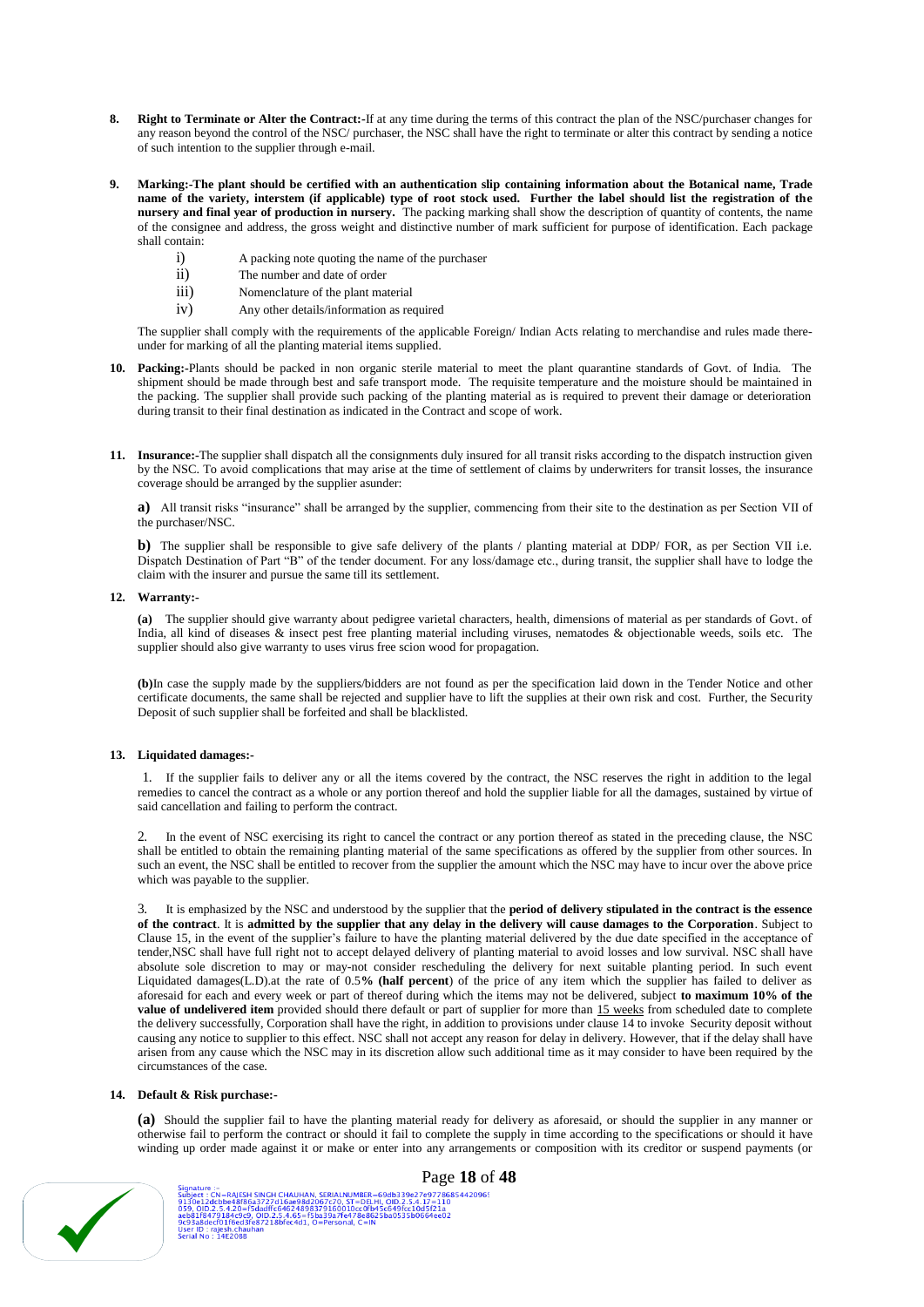being a company should enter into liquidation either compulsory or voluntarily) the NSC shall have power under the hand of CMD or in his absence, highest executive officer to declare the contract at the end at the risk and cost of the supplier in every way. In such case supplier shall be liable for any liquidated damages for delay as provided above and for any expenses, losses or damages which the NSC/purchaser may be put to incur or sustain by reason of, or in connection with supplier's default.

**(b)** The cancellation of the contract may be either for whole or part of the contract at NSC's option. In the event of the NSC/Purchaser terminating this contract in whole or in part, it may procure upon such items and in such manner as it deems appropriate supplies similar to those so terminated and the supplier shall be liable to the NSC for any excess cost for such similar supplies provided that the suppliers all continue the performance of this contract to the extent not terminated under the provisions of this clause.

**(c)** It is suppliers risk and responsibility to supply standard planting material at the destination in India and all risk involved to clearance of Phytosanitary Quarantine and PEQ, transportation hazards or any other happenings of regulatory binding.

#### **15. Force majeure:-**

**1.** Notwithstanding the provisions of Clauses 13 &14, the supplier shall not be liable for imposition of liquidated damages or termination of contract for default, if and to the extent that, it's delay in performance or other failure to perform its obligations under the Contract is the result of an event of Force majeure.

**2.** For purposes of this Clause, "Force Majeure" means an event beyond the control of the Supplier and not involving the Supplier's fault or negligence and not foreseeable. Such events may include, but are not limited to, acts of the NSC/Purchaser either in its sovereign or contractual capacity, wars or revolutions, fires, floods, epidemics, quarantine restrictions and freight embargoes, Act of God, restriction /Guidelines imposed by Govt. of India.

**3.** If a Force Majeure situation arises, the supplier shall promptly notify the Purchaser in writing of such conditions and the cause thereof within 48 (Forty Eight) hours with proper documentary evidence, so for as they are affected by such force majeure. Unless otherwise directed by the Purchaser in writing, the Supplier shall continue to perform its obligations under the Contract as far as is reasonably practical and shall seek all reasonable alternative means for performance not prevented by the Force Majeure event.

#### **16. Terms of payments:-**

a) All invoices shall be prepared in quadruplicate in the name of National Seeds Corporation Ltd. (Delivery Destination) mentioned in the purchase Order and shall be signed by the supplier or his authorized agent. Every invoice shall bear a certificate that:

"**The material covered by the invoices has been inspected by the supplier before delivery and conforms in every way to the contract specification and is packed in accordance with the contract requirement and further that no invoice has been prepared previously in respect of the articles charged in the particular invoice**".

Indian agent Invoice should have GST Nos. printed on them, in the Tax invoice, cost and Tax amount shall be mentioned separately. Invoice to be sent in **duplicate to concerned consignees and two copies to NSC, H.O.**

**b)** Unless otherwise specified in the contract, **80% of the contract price of plants received in good condition shall be paid in 30 (thirty) days of receipt of the plants upon submission of claim supported by the acceptance certificate issued by the purchaser (Authorized representative of NSC) along with certificate of delivery of the planting material in good, healthy and live conditions at site i.e. G.R. Note issued by respective destination of NSC, Test Report of** PEQ Authorities for screening of pathogens ,along with duly verified copy of original invoice and documents as per clause 5 of section II. Balance 20% **payment shall be made after ensuring 90% survival in case of Apple, Almond, Date Palm & 85% survival in case of Walnut after 60 days of planting at PEQ site.**

**c) In case the survival is less than above mentioned percentage, the cost along with expenditure incurred till the date of root stock/plants which fails to sprout shall be deducted from the bills of supplier accordingly.**

**All the payments due under the contract shall be paid after deduction of statutory dues wherever applicable.**

**d) Mode of Payment**

#### **(For Indian Agents /Distributors items quoted in INR)** –

All payment shall be made in INR through RTGS after making necessary deduction if any towards TDS, liquidated damages, outstanding, short supply section pro-rata basis or as decided by the NSC. The **Agents / Distributors** are requested to provide information, namely Bank name, location of branch &name of City, nature of Account, Bank Account No., IFSC code no., MICR code no. Permanent Account No etc.

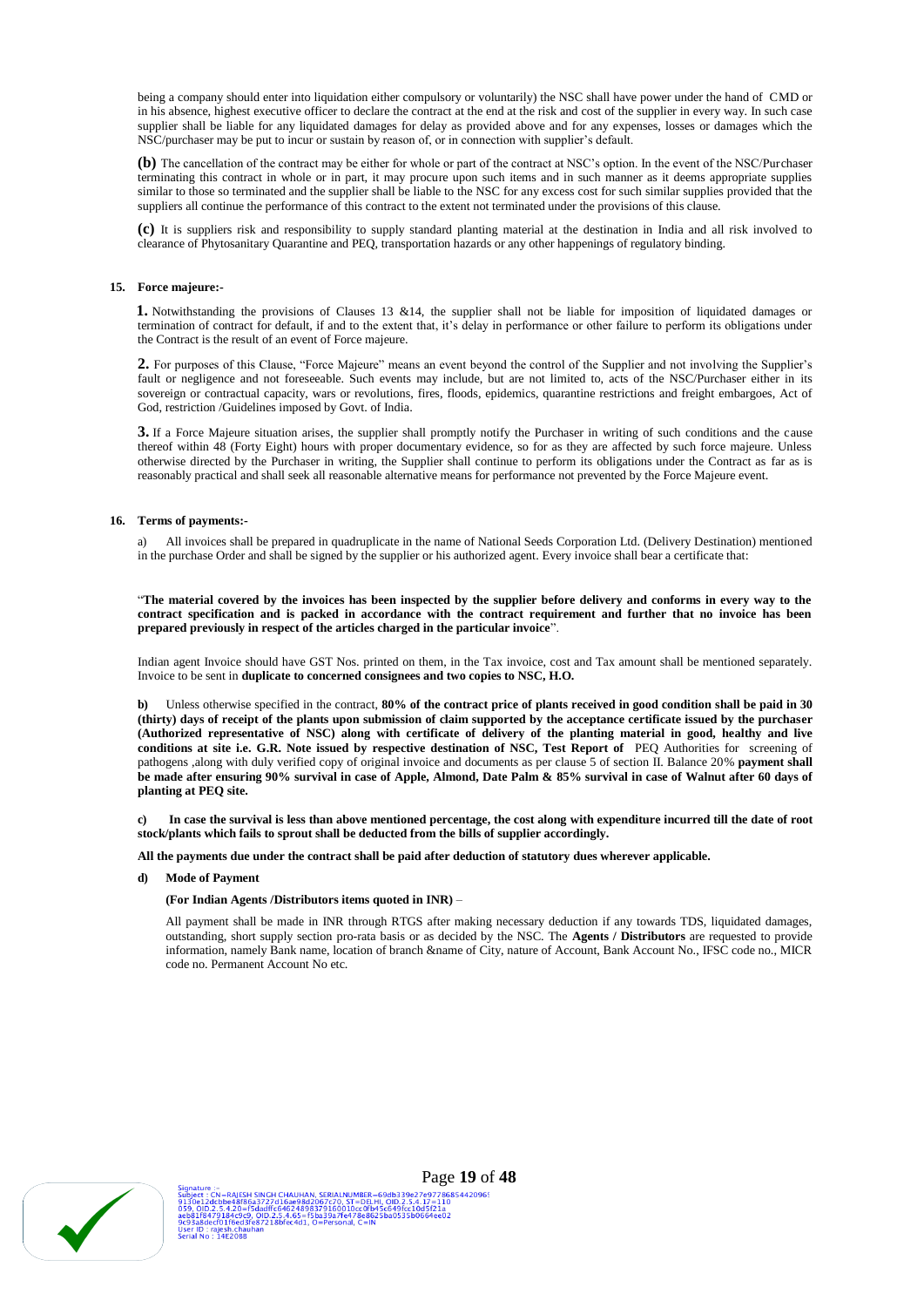#### **(For Foreign suppliers)** –

Payment for Supply Orders released against Foreign Exchange will be made through Irrevocable Letter of Credit from State Bank of India/ any other Public/ Commercial sector bank, as desired by the buyer to the bank of Foreign seller after making necessary deduction, if any towards liquidated damages, outstanding, short supply section pro-rata basis or as decided by the NSC. All banking charges outside India will have to be borne by the supplier. L/C confirmation charges, if any, also shall be borne by the supplier.

The seller will give notification within 30 days, on receipt of notification of readiness from the firm, the letter of credit will be valid for 180 days from the date of its opening, on extendable basis by mutual consent of both the seller and buyer.

#### **17. Settlement of disputes:-**

All disputes or differences, whatsoever arising between the parties, arising out of touching or relating to construction or effect of the Contract or the breach thereof shall be referred to Arbitration for adjudication in accordance with the [Indian] Arbitration & Conciliation Act, 1996 as amended by the Arbitration & Conciliation (Amendment) Act, 2015 and any statutory modification or reenactment thereof. The Arbitral Tribunal shall make a reasoned award. The venue of arbitration shall be at New Delhi. The arbitration proceeding will be conducted in English Language. Performance under the contract shall be continued by the Contractor during the arbitration proceedings, unless otherwise directed in writing by the Purchaser or unless the matter is such that the work cannot possibly be continued until the decision of the arbitrators is obtained

The Contract shall be governed, construed and interpreted in accordance with laws in force in India. The Parties hereby submit to the exclusive jurisdiction of the Courts situated at New Delhi for adjudication of disputes, injunctive reliefs, actions and any other proceedings, whatsoever, arising out of this Contract

In case the supplier is Indian Public Sector Undertaking/Govt. Organization/Department the above clause shall not be applicable and in that event the dispute shall be resolved under AMRCD mechanism as per Department of Public Enterprises (DPE) guidelines.

#### **18. Refund of Security Deposit:-**

The Security Deposit will be discharged by the purchaser and returned to the supplier following the date of compliance of the supplier's performance obligation, including carrying out all necessary adjustment/deduction, if any and submission of a declaration by the supplier that they have no claim in respect of the contract or relating thereto or arising there from against NSC.

#### **19. Corrupt Gifts & Payments of Commission:-**

Any bribe, commission, gift or advantages given promised or offered by or on behalf of the supplier, his agents or representative or agent of the Corporation/or any person on his behalf in relation to the execution of this or any other contract with the NSC shall in addition to the criminal liability under the Law enforce, subject the supplier to cancellation of this and other contracts with the NSC and also to compensate any loss resulting from any such cancellation to the extent as is provided in case of cancellation under "DEFAULT AND RISK PURCHASE" and the NSC shall be entitled to deduct the amount so payable from any money otherwise due to the supplier under this or any other contract or may recover the same by appropriate proceedings.

**20.** It is understood and agreed by the Supplier that the prices charged for supplies under the contract shall under no circumstances exceed the lowest price at which the Supplier sells the stores of identical description to any other State/Central Govt. /Public Sector undertaking during the period of the contract in India.

Affidavit should be given by the supplier on Rs.100 non judicial stamp paper in case of Indian Supplier and on Company Letter Head in case of foreign Bidders. Same is to be placed in the "Technical & Commercial Bid "

- **21. Confidently Clause:-** The supplier/ bidder shall treat as confidential all designs/ drawings, data or information written or verbal supplied by NSC and shall use its best and covers to ensure that such information is not divulged to any third party, except with consent of NSC were necessary for the purpose of performance of its/ obligation hereunder and subject to similar undertaking being obtained from such third party to treat such data/ information as confidential.
- **22. Governing Law and Jurisdiction:-**The Contract shall be governed, construed and interpreted in accordance with laws in force in India. The Parties hereby submit to the exclusive jurisdiction of the Courts situated at New Delhi for adjudication of disputes, injunctive reliefs, actions and any other proceedings, whatsoever, arising out of this Contract

| مالد مالد مالد مالد مالد<br>m |
|-------------------------------|
|                               |

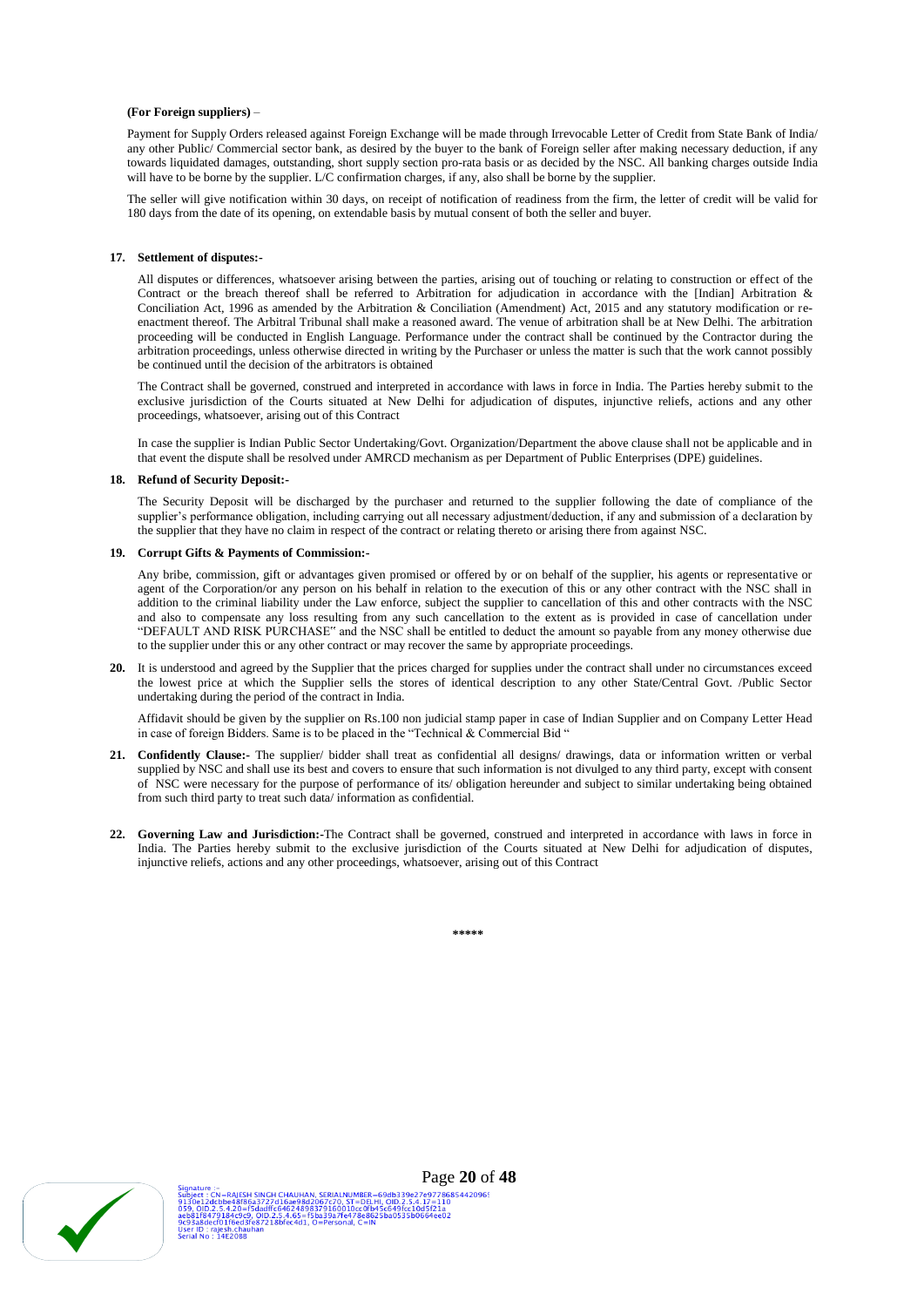# **SECTION – III**

### **FORMS**

## **3.1 TENDER FORM**

**To FROM**

**The Sr. General Manager (Legal & Corporate Affairs)** National Seeds Corporation Ltd., Beej Bhavan, Pusa Complex, NewDelhi-110012, INDIA

Sir,

- 1) I/We have read the tender documents as issued by National Seeds Corporation Ltd., (hereinafter called Corporation) and hereby agree to abide by the said instructions, terms and conditions contained therein.
- 2) I/We also agree to keep the offer contained in the tender open for acceptance for a period of 150 days from the date fixed for opening the same.
- 3) I/We also agree to extend the validity of this tender for a further period of six months from the date of placing the initial order to repeat the order on the same rates and same terms and conditions for quantities not more than 50% of the quantity in the initial purchase order. Repeat Order can be exceeded more than 50% of P.O"s quantity and beyond six months on need basis with the prior consent of the supplier
- 4) I/We offer to supply the material as detailed in Section –II of Part- A herewith at the rates quoted by me/us and hereby bind myself/ourselves to complete the delivery of tendered items within a period as specified in the contract/purchaser order.
	- a) Online payment ref. No. dated for Rs. The Mass of the Name of the Name of the Name of National Seeds Corporation Ltd., New Delhi towards payment of the earnest money, enclosed.

OR

- b) We are Small Scale industry registered with NSIC under Ministry of MSME registered for item\_\_\_\_\_under single point registration scheme after 30.6.1981 (photocopy of the Registration Certificate is enclosed). Our Registration No. is
- 5) The full value of the earnest money shall stand forfeited without prejudice to any other rights or remedies if:
	- (a) I/we withdraw the offer before a final decision of the tender is taken, provided that such a withdrawal is made within 150 days from the opening date of tender.
	- (b) I/we do not execute the contract agreement  $\&$  / provide Composite Bank Guarantee within the stipulated period after acceptance of my/our tender will be known tome/us.
- 6) I/We also understand that until a formal agreement is prepared and executed, acceptance on this tender shall constitute a binding contract between us subject to modifications as may be mutually agreed to between us and indicated in the letter of acceptance of my/our offer for this work.
- 7) I/we have read the Arbitration clause in Section-II clause 17 of Part 'A' of tender document, relating to instructions to tenderers and general conditions of the contract and I/we hereby agree that any dispute of whatsoever nature that may arise in connection with this tender shall be decided under these agreement clauses.
- 8) This tender is being submitted at New Delhi and will be opened and decided at New Delhi and it is agreed that Civil Courts at Delhi/New Delhi alone will have jurisdiction to deal with any legal proceeding that may arise in connection with this tender or subsequently.
- 9) Income tax PAN No:- (a copy is enclosed herewith)
- 10) GST No: (a copy is enclosed herewith).
- 11) Company profile as per prescribed Performa given in Form for Technical and Commercial Bid at Annexure "B"& of Section III of Part "A" of the tender document digitally signed specifications for items at section I of Part "B" and terms and conditions of Section I & II of Part "A" contained in the Tender document is attached.



e :<br>CN=RAISSH SINGH CHAUHAN, SERIALNUMBER=69db339e27e97786854420965<br>!dcbbe48f86a3727d16ae98d2067c70, ST=DELHI, OID.2.5.4.17=110<br>2.2.5.4.20=f5dadft.64624898379160010cc0fb45c649fcc10d5f21a<br>ecf01f6ed3fe872.18bfec4d1, O=Person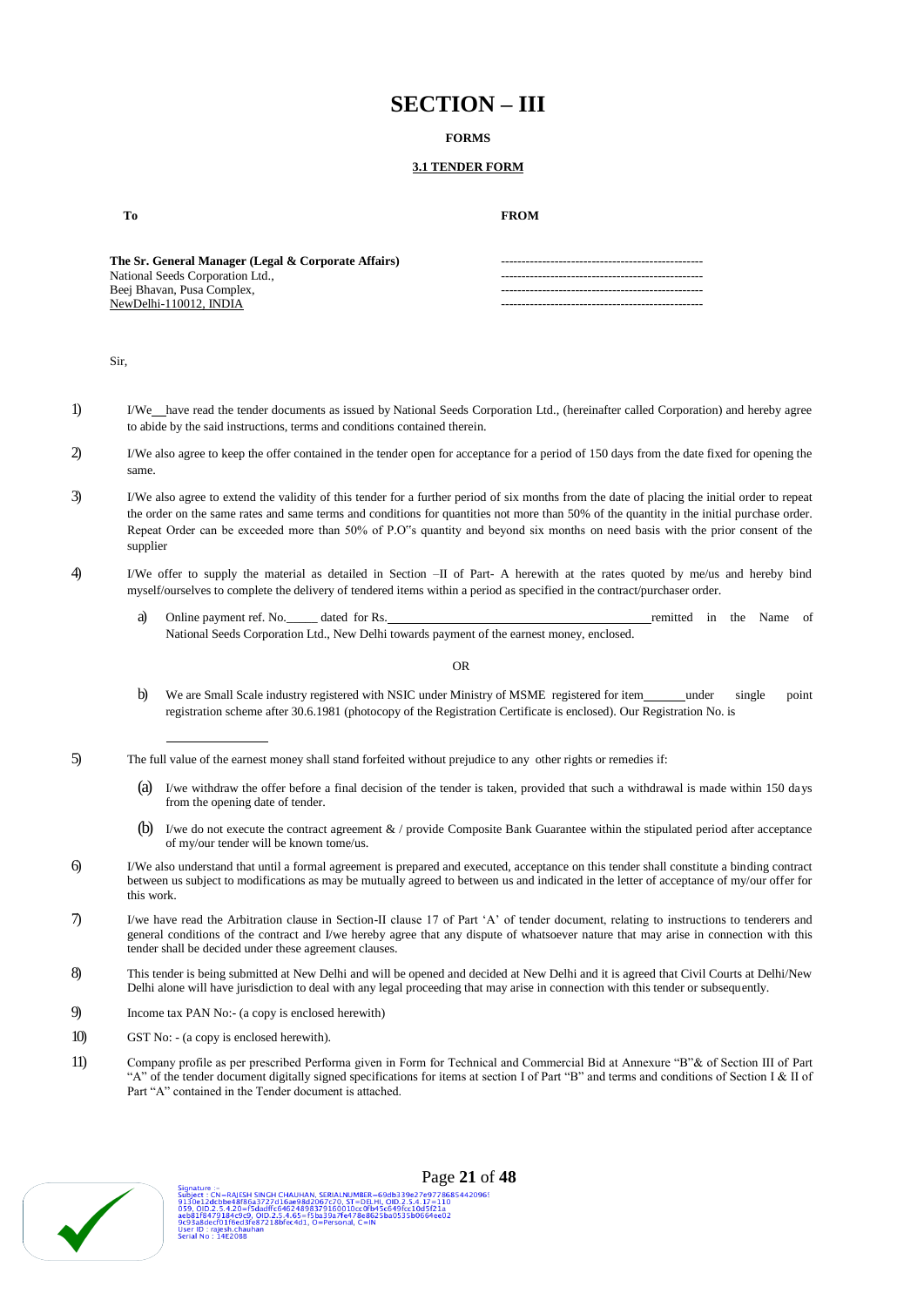- 12) Rates are quoted in the prescribed format given in Form of Price Bid at Annexure "A" of Section III of Part"A" of tender document.
- 13) I/We have read and understand that my/our financial bid shall be opened only if bid found qualified based on technical & commercial bid and the firm is found suitable during spot verification by NSC's Officers or any third party deputed by NSC.
- 14) I/We have read and understand the specification for the items and the terms and conditions contained in the tender document and agree to which by the same and against which the bids are submitted.

| Place:- | Name Of Authorized Signatory: ---------- |
|---------|------------------------------------------|
| Date:-  | <b>SEAL</b>                              |
|         | E-mail ID:                               |
|         |                                          |
|         |                                          |
|         | Complete Postal Address:                 |
|         |                                          |
|         |                                          |

----------------------

\*\*\*\*\*\*\*

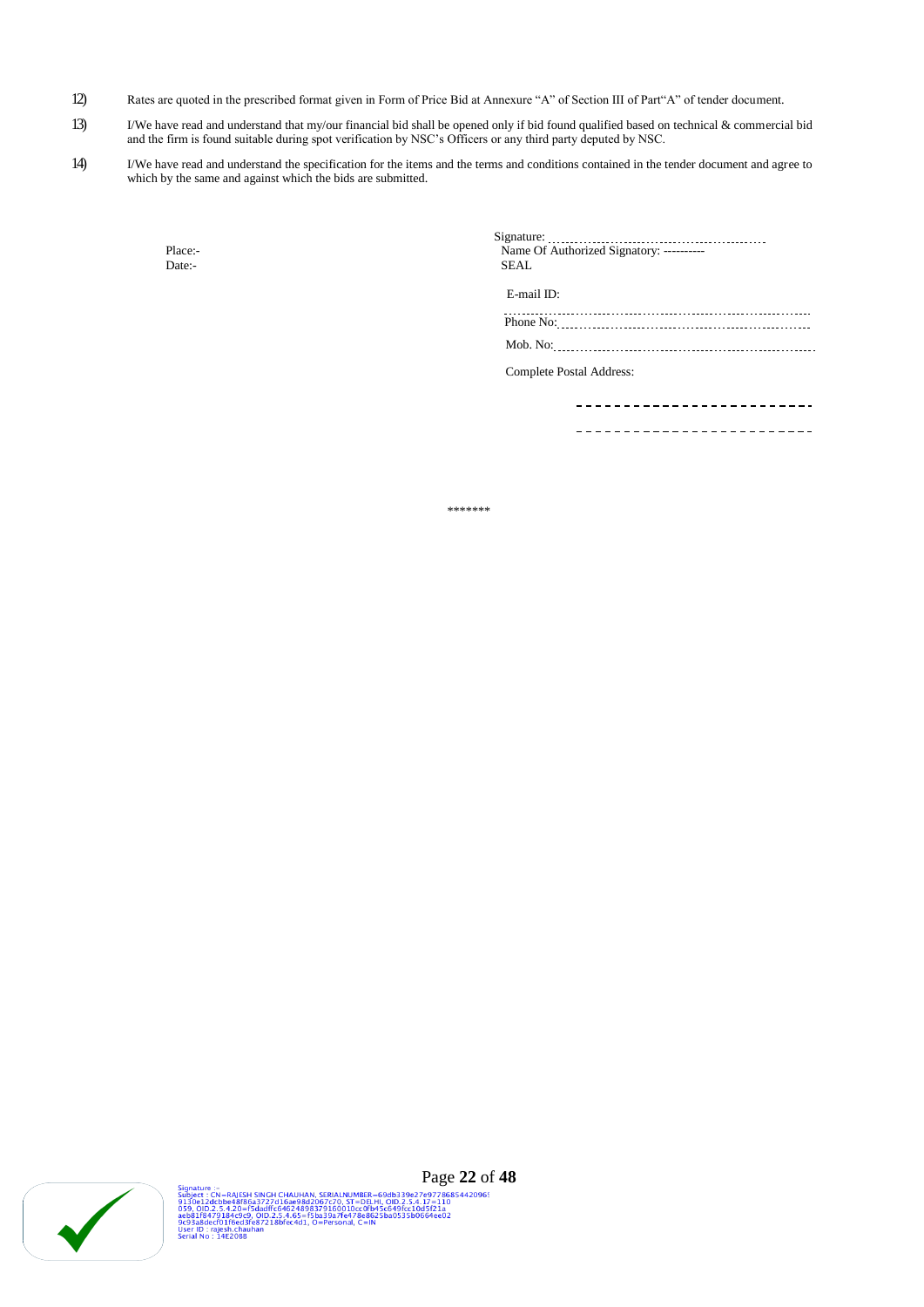## **3.2 FORM FOR PRICE BID Annexure-A**

**To**

**Sr. General Manager (Legal & Corporate Affairs)** National Seeds Corporation Ltd., Beej Bhavan, Pusa Complex, NewDelhi-110012, INDIA

Sir,

We have examined the prescribed specifications and read the terms & conditions of Tender No. 02 for the **Supply of Grafted Plants/ Root Stock** of Apple 629800 Nos. Walnut 214500 Nos., Almond 121100 Nos., and Date Palm 98028 Nos., Our rates for the aforesaid grafted plants / root stock for the offered quantity, according to the specification, terms & conditions are as under:-

# **1. Apple**

**A) Price Bid for supply of material of Apple as per specification mentioned at section-I of Part-B of tender DDP/ FOR at Govt. Horticulture PEQ facilities at Advanced centre of Hort. Dev. Zainapora, Shopian, Jammu & Kashmir in India.**

| S.<br>No.      | Particular                               | Fruit<br>plants | Variety | Root<br>stock<br>Specification<br>S. | Offered<br>quantity<br>(No. of)<br>plants) | Unit<br>rate | Currency * | $GST**/$<br>another<br>applicable<br>tax $(\%)$ | Cost<br>per<br>plant | Amount |  |
|----------------|------------------------------------------|-----------------|---------|--------------------------------------|--------------------------------------------|--------------|------------|-------------------------------------------------|----------------------|--------|--|
| $\mathbf{1}$   |                                          |                 |         |                                      |                                            |              |            |                                                 |                      |        |  |
|                | Supply of Planting                       |                 |         |                                      |                                            |              |            |                                                 |                      |        |  |
|                | Material grafted plants,                 |                 |         |                                      |                                            |              |            |                                                 |                      |        |  |
|                | in good condition,<br>including packing  |                 |         |                                      |                                            |              |            |                                                 |                      |        |  |
|                | forwarding and<br>Insurance upto Indian  |                 |         |                                      |                                            |              |            |                                                 |                      |        |  |
|                | Port                                     |                 |         |                                      |                                            |              |            |                                                 |                      |        |  |
|                |                                          | Apple           |         |                                      |                                            |              |            |                                                 |                      |        |  |
|                |                                          |                 |         |                                      |                                            |              |            |                                                 |                      |        |  |
| $\overline{c}$ | Custom Clearance,<br>testing& Quarantine |                 |         |                                      |                                            |              |            |                                                 |                      |        |  |
|                | charges, Transport to                    |                 |         |                                      |                                            |              |            |                                                 |                      |        |  |
|                | PEQ Site, in Required<br>Condition etc., |                 |         |                                      |                                            |              |            |                                                 |                      |        |  |
|                |                                          |                 |         |                                      |                                            |              |            |                                                 |                      |        |  |
| 3              | Monitoring at PEQ site                   |                 |         |                                      |                                            |              |            |                                                 |                      |        |  |
|                | G. Total                                 |                 |         |                                      |                                            |              |            |                                                 |                      |        |  |

## **B) Price Bid for supply of material of Apple as per specification mentioned at section-I of Part-B of tender DDP/FOR at Govt. Hort. Garden, Magra, Tehri Garhwal (Uttarakhand) India.**

| S.<br>No.    | Particular                                                                                                                                   | Fruit<br>plants | Variety | Root stock<br>Specification<br>S. | Offered<br>quantity<br>(No. of<br>plants) | Unit<br>rate | Currency* | $GST**/$<br>another<br>applicable<br>tax $(%)$ | Cost<br>per<br>plant | Amount |
|--------------|----------------------------------------------------------------------------------------------------------------------------------------------|-----------------|---------|-----------------------------------|-------------------------------------------|--------------|-----------|------------------------------------------------|----------------------|--------|
| $\mathbf{I}$ | Supply of Planting<br>Material grafted plants,<br>in good condition,<br>including packing<br>forwarding and<br>Insurance upto Indian<br>Port | Apple           |         |                                   |                                           |              |           |                                                |                      |        |



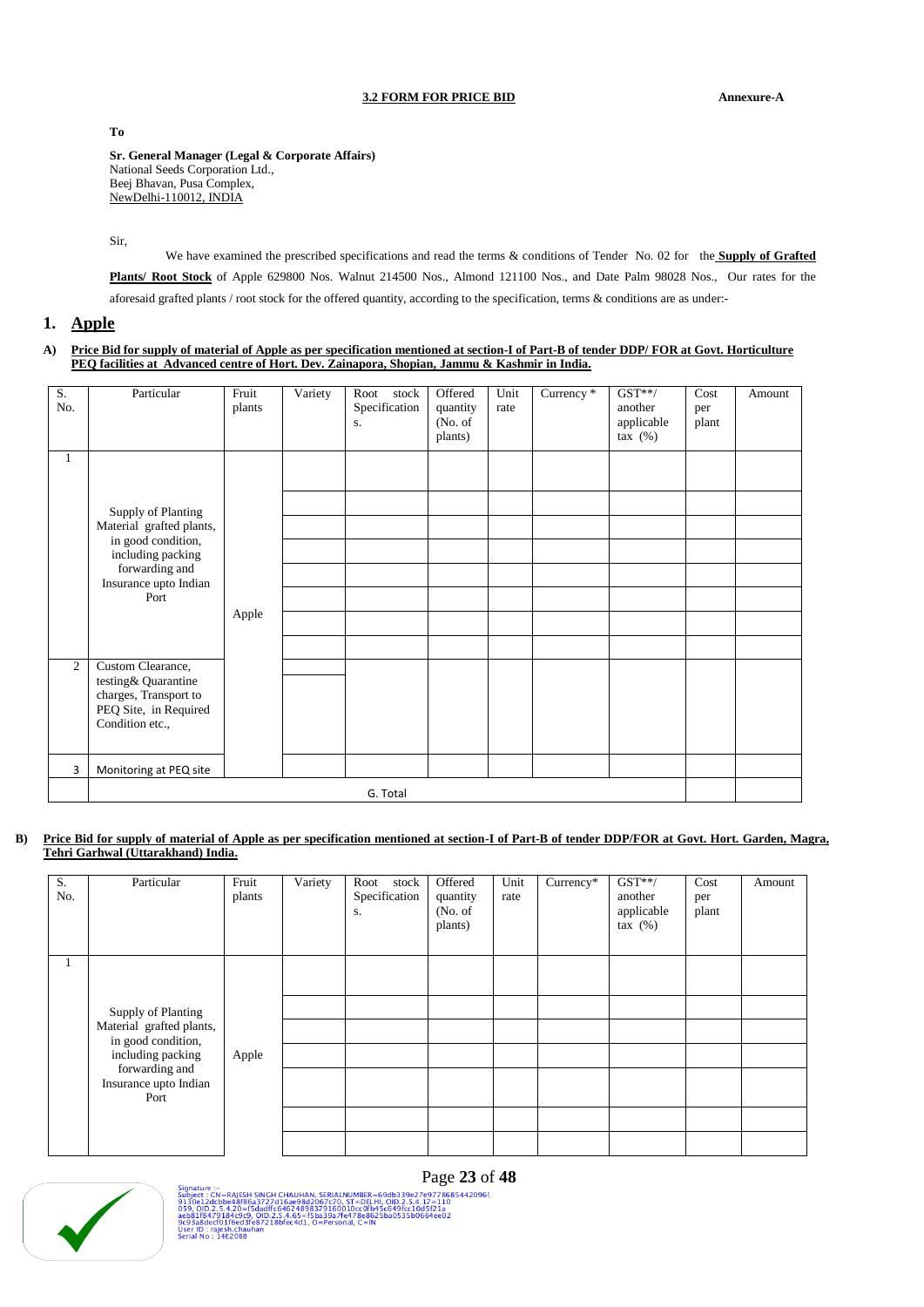| <b>Custom Clearance</b><br>testing &Quarantine<br>charges, Transport to<br>PEQ Site, in Required<br>Condition etc. |  |  |  |  |  |
|--------------------------------------------------------------------------------------------------------------------|--|--|--|--|--|
| Monitoring at PEQ site                                                                                             |  |  |  |  |  |
|                                                                                                                    |  |  |  |  |  |

#### **C) Price Bid for supply of material of Apple as per specification mentioned at section-I of Part-B of tender DDP/FOR at State Horticulture Farm, Shergaon, West Kameng (Arunachal Pradesh) India.**

| S.<br>No.      | Particular                                                                                        | Fruit<br>plants | Variety | Root<br>stock<br>Specification<br>S. | Offered<br>quantity<br>(No. of<br>plants) | Unit<br>rate | Currency <sup>*</sup> | $GST**/$<br>another<br>applicable<br>tax $(\%)$ | Cost<br>per<br>plant | Amount |
|----------------|---------------------------------------------------------------------------------------------------|-----------------|---------|--------------------------------------|-------------------------------------------|--------------|-----------------------|-------------------------------------------------|----------------------|--------|
| $\mathbf{1}$   |                                                                                                   |                 |         |                                      |                                           |              |                       |                                                 |                      |        |
|                | Supply of Planting<br>Material grafted plants,                                                    |                 |         |                                      |                                           |              |                       |                                                 |                      |        |
|                | in good condition,<br>including packing                                                           |                 |         |                                      |                                           |              |                       |                                                 |                      |        |
|                | forwarding and<br>Insurance upto Indian                                                           |                 |         |                                      |                                           |              |                       |                                                 |                      |        |
|                | Port                                                                                              |                 |         |                                      |                                           |              |                       |                                                 |                      |        |
|                |                                                                                                   | Apple           |         |                                      |                                           |              |                       |                                                 |                      |        |
|                |                                                                                                   |                 |         |                                      |                                           |              |                       |                                                 |                      |        |
| $\overline{2}$ | <b>Custom Clearance</b><br>testing & Quarantine<br>charges, Transport to<br>PEQ Site, in Required |                 |         |                                      |                                           |              |                       |                                                 |                      |        |
|                | Condition etc.                                                                                    |                 |         |                                      |                                           |              |                       |                                                 |                      |        |
| $\overline{3}$ | Monitoring at PEQ site                                                                            |                 |         |                                      |                                           |              |                       |                                                 |                      |        |
|                |                                                                                                   |                 |         | G. Total                             |                                           |              |                       |                                                 |                      |        |

# **2. Walnut**

**A) Price Bid for supply of material of Walnut as per specification mentioned at section-I of Part-B of tender DDP/FOR at Advanced centre of Hort. Dev. Zainapora, Shopian (J &K), India.**

| S.<br>No. | Particular                                     | Fruit<br>plants | Variety | stock<br>Root<br>Specification<br>S. | Offered<br>quantity<br>(No. of<br>plants) | Unit<br>rate | Currency $*$ | $GST**/$<br>another<br>applicable<br>$\text{tax}(%)$ | Cost<br>per<br>plant | Amount |
|-----------|------------------------------------------------|-----------------|---------|--------------------------------------|-------------------------------------------|--------------|--------------|------------------------------------------------------|----------------------|--------|
|           |                                                |                 |         |                                      |                                           |              |              |                                                      |                      |        |
|           |                                                |                 |         |                                      |                                           |              |              |                                                      |                      |        |
|           | Supply of Planting<br>Material grafted plants, |                 |         |                                      |                                           |              |              |                                                      |                      |        |
|           | in good condition,                             |                 |         |                                      |                                           |              |              |                                                      |                      |        |
|           | including packing<br>forwarding and            |                 |         |                                      |                                           |              |              |                                                      |                      |        |
|           | Insurance upto Indian<br>Port                  | Walnut          |         |                                      |                                           |              |              |                                                      |                      |        |
|           |                                                |                 |         |                                      |                                           |              |              |                                                      |                      |        |
|           |                                                |                 |         |                                      |                                           |              |              |                                                      |                      |        |



Signature :-<br>
2019et : CN=RAJESH SINGH CHAUHAN, SERIALNUMBER=69db339e27e97786854420965<br>
2130e12dcbbe48f86a3727d16ae98d2067c70, ST=DELHI, OID.2.5.4.17=110<br>
059, OID.2.5.4.20-F5dadffc646248983399160010cc0fb45c649fcc10d5f21a<br>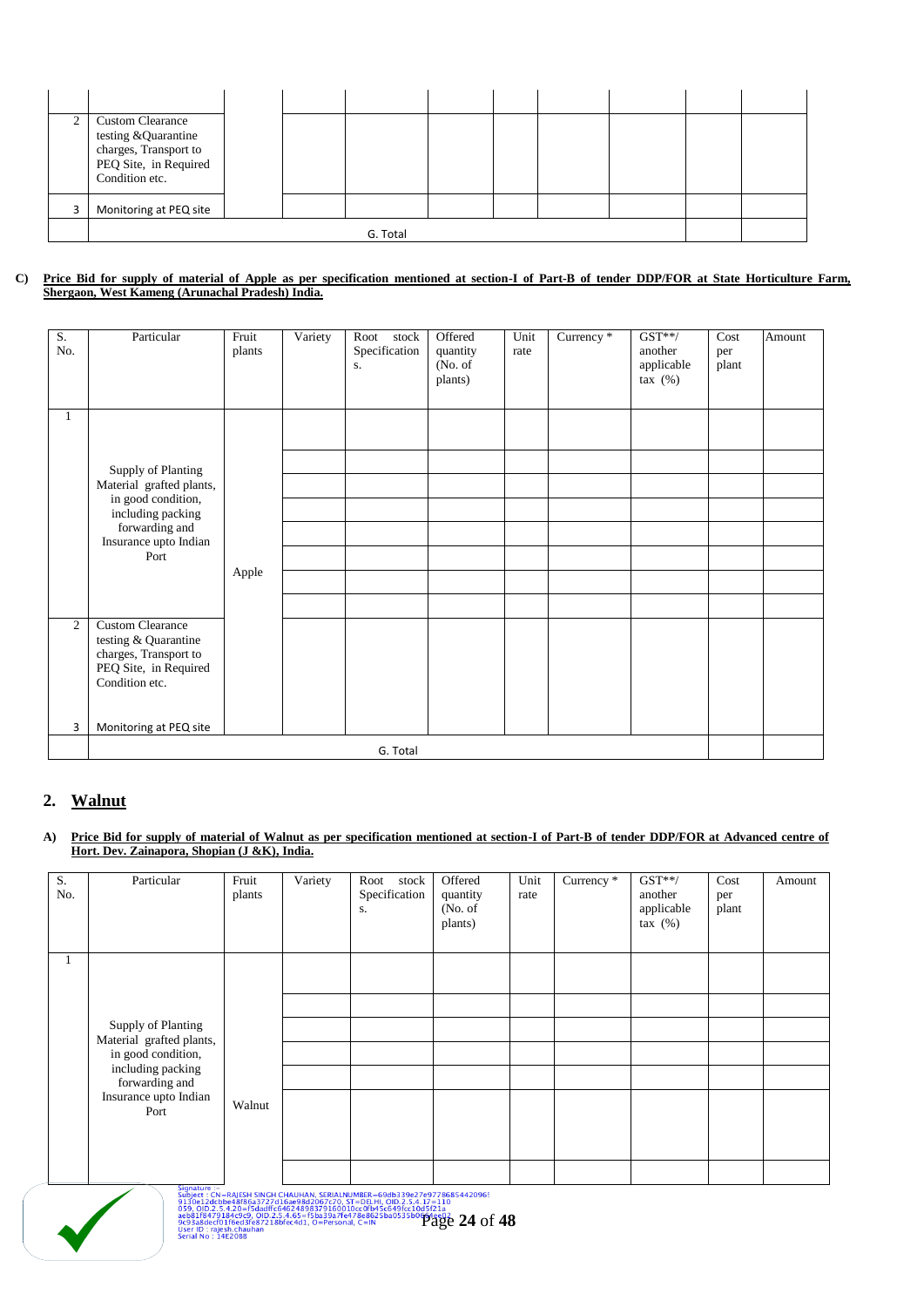| <b>Custom Clearance</b><br>testing & Quarantine<br>charges, Transport to<br>PEQ Site, in Required<br>Condition etc. |  |  |  |  |  |  |  |  |  |
|---------------------------------------------------------------------------------------------------------------------|--|--|--|--|--|--|--|--|--|
| Monitoring at PEQ site                                                                                              |  |  |  |  |  |  |  |  |  |
| G. Total                                                                                                            |  |  |  |  |  |  |  |  |  |

#### **B) Price Bid for supply of material of Walnut as per specification mentioned at section-I of Part-B of tender DDP/FOR at Potato Seed Farm, Makrog, Chopal, Shimla (Himanchal Pradesh), India.**

| S.<br>No. | Particular                                                                                                                                   | Fruit<br>plants | Variety | Root<br>stock<br>Specification<br>S. | Offered<br>quantity<br>(No. of<br>plants) | Unit<br>rate | Currency * | $GST**/$<br>another<br>applicable<br>tax $(\%)$ | Cost per<br>plant | Amount |
|-----------|----------------------------------------------------------------------------------------------------------------------------------------------|-----------------|---------|--------------------------------------|-------------------------------------------|--------------|------------|-------------------------------------------------|-------------------|--------|
| $\perp$   | Supply of Planting<br>Material grafted plants,<br>in good condition,<br>including packing<br>forwarding and<br>Insurance upto Indian<br>Port | Walnut          |         |                                      |                                           |              |            |                                                 |                   |        |
| 2         | <b>Custom Clearance</b><br>testing & Quarantine<br>charges, Transport to<br>PEQ Site, in Required<br>Condition etc.                          |                 |         |                                      |                                           |              |            |                                                 |                   |        |
| 3         | Monitoring at PEQ site                                                                                                                       |                 |         | G. Total                             |                                           |              |            |                                                 |                   |        |

#### **C) Price Bid for supply of material of Walnut as per specification mentioned at section-I of Part-B of tender DDP/FOR at Govt. Hort. Garden, Magra, Tehri Garhwal (Uttarakhand) India.**

| S.<br>No. | Particular                                      | Fruit<br>plants | Variety | Root stock<br>Specificati<br>ons. | Offered<br>quantity<br>(No. of<br>plants) | Unit<br>rate | Currency<br>$\ast$ | $GST**/$<br>another<br>applicable<br>$\text{tax}(%)$ | Cost per<br>plant | Amount |
|-----------|-------------------------------------------------|-----------------|---------|-----------------------------------|-------------------------------------------|--------------|--------------------|------------------------------------------------------|-------------------|--------|
|           |                                                 |                 |         |                                   |                                           |              |                    |                                                      |                   |        |
|           |                                                 |                 |         |                                   |                                           |              |                    |                                                      |                   |        |
|           | Supply of Planting<br>Material grafted plants,  |                 |         |                                   |                                           |              |                    |                                                      |                   |        |
|           | in good condition,                              |                 |         |                                   |                                           |              |                    |                                                      |                   |        |
|           | including packing<br>forwarding and             |                 |         |                                   |                                           |              |                    |                                                      |                   |        |
|           | Insurance upto Indian<br>Port                   | Walnut          |         |                                   |                                           |              |                    |                                                      |                   |        |
|           |                                                 |                 |         |                                   |                                           |              |                    |                                                      |                   |        |
|           |                                                 |                 |         |                                   |                                           |              |                    |                                                      |                   |        |
| 2         | <b>Custom Clearance</b><br>testing & Quarantine |                 |         |                                   |                                           |              |                    |                                                      |                   |        |
|           | charges, Transport to                           |                 |         |                                   |                                           |              |                    |                                                      |                   |        |
|           | PEQ Site, in Required<br>Condition etc.         |                 |         |                                   |                                           |              |                    |                                                      |                   |        |
| 3         | Monitoring at PEQ site                          |                 |         |                                   |                                           |              |                    |                                                      |                   |        |
|           |                                                 |                 |         |                                   |                                           |              |                    |                                                      |                   |        |



Signature :-<br>
Subject : GA-BAJESH SINGH CHAUHAN, SERIALNUMBER-69db339e27297786854420965<br>
9150611202b8e48186a3727d16ae98d2067c70, ST-DELHI, OD.2.5.4.17-110<br>
0698.118470.14.20-0.00011.64624898379160010cc01b45c649fcc10d5f21a<br>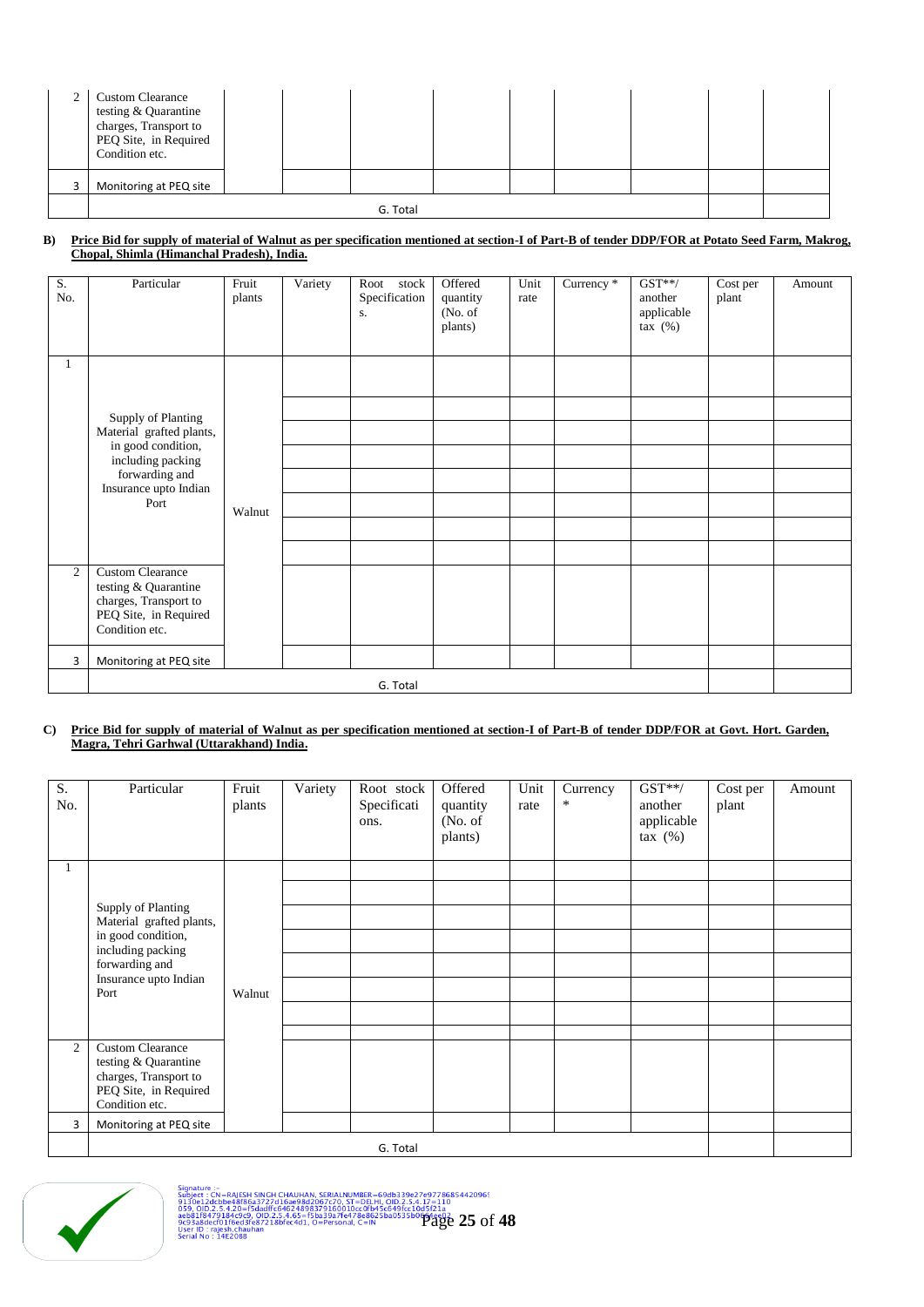## **D) Price Bid for supply of material of Walnut as per specification mentioned at section-I of Part-B of tender DDP/FOR at State Horticulture Farm, Shergaon, West Kameng (Arunanchal Pradesh), India.**

| S.<br>No.      | Particular                                                                                                          | Fruit<br>plants | Variety | Root<br>stock<br>Specification<br>S. | Offered<br>quantity<br>(No. of)<br>plants) | Unit<br>rate | Currency * | $GST**/$<br>another<br>applicable<br>tax $(\%)$ | Cost per<br>plant | Amount |
|----------------|---------------------------------------------------------------------------------------------------------------------|-----------------|---------|--------------------------------------|--------------------------------------------|--------------|------------|-------------------------------------------------|-------------------|--------|
| 1              | <b>Supply of Planting</b>                                                                                           |                 |         |                                      |                                            |              |            |                                                 |                   |        |
|                | Material grafted plants,<br>in good condition,<br>including packing<br>forwarding and<br>Insurance upto Indian      |                 |         |                                      |                                            |              |            |                                                 |                   |        |
|                | Port                                                                                                                | Walnut          |         |                                      |                                            |              |            |                                                 |                   |        |
|                |                                                                                                                     |                 |         |                                      |                                            |              |            |                                                 |                   |        |
| $\overline{2}$ | <b>Custom Clearance</b><br>testing & Quarantine<br>charges, Transport to<br>PEQ Site, in Required<br>Condition etc. |                 |         |                                      |                                            |              |            |                                                 |                   |        |
| 3              | Monitoring at PEQ site                                                                                              |                 |         |                                      |                                            |              |            |                                                 |                   |        |
|                | G. Total                                                                                                            |                 |         |                                      |                                            |              |            |                                                 |                   |        |

# **3. Almond**

#### **A) Price Bid for supply of material of Almond as per specification mentioned at section-I of Part-B of tender DDP/FOR at Advanced centre of Hort. Dev. Zainapora, Shopian (J &K), India.**

| S.<br>No. | Particular                                                               | Fruit<br>plants | Variety | stock<br>Root<br>Specification<br>S. | Offered<br>quantity<br>(No. of<br>plants) | Unit<br>rate | Currency * | $GST**/$<br>another<br>applicable<br>$\text{tax}(%)$ | Cost<br>per<br>plant | Amount |
|-----------|--------------------------------------------------------------------------|-----------------|---------|--------------------------------------|-------------------------------------------|--------------|------------|------------------------------------------------------|----------------------|--------|
| 1         |                                                                          |                 |         |                                      |                                           |              |            |                                                      |                      |        |
|           |                                                                          |                 |         |                                      |                                           |              |            |                                                      |                      |        |
|           | Supply of Planting                                                       |                 |         |                                      |                                           |              |            |                                                      |                      |        |
|           | Material grafted plants,<br>in good condition,                           |                 |         |                                      |                                           |              |            |                                                      |                      |        |
|           | including packing<br>forwarding and                                      |                 |         |                                      |                                           |              |            |                                                      |                      |        |
|           | Insurance upto Indian<br>Port                                            |                 |         |                                      |                                           |              |            |                                                      |                      |        |
|           |                                                                          |                 |         |                                      |                                           |              |            |                                                      |                      |        |
|           |                                                                          | Almond          |         |                                      |                                           |              |            |                                                      |                      |        |
|           |                                                                          |                 |         |                                      |                                           |              |            |                                                      |                      |        |
| 2         | <b>Custom Clearance</b><br>testing & Quarantine<br>charges, Transport to |                 |         |                                      |                                           |              |            |                                                      |                      |        |
|           | PEQ Site, in Required<br>Condition etc.                                  |                 |         |                                      |                                           |              |            |                                                      |                      |        |
| 3         | Monitoring at PEQ site                                                   |                 |         |                                      |                                           |              |            |                                                      |                      |        |
|           | G. Total                                                                 |                 |         |                                      |                                           |              |            |                                                      |                      |        |

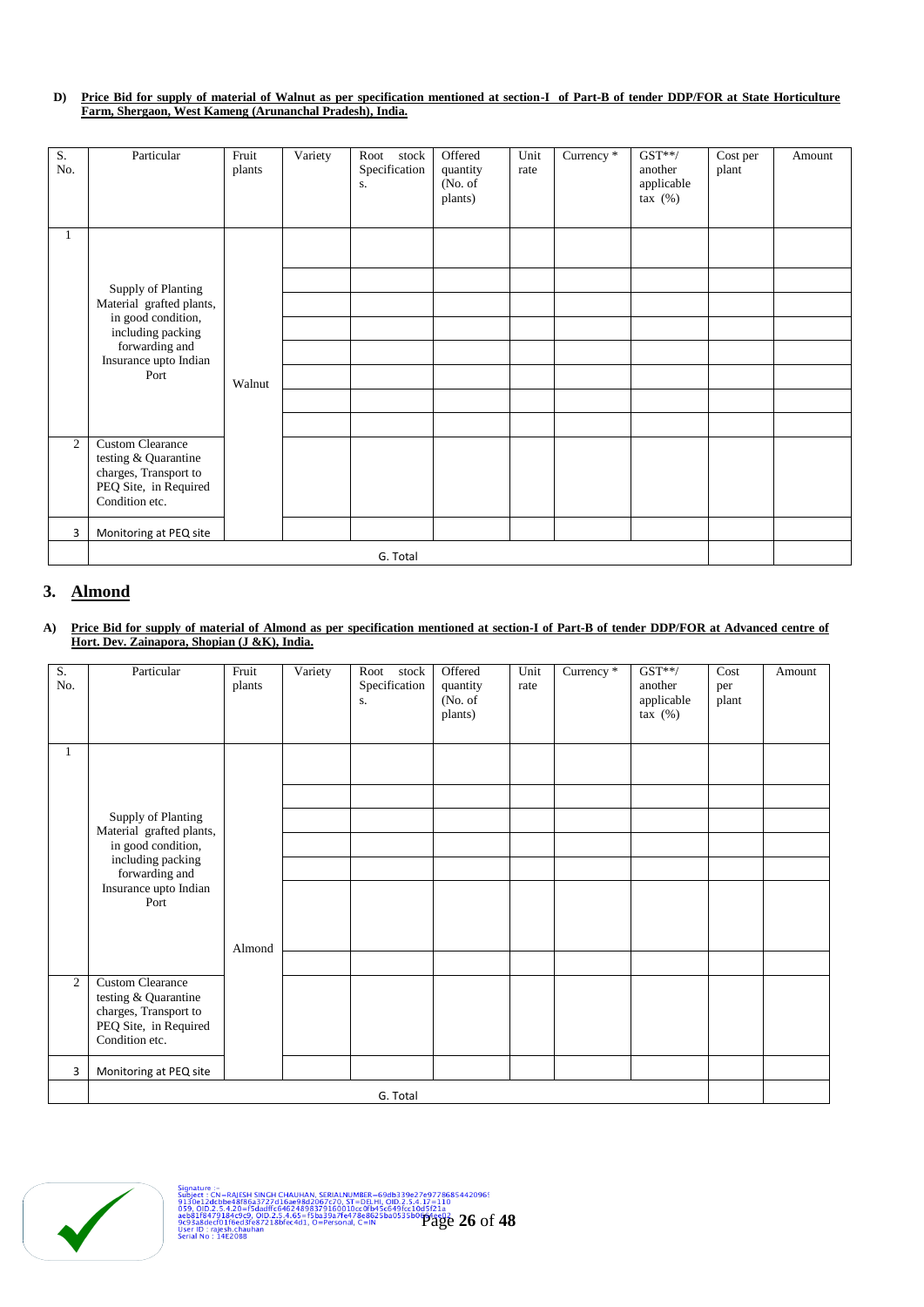## **B) Price Bid for supply of material of Almond as per specification mentioned at section-I of Part-B of tender DDP/FOR at Potato Seed Farm, Makrog, Chopal, Shimla (Himanchal Pradesh), India.**

| S.  | Particular                                      | Fruit  | Variety | Root<br>stock | Offered             | Unit | Currency * | $GST**/$                 | $\overline{\text{Cost}}$ per | Amount |
|-----|-------------------------------------------------|--------|---------|---------------|---------------------|------|------------|--------------------------|------------------------------|--------|
| No. |                                                 | plants |         | Specification | quantity            | rate |            | another                  | plant                        |        |
|     |                                                 |        |         | S.            | (No. of)<br>plants) |      |            | applicable<br>tax $(\%)$ |                              |        |
|     |                                                 |        |         |               |                     |      |            |                          |                              |        |
| 1   |                                                 |        |         |               |                     |      |            |                          |                              |        |
|     |                                                 |        |         |               |                     |      |            |                          |                              |        |
|     | Supply of Planting                              |        |         |               |                     |      |            |                          |                              |        |
|     | Material grafted plants,                        |        |         |               |                     |      |            |                          |                              |        |
|     | in good condition,<br>including packing         |        |         |               |                     |      |            |                          |                              |        |
|     | forwarding and<br>Insurance upto Indian         |        |         |               |                     |      |            |                          |                              |        |
|     | Port                                            | Almond |         |               |                     |      |            |                          |                              |        |
|     |                                                 |        |         |               |                     |      |            |                          |                              |        |
|     |                                                 |        |         |               |                     |      |            |                          |                              |        |
| 2   | <b>Custom Clearance</b><br>testing & Quarantine |        |         |               |                     |      |            |                          |                              |        |
|     | charges, Transport to                           |        |         |               |                     |      |            |                          |                              |        |
|     | PEQ Site, in Required<br>Condition etc.         |        |         |               |                     |      |            |                          |                              |        |
| 3   | Monitoring at PEQ site                          |        |         |               |                     |      |            |                          |                              |        |
|     | G. Total                                        |        |         |               |                     |      |            |                          |                              |        |

#### **C) Price Bid for supply of material of Almond as per specification mentioned at section-I of Part-B of tender DDP/FOR at Govt. Hort. Garden, Magra, Tehri Garhwal (Uttarakhand) India.**

| S.<br>No.      | Particular                                      | Fruit<br>plants | Variety | Root stock<br>Specificati<br>ons. | Offered<br>quantity<br>(No. of<br>plants) | Unit<br>rate | Currency<br>$\ast$ | $GST**/$<br>another<br>applicable<br>$\text{tax}(%)$ | Cost per<br>plant | Amount |
|----------------|-------------------------------------------------|-----------------|---------|-----------------------------------|-------------------------------------------|--------------|--------------------|------------------------------------------------------|-------------------|--------|
| 1              |                                                 |                 |         |                                   |                                           |              |                    |                                                      |                   |        |
|                |                                                 |                 |         |                                   |                                           |              |                    |                                                      |                   |        |
|                | Supply of Planting<br>Material grafted plants,  |                 |         |                                   |                                           |              |                    |                                                      |                   |        |
|                | in good condition,<br>including packing         |                 |         |                                   |                                           |              |                    |                                                      |                   |        |
|                | forwarding and                                  |                 |         |                                   |                                           |              |                    |                                                      |                   |        |
|                | Insurance upto Indian<br>Port                   | Almond          |         |                                   |                                           |              |                    |                                                      |                   |        |
|                |                                                 |                 |         |                                   |                                           |              |                    |                                                      |                   |        |
|                |                                                 |                 |         |                                   |                                           |              |                    |                                                      |                   |        |
| $\overline{c}$ | <b>Custom Clearance</b><br>testing & Quarantine |                 |         |                                   |                                           |              |                    |                                                      |                   |        |
|                | charges, Transport to                           |                 |         |                                   |                                           |              |                    |                                                      |                   |        |
|                | PEQ Site, in Required<br>Condition etc.         |                 |         |                                   |                                           |              |                    |                                                      |                   |        |
|                |                                                 |                 |         |                                   |                                           |              |                    |                                                      |                   |        |
| 3              | Monitoring at PEQ site                          |                 |         |                                   |                                           |              |                    |                                                      |                   |        |
|                |                                                 |                 |         | G. Total                          |                                           |              |                    |                                                      |                   |        |

## **4. Date Palm**

 $\bigvee$ 

#### **A) Price Bid for supply of material of Date Palm as per specification mentioned at section-I of Part-B of tender DDP/FOR at Centre Institute of Aired Horticulture (CIAH), Bikaner, (Rajasthan) India for Rajasthan and Gujarat State.**

| ۰.<br>No. | Particular | Fruit<br>plants | Variety | Root<br>stock<br>Specification<br>э. | Offered<br>quantity<br>(No. of<br>plants) | Unit<br>rate | $Currence$ <sup>*</sup> | $GST**/$<br>another<br>applicable<br>$\text{tax}(%)$ | Cost per<br>plant | Amount |
|-----------|------------|-----------------|---------|--------------------------------------|-------------------------------------------|--------------|-------------------------|------------------------------------------------------|-------------------|--------|
|-----------|------------|-----------------|---------|--------------------------------------|-------------------------------------------|--------------|-------------------------|------------------------------------------------------|-------------------|--------|

Signature C<sub>1</sub> = RAJESH SINGH CHAUHAN, SERIALNUMBER = 69db339e27e97786854420965<br>Subject : Gtobse-18786a3727d16ae98d2067c70, ST = DELHI, OD.2:5.4.17-110<br>0598.118470.14.20=0.00011:6-4624898379160010cc01b45c649fcc10d5721a<br>069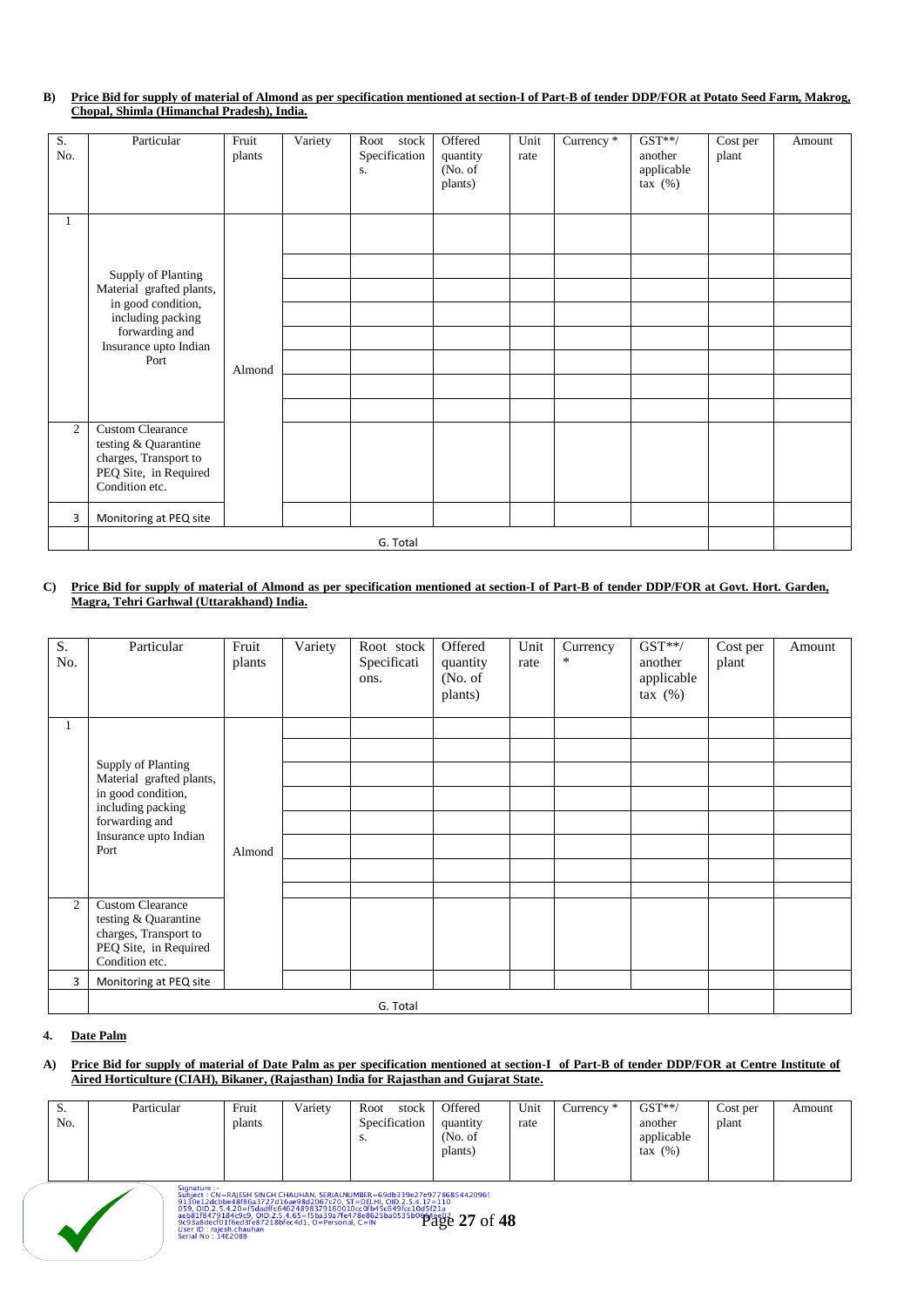|              | Supply of Planting                                                                                                  |      |  |  |  |  |  |  |  |
|--------------|---------------------------------------------------------------------------------------------------------------------|------|--|--|--|--|--|--|--|
|              |                                                                                                                     |      |  |  |  |  |  |  |  |
|              | Material grafted plants,<br>in good condition,                                                                      |      |  |  |  |  |  |  |  |
|              | including packing                                                                                                   |      |  |  |  |  |  |  |  |
|              | forwarding and<br>Insurance upto Indian                                                                             |      |  |  |  |  |  |  |  |
|              | Port                                                                                                                | Date |  |  |  |  |  |  |  |
|              |                                                                                                                     | Palm |  |  |  |  |  |  |  |
|              |                                                                                                                     |      |  |  |  |  |  |  |  |
| $\mathbf{2}$ | <b>Custom Clearance</b><br>testing & Quarantine<br>charges, Transport to<br>PEQ Site, in Required<br>Condition etc. |      |  |  |  |  |  |  |  |
| 3            | Monitoring at PEQ site                                                                                              |      |  |  |  |  |  |  |  |
|              | G. Total                                                                                                            |      |  |  |  |  |  |  |  |

 **\*Currency should be strictly in INR or USD. If not mentioned then it will be considered as INR.** 

**\*Payment will be through LC for foreign suppliers and through RTGS for domestic supplier in Indian account.**

**\*\* GST applicable for Indian Supplier only as per applicability.**

**\*\*\* Rate per plant should be on the basis of D.D.P/F.O.R. Destination inclusive of all taxes & Duties, Packing, Forwarding, Insurance charges &quarantine expenses etc. and it should be uploaded on letter head of the company.** 

Stamp of the Company

Signature:

Place:- Name of Authorized Signatory:

Date:-. Complete Mail Address:

Phone No.: Mob.

E-mail Address

**\*\*\*\*\***

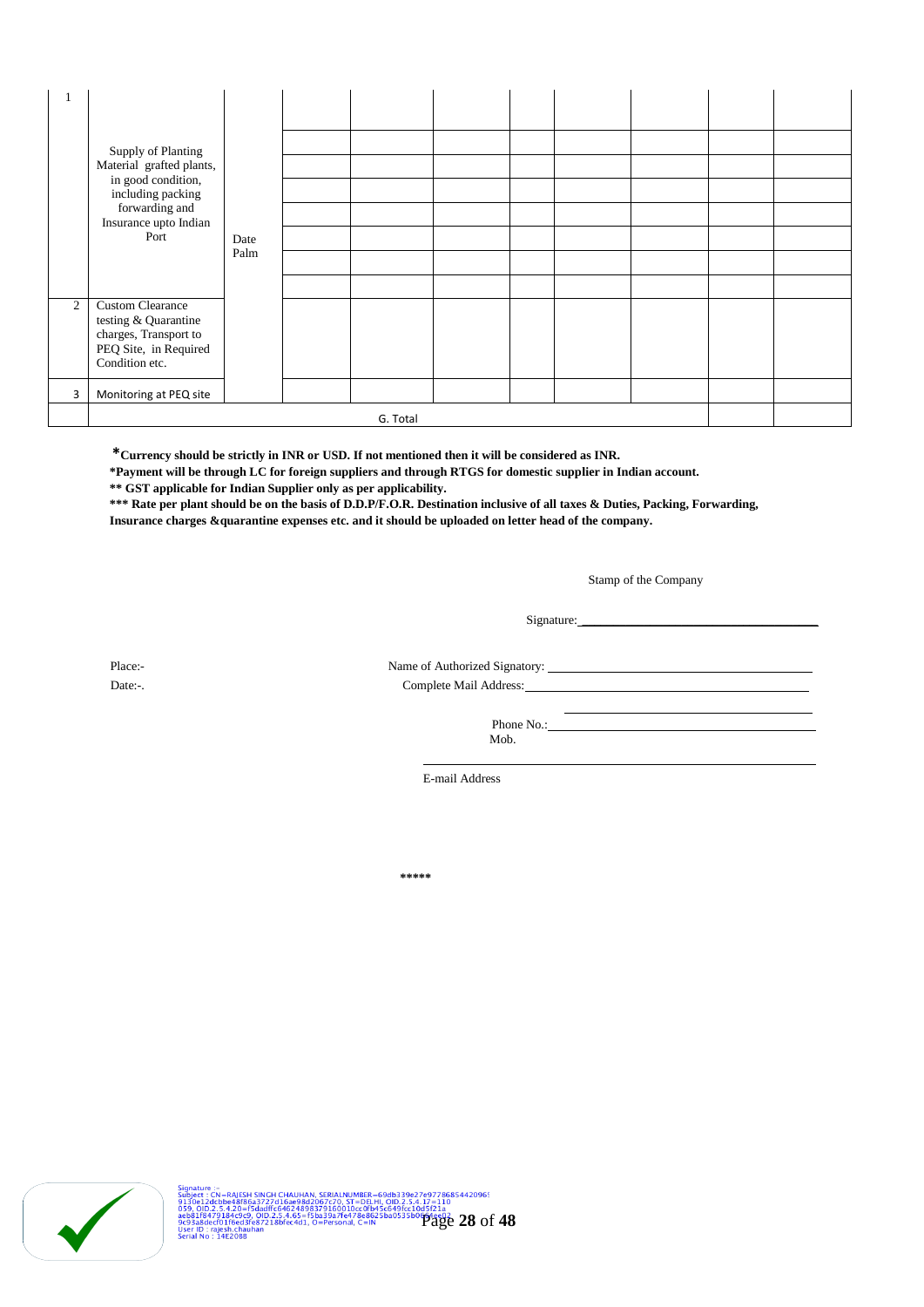# **3.3 FORM FOR TECHNICAL & COMMERCIAL BID Annexure-B**



Signature :-<br>Subject : CN=RAJESH SINGH CHAUHAN, SERIALNUMBER=69db339e27e97786854420965<br>9130e12dcbbe48f86a3727d16ae98d2067c70, ST=DELHI, OID.2.5.4.17=110<br>059, OID.2.5.4.20=f5dadffc64624898379160010cc0fb45c649fcc10d5f21a<br>059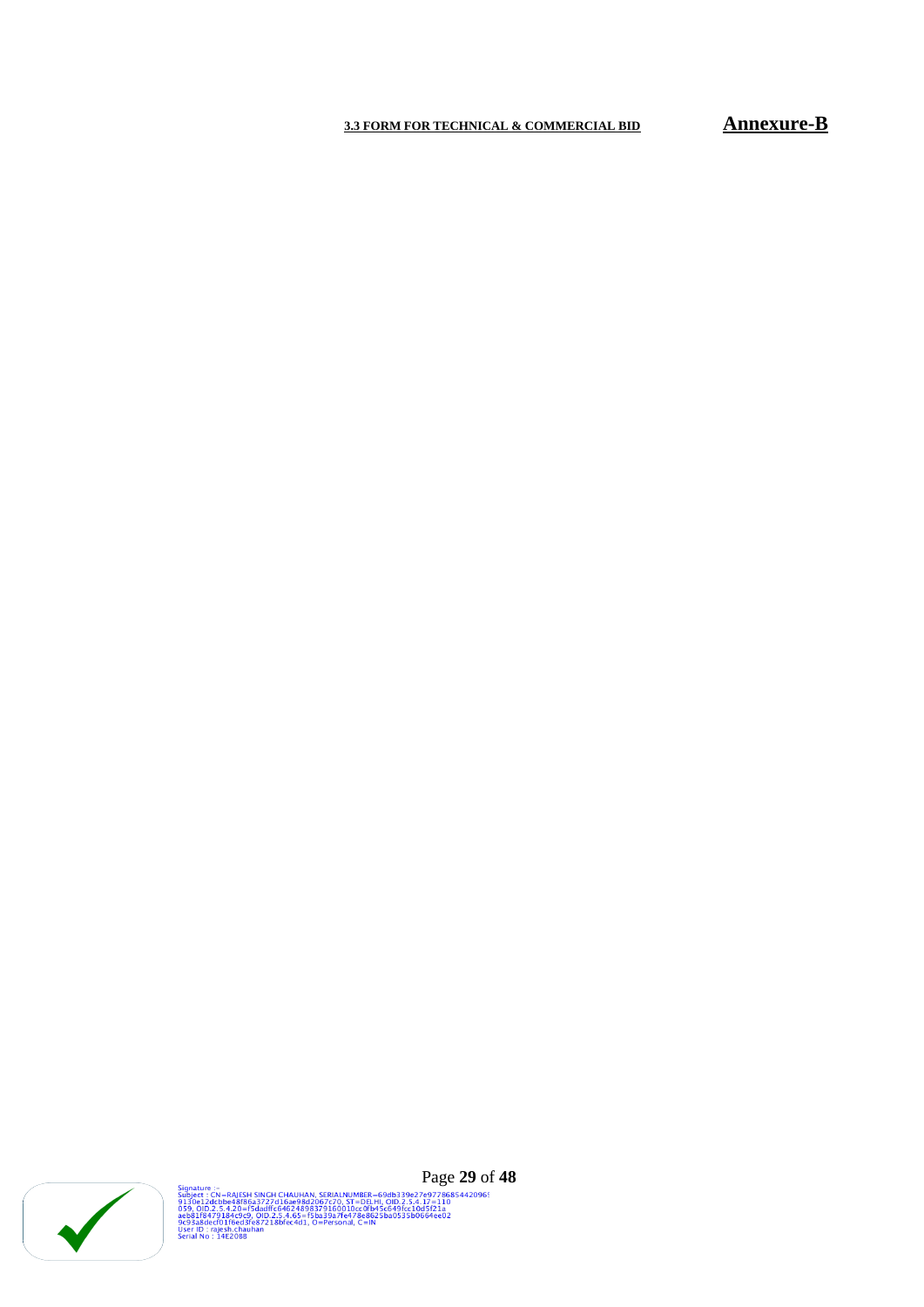The Sr. General Manager (Legal & Corporate Affairs) National Seeds Corporation Ltd., Beej Bhavan, Pusa Complex, New Delhi-110012 (INDIA)

Sir,

Profile of our Company/firm is as under:

|       | Particulars of the company/firm where registered:                   |                               |                         |  |
|-------|---------------------------------------------------------------------|-------------------------------|-------------------------|--|
| S.No. | Name of the company with full address, Type of the firm i.e. prop./ |                               | Name and contact no. of |  |
|       | contact number and e mail                                           | pvt. Ltd./ Ltd. etc. with its | Prop./ partners/        |  |
|       |                                                                     | registration no.              | Directors etc.          |  |
|       |                                                                     |                               |                         |  |
|       |                                                                     |                               |                         |  |
|       |                                                                     |                               |                         |  |

**\*Attach the necessary valid document in support of above.**

2. Information regarding production capacity (As per Part-A Setction-1 clause 6 of bid)<br>3. Staff strength:-

#### Staff strength:-

| <b>Type of Employee</b> | No. | Qualification | <b>Experience</b> |
|-------------------------|-----|---------------|-------------------|
|                         |     |               |                   |

4. Qualification and experience of key personnel proposed for administration and execution of the contract:-

| <b>Position</b> | <b>Name</b> | Qualification | <b>Experience in the</b><br>proposed position | Contact no. |
|-----------------|-------------|---------------|-----------------------------------------------|-------------|
|                 |             |               |                                               |             |

**5.** Financial statement including Annual report: (i.e. Balance sheet and statement of profit & loss) duly signed by Statutory Auditors of last 3 years along with copies**:-**

| S.No. | <b>Financial year</b> | <b>Annual Turnover (Rs. In</b><br>Crore) | Annual Profit/ loss (Rs. In<br>Crore) | <b>Remarks</b> |
|-------|-----------------------|------------------------------------------|---------------------------------------|----------------|
|       |                       |                                          |                                       |                |

6. Registration:-

| <b>CONTRACT</b><br>NO.<br><br>няі<br>. |  |
|----------------------------------------|--|
|                                        |  |

7. Income tax Details:-

| PAN No (for Indian bidders) | <b>Returns for Last Three Years (attached)</b> |      |  |  |
|-----------------------------|------------------------------------------------|------|--|--|
|                             | Year                                           | Copy |  |  |
|                             |                                                |      |  |  |
|                             |                                                |      |  |  |

#### 8. EMD:-

| S. No. | Crops | No. of Plants offered | <b>EMD</b><br>USD/<br>(in<br>Amount<br>INR | <b>Banker Name</b> | Online<br>transition<br>Ref. number |
|--------|-------|-----------------------|--------------------------------------------|--------------------|-------------------------------------|
|        |       |                       |                                            |                    |                                     |

# 9. Particular of Banker:-

| Name and address of<br><b>Banker</b> | <b>Type of Account</b> | <b>Account No.</b> | <b>IFS Code</b> | <b>MICR Code</b> |
|--------------------------------------|------------------------|--------------------|-----------------|------------------|
|                                      |                        |                    |                 |                  |



To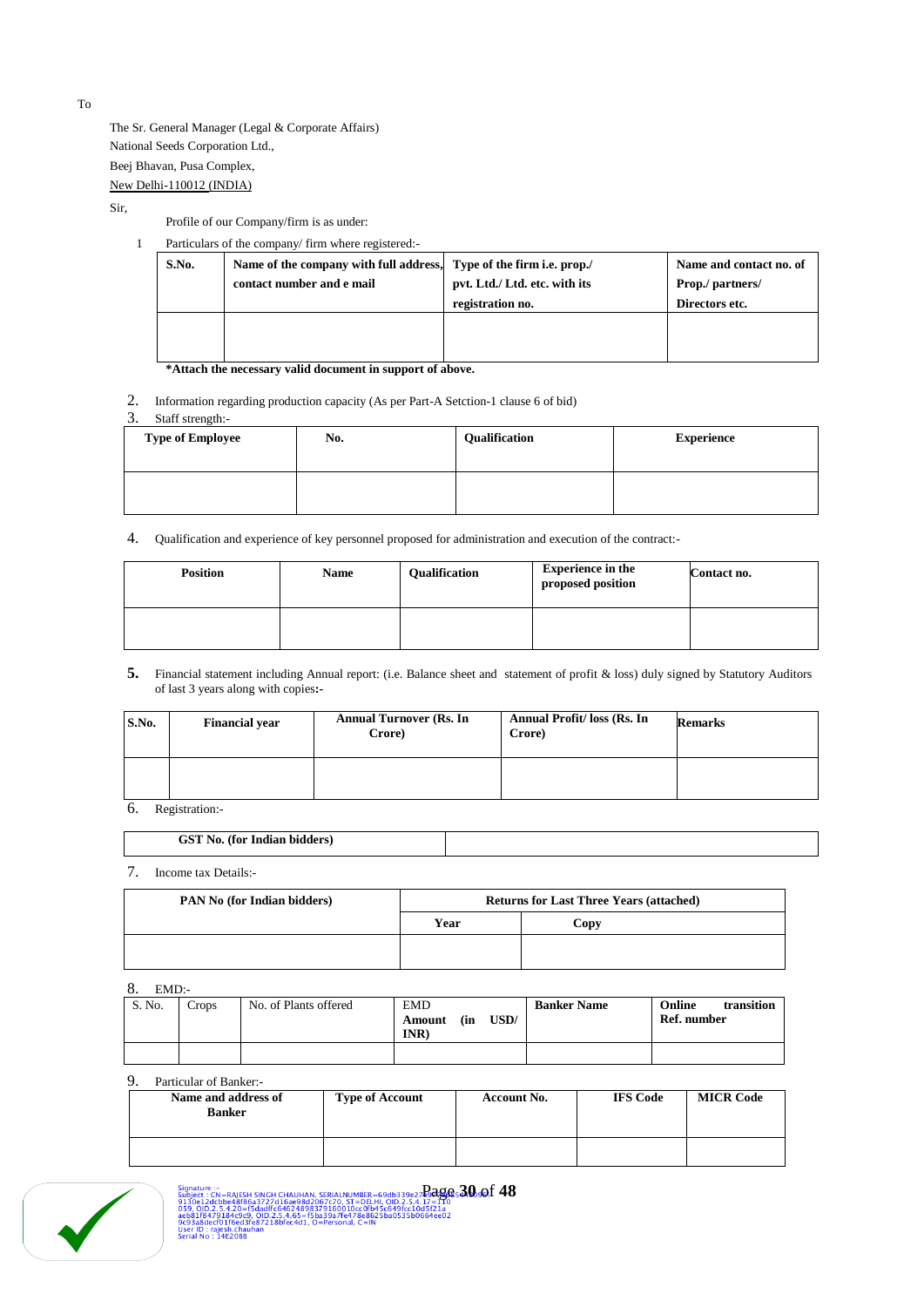#### 10. MSEs' registration details (NSIC registered unit):

| <b>Registration No. Category of Firm</b><br>General/SC/ST | <b>Validity</b><br>Period | Registered<br><b>Item/Items</b> | <b>Ouantitative</b><br>Capacity | <b>Monetary Limit</b> |
|-----------------------------------------------------------|---------------------------|---------------------------------|---------------------------------|-----------------------|
|                                                           |                           |                                 |                                 |                       |

- 11. Self declaration on letter head of Co/Firm for not been prosecuted for violation of rules/Law under essential commodities act or any rules other law or orders their under in any Court of law.
- 12. An undertaking on Rs 100/-, Non judicial stamp paper in case of Indian Supplier and on Company Letter Head in case of foreign Bidders, stating that the firm is not black listed by any Govt. Department/Institution/Public Enterprises/Undertaking and no arbitration case is lying pending with this office as on date as per Proforma attached in AnnexureB-1.
- 13. An affidavit on Rs 100/- non judicial stamp paper in case of Indian Supplier and on Company Letter Head in case of foreign Bidders, that Price Charged for Supplies under the contract shall under no circumstance exceed the lowest price at which the contractor sells the stores of identical description to any Govt. Department /Institution /Public Enterprises/Undertaking in India during the period of contract as per Proforma attached in Annexure-B-2.
- 14. Evidence of Access of Finance resources issued by bank (With Valid Proof).
- 15. Authorization for Signing Bid (With Valid Proof).
- 16. Experience& Technical Capacity to meet the eligibility as per 1.1- eligibility of Section- I of part A(all the necessary as documents should be uploaded as applicable):
- 17. Technical & commercial Compliance Statement to fulfill 1.1- eligibility of Section- I (all the necessary as documents should be uploaded as applicable):
- 18. Financial capacity to fulfill clause no. 9, 1.1- eligibility of Section- I (all the necessary as documents should be uploaded as applicable):
- 19. Certificate to be provided by the nursery that plants are true to the type . In case at later stage, it is established that plants are not true to the type , in that case supplier shall compensate to the Corporation for all the losses including for the legal consequences (Performa attached at B-3)

Thanking you,

Stamp of the Company

| Place:- |                 |  |
|---------|-----------------|--|
| Date:-. |                 |  |
|         |                 |  |
|         |                 |  |
|         | Mob. No.:       |  |
|         |                 |  |
|         | E-mail Address: |  |

**Note: -** (All particulars are to be filled properly & correctly if required extra sheet can be attached).

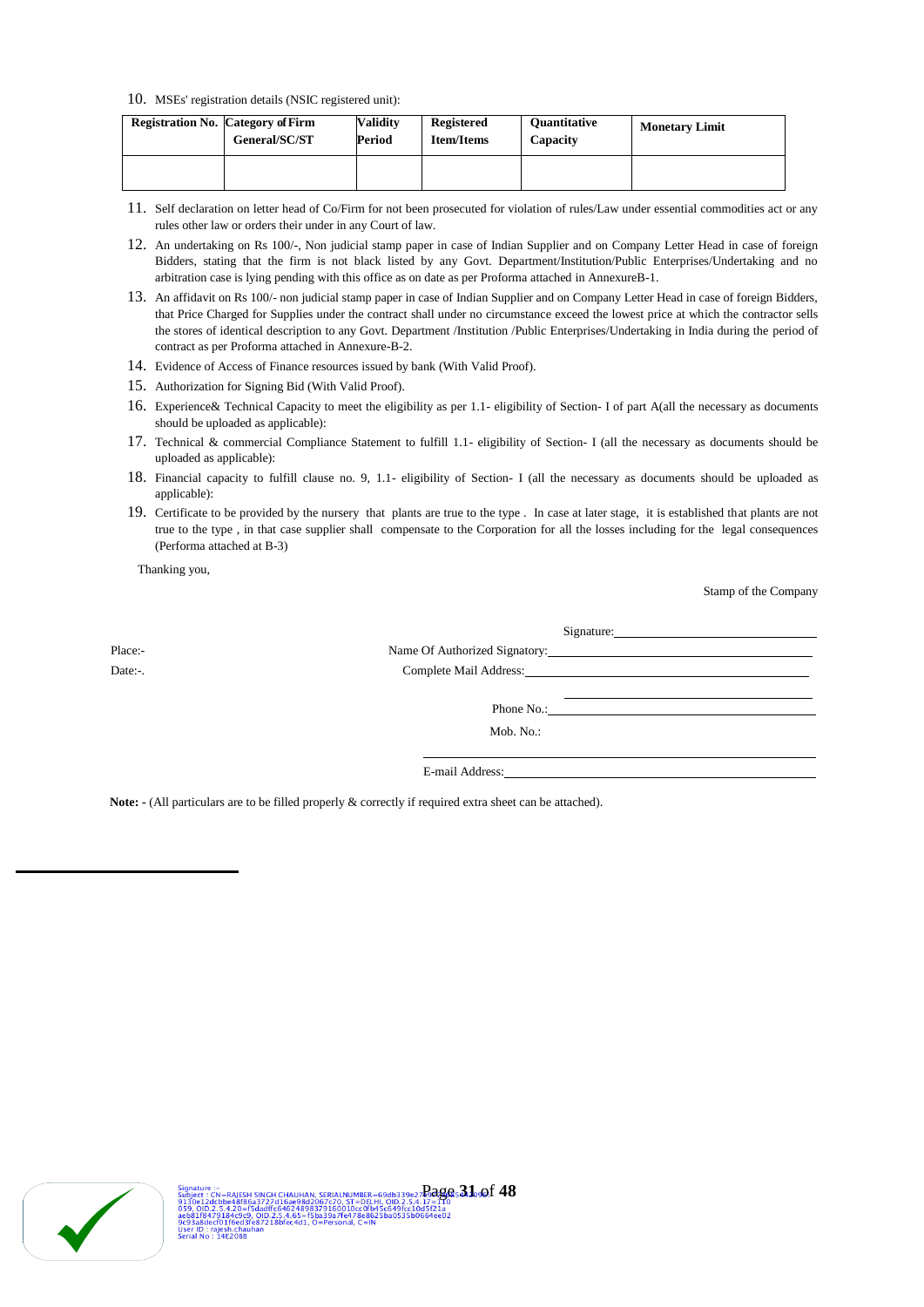# **Annexure-B-1**

# **3.4 AFFIDAVIT CERTIFICATE**

| I/We                                                                                                                               | (Name, | Designation                                                                     |  |
|------------------------------------------------------------------------------------------------------------------------------------|--------|---------------------------------------------------------------------------------|--|
| and Address) hereby declare that my/our firm/Company has not been black-listed / debarred by any of the Govt. Department/          |        |                                                                                 |  |
| Organization/PSUs/Institutions/World etc. of India or [country of the bidder] and World Bank, where I/We had supplied the planting |        |                                                                                 |  |
|                                                                                                                                    |        | and<br>no                                                                       |  |
| Arbitration / Court case pending against NSC.                                                                                      |        |                                                                                 |  |
|                                                                                                                                    |        |                                                                                 |  |
| Signature of Authorized signatory -----------------                                                                                |        |                                                                                 |  |
| Name                                                                                                                               |        |                                                                                 |  |
|                                                                                                                                    |        |                                                                                 |  |
|                                                                                                                                    |        |                                                                                 |  |
|                                                                                                                                    |        |                                                                                 |  |
|                                                                                                                                    |        | the contract of the contract of the contract of the contract of the contract of |  |
|                                                                                                                                    |        |                                                                                 |  |
| Place:                                                                                                                             |        |                                                                                 |  |

Dated:



Signature :-<br>Subject : CN=RAJESH SINGH CHAUHAN, SERIALNUMBER=69db339e27**2:049:6: 32**<br>9130e12dcbbe48f86a3727d16ae98d2067c70, ST=DELHI, OID.2.5.4.17=110<br>929, OID.2.5.4.20=F5dadffc64624898379160010cc0fb45c649fc10d5f21a<br>aeb81f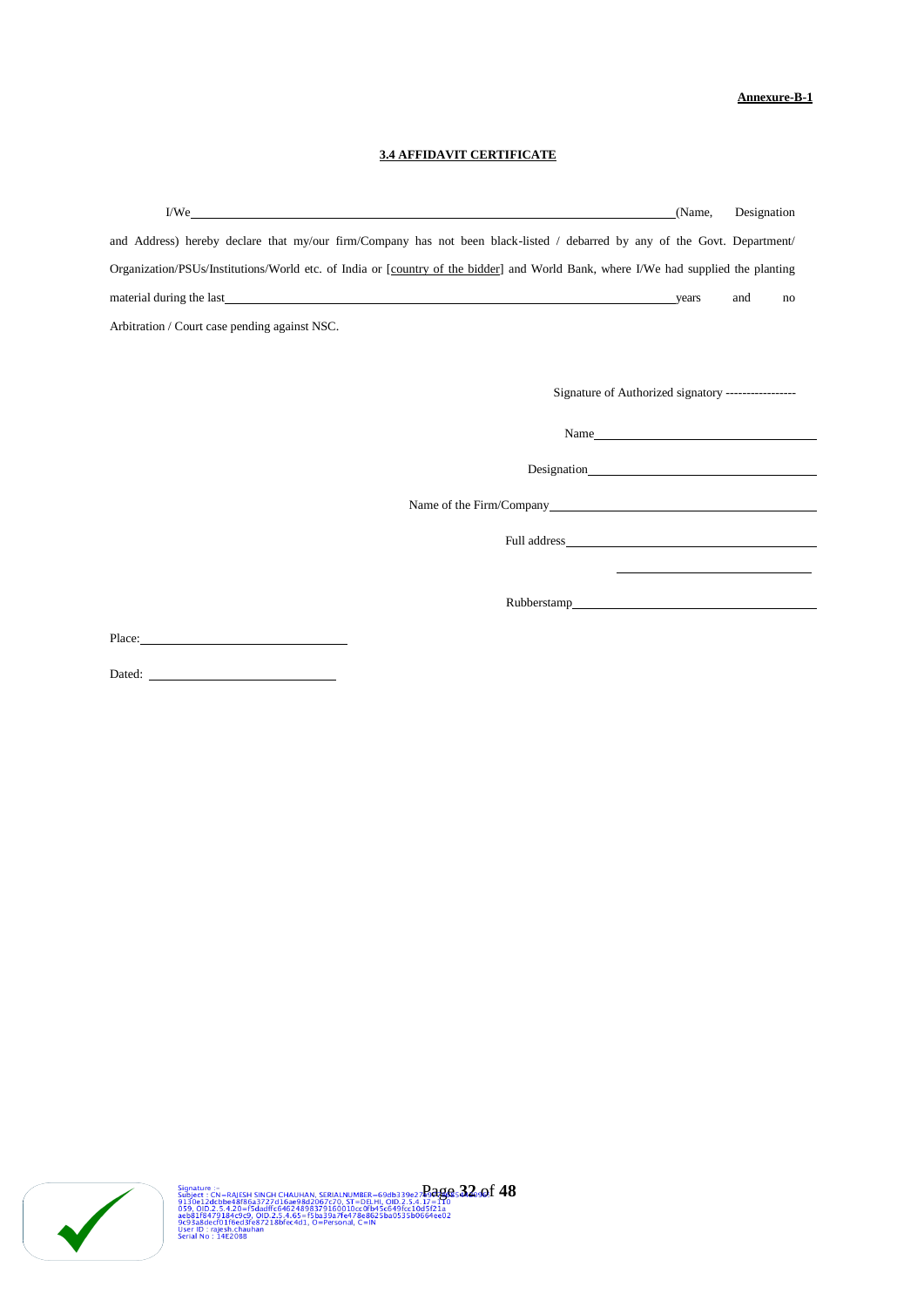#### **Annexure-B-2**

## **3.5 AFFIDAVIT CERTIFICATE**

I/ We (Name, Designation)

and Address) hereby declare that the price charged for quoted item/items under this contract by our firm has under no circumstance exceeded lowest price of identical planting material given to any Govt. Department /PSUs Institutions/Organizations etc. in India

Signature of Authorized Signatory --------------------------------

Name

Designation

Name of the Firm/Company

Full address

Rubber Stamp

Place:

Dated:

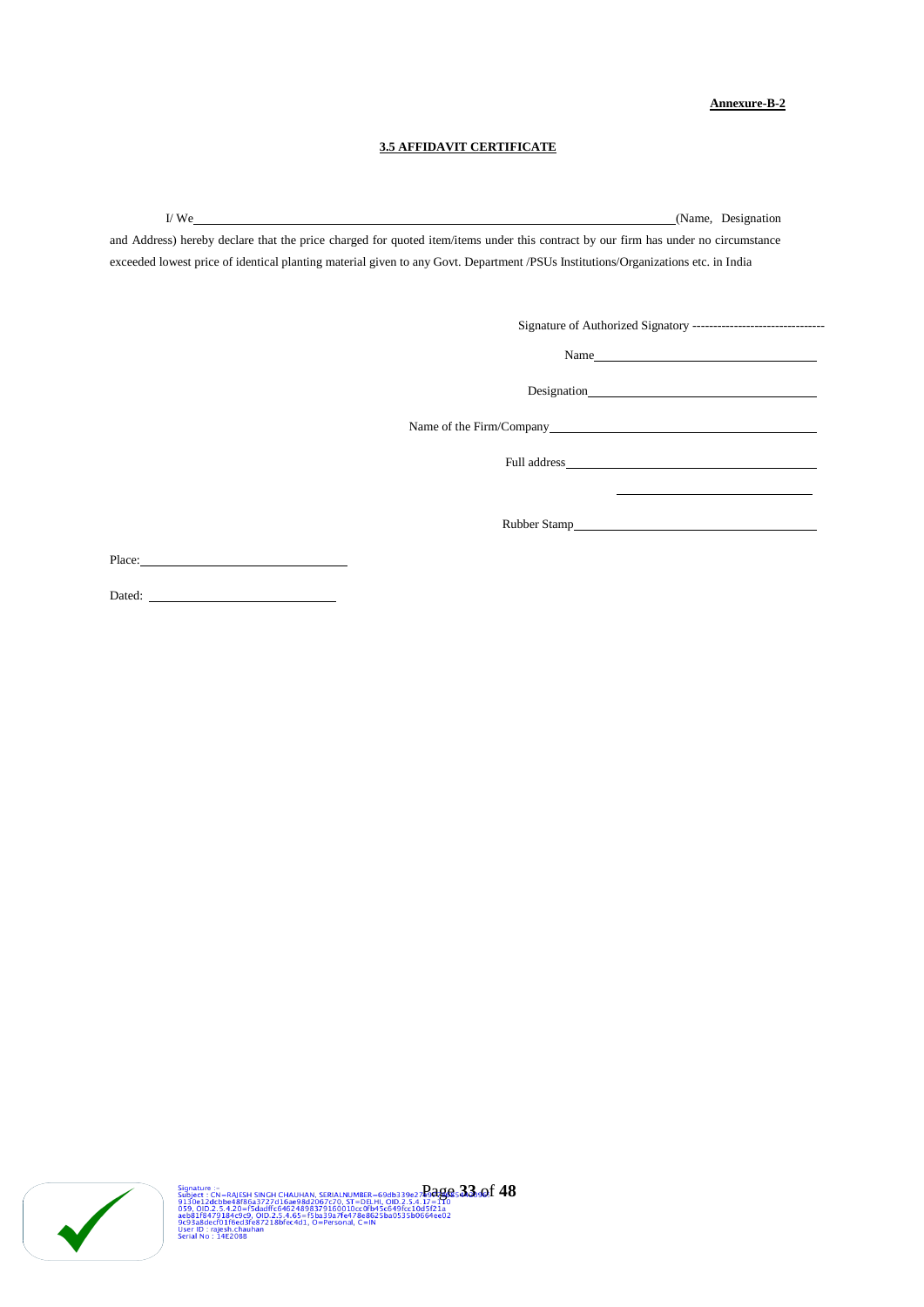## **Annexure-B-3**

## **3.6 DECLARATION CERTIFICATE**

I/We \_\_\_\_\_\_\_ (Name, Designation and Address) hereby declare that the Plant supplied by our nursery is true to type of the varieties /root stock characters, as per the specification of the NIT. In case at later stage at any time, it is established that plants are not true to the type , in that case we are totally responsible and shall compensate the Corporation for all the losses including the cost if any for the legal consequences.

Place:

Dated:

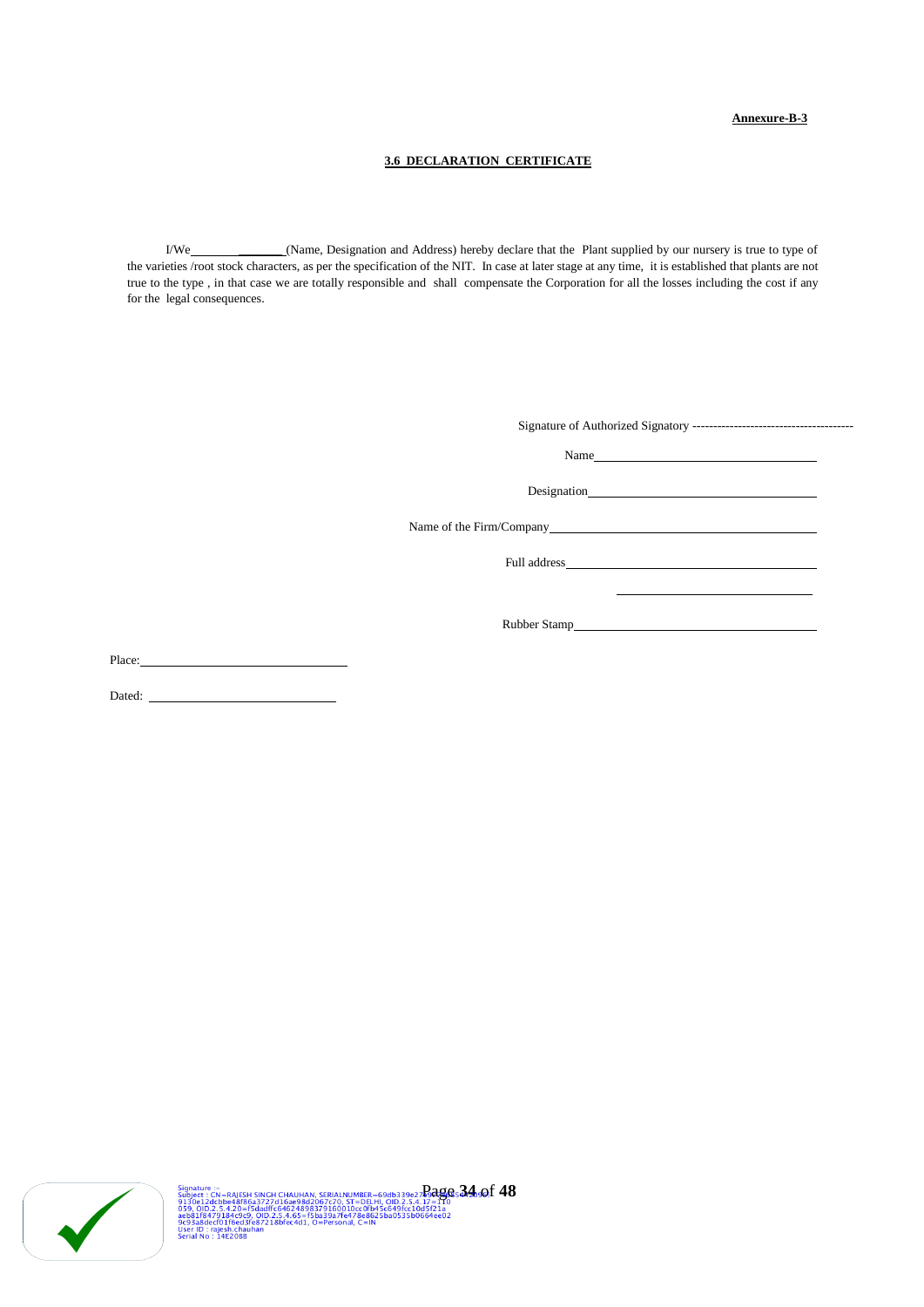# **SECTION-IV**

#### **COMPOSITE BANK GUARANTEE FORM**

#### **COMPOSITE BANK GUARANTEE FORM IN LIEU OF SECURITY DEPOSITAND PERFORMANCE GUARANTEE BY THE BANK**

This Bank guarantee executed on this …………………..day of 2022 ………..by Bank (hereinafter called the Bank) which expression shall include wherever permissible its successors and assigns in favor of the National Seeds Corporation Ltd., Beej Bhavan, Pusa Complex, New Delhi-110012, India, hereinafter called the Corporation which expression includes its authorized representatives, successor sand assigns at there quest of M/s……………….(hereinafter called the supplier) which expression shall include his/its successors and assigns.

"WHEREAS as per the terms of supply of exotic varieties of fruit plants/planting material etc. under this Corporation's supply/ Purchase Order No.……………………..dated……………………. placed with the supplier………………………..……………………... has warranted about the specifications of the planting material supplied under the Corporation's order".

OR

"WHEREAS under the terms of the contract for the supply, quarantine and PEQ etc. under this Corporation's Agreement No…………………….dated……………. entered into between the Corporation and the supplier, supplier had warranted about the specifications of the Planting material under the contract".

AND WHEREAS under the terms of the contract the Corporation is entitled to retain **10% of** the price of the planting material till6 months after the period the warranty expires.

AND WHEREAS the supplier is desirous of getting the said **10% price** from the Corporation and has agreed to furnish a Bank guarantee in lieu thereof and has undertaken to execute performance guarantee backed by the Bank.

AND WHEREAS the bank agreed to give the Bank Guarantee in lieu of the **10% price** and be guarantor for the Composite Guarantee Bond.

NOW THEREFORE, this guarantee witnessed and the Bank hereby agrees.

- 1. If the supplier commits any breach of any of the terms and conditions of the contract or of the supply/purchase order and the Corporation declares that the Supplier has become liable to forfeiture of the security or any part thereof, the Bank hereby unconditionally and irrevocably agrees and undertakes and guarantees to pay to the Corporation on demand and without demure the amount of security money stated above without making any reference to the Supplier.
- 2. The Supplier has warranted to the Corporation as follows.
- i) The supplier warrants that the goods supplied under this contract/order are free from all defects in planting material, and are of the highest quality standards and specifications in the established and generally accepted standards in materials of the type of **planting material** ordered and in full conformity of the contract/order specifications and drawings or samples, if any, and shall perform properly.
- ii) The supplier warrants that the planting material shall perform satisfactorily in accordance with the specifications and the norms fixed by the Corporation for a minimum period of 1 crop season from the date of supply or as required for PEQ clearance as per Plant Quarantine (Regulation of import into India)order 2003.The supplier's warranty in respect of any complaints, defects and/or claims limited to supply or replacement of defective items arise from sub standard material or damage during the transportation of the items, provided defects are brought to the notice of the supplier within crop season of their being first discovered during the warranty period and in no case after one month from the date of expiry of aforesaid warranty period. The warranty period for replaced plants will extend to another crop season from the date of replacement as envisaged by the warranty clause in this agreement/ order in respect of original supply.
- iii) The supplier shall, if required, replace the planting material or such portion thereof as is rejected by the Corporation free of cost at the ultimate destination or at the option of the Corporation, the supplier shall pay to the purchaser value thereof at the contract/order price and such other expenditure and damages as may arise by reasons of any breach of the condition specified in the contract/order.
- iv) All replacement that the Corporation shall call upon the supplier to deliver or perform under this guarantee shall be delivered or performed by the supplier as quickly as possible but in no case later than one month/ season failing which the performance guarantee shall be extended till such time all claims are settled to the entire satisfaction of the Corporation.
- 3. The bank further agrees that the Corporation shall be the sole judge of as to whether the said supplier has committed any breach or breaches of the terms of warranty and the extent of loss, damage costs, charges and expenses caused to or may be suffered by or that may be caused to or may be suffered by the Corporation on account thereof and the decision of the Corporation that the supplier has committed such breach or has not fulfilled the conditions of warranty shall be final and binding on the supplier and the bank.



Signature :-<br>Subject : CN=RAJESH SINGH CHAUHAN, SERIALNUMBER=69db339e27**Pages 35** of 18<br>9130e12dcbbe48186a3727d16ae98d2067c70, ST=ER\_HI, OD.2.5.4.17=110<br>059, OID.2.5.4.20=15dadft664624898379160010cc0fb45c649fcc10d5f21a<br>0e9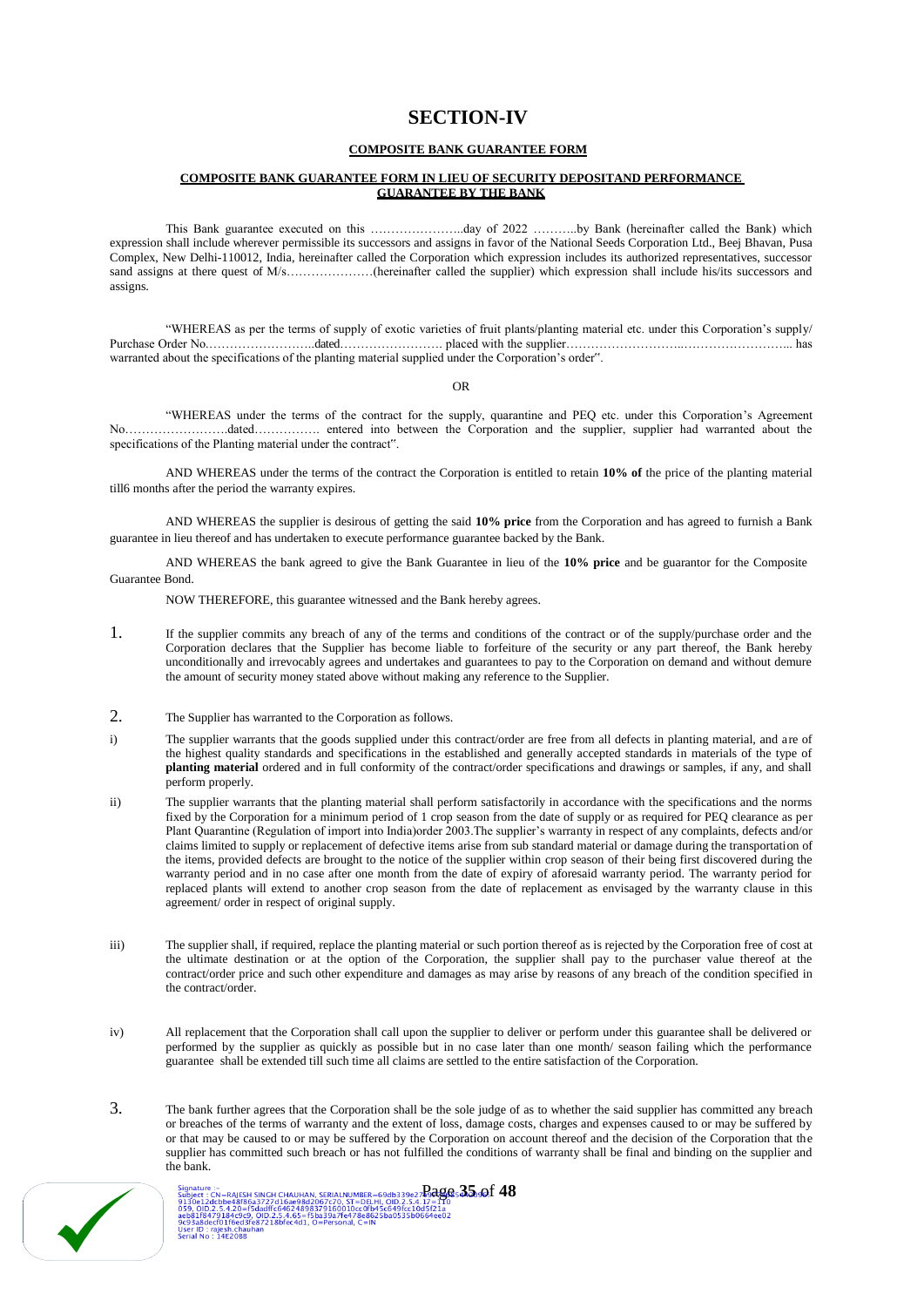- 4. The bank further understand that it shall not be necessary for the Corporation to proceed against the supplier before demanding the aforesaid amount of bank guarantee from the bank or taking any proceeding against the bank and the guarantee herein contained shall be enforceable against the bank.
- 5. The bank undertakes not to revoke the guarantee except with the prior consent of the Corporation in writing and agree that any change in the constitution of the supplier or the bank shall not discharge the liability of the bank herein.
- 6. Notwithstanding anything, contained herein before the liability of the bank under this guarantee is restricted to Rs………. The guarantee of the bank shall remain into force Upton crop season from the date of execution of this Bank guarantee or till 3 months after the expiry of quarantine period whichever is later. Unless the Corporation makes a claim from the bank in writing on or before the said period all rights of the Corporation under this warranty shall be forfeited and the bank shall be relieved and discharged from all liability hereunder.
- 7.
- 1. Witness
- 2. Witness

| Here fill the name and full address of the Bank             |
|-------------------------------------------------------------|
| Here fill the Name and full address of the tenderer.        |
| Here fill the item of work for which order has been placed. |
| *****                                                       |

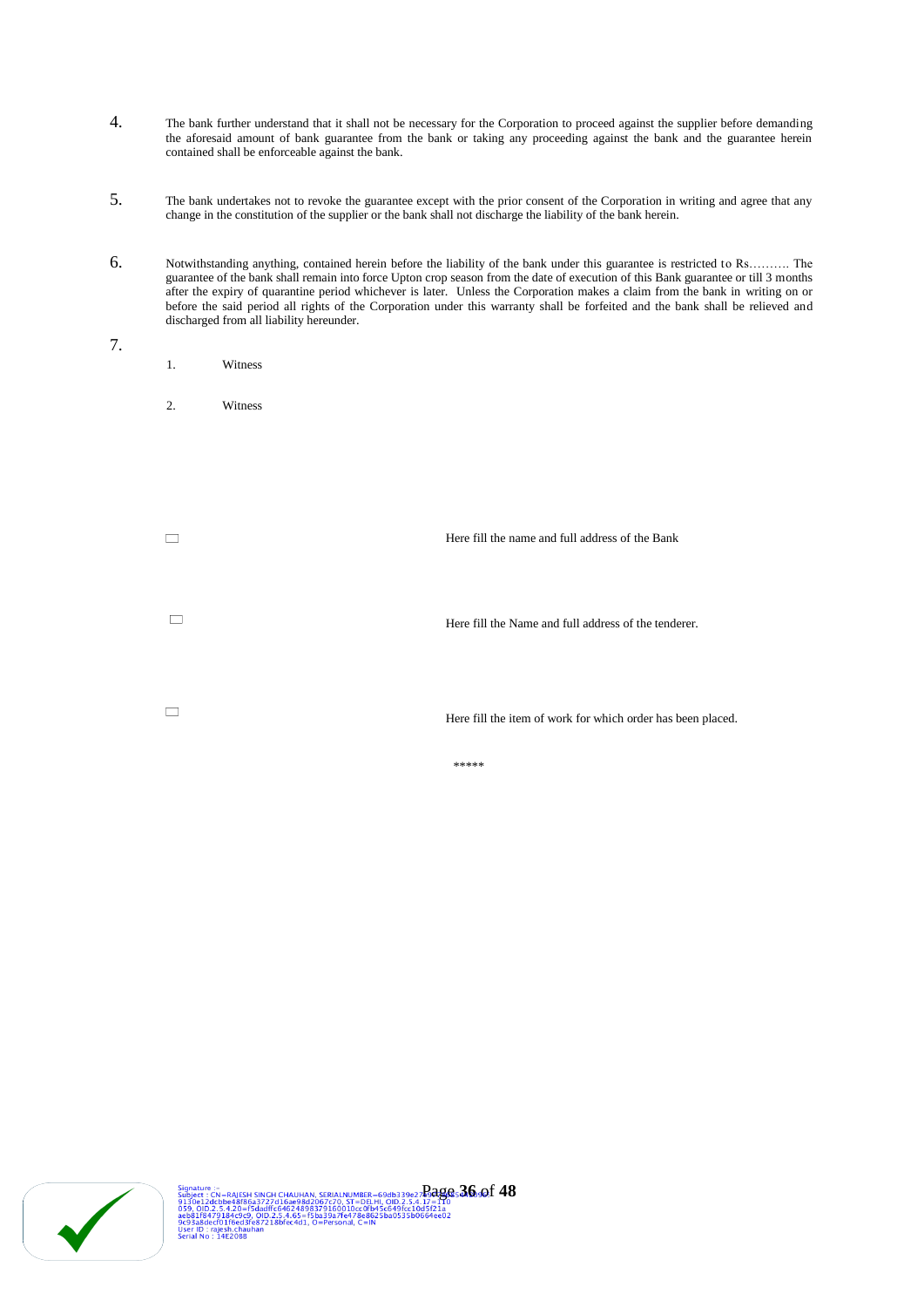# **SECTION-V AGREEMENT FORM**

#### **AGREEMENT NO**…………………………………..

This agreement is made on this ……………………..between the National Seeds Corporation Ltd., A Government of India Undertaking, incorporated under the Companies Act 1956 and having its Registered Office at Beej Bhavan, Pusa Complex, New Delhi-110012 and (hereinafter called the "Corporation" which expression shall unless excluded by or repugnant to the context, be deemed to include its successors and assigns) of the first part and M/s…………………………… having registered office at ………. (Hereinafter called the "Supplier" which expression shall include unless excluded by or repugnant to the context, be deemed to its successors and assigns) of the second part.

WHEREAS the "Corporation" with the intention of purchasing planting material invited offers vide Tender No… its own behalf.

AND WHEREAS the Supplier submitted their Tender No…………………and upon consideration of the tender and after due deliberations/procedures , the Corporation placed Purchase Order No……………………dated……………………… with Supplier, for the supply of Planting Material as per specifications, quantities, price and number mentioned in schedule of this agreement and in Purchase Order.

AND WHEREAS the Corporation and the Supplier have agreed to all the terms & conditions as contained in the tender documents for Tender No………………… which shall form part of this agreement . The agreement shall be for the period of ………………..

The Supplier hereby agrees to supply and Corporation hereby agrees to purchase planting material with specifications and details as mentioned in the above said Purchase Order.

#### **Settlement of Disputes:**

All disputes or differences, whatsoever arising between the parties, arising out of touching or relating to construction or effect of the Contract or the breach thereof shall be referred to Arbitration for adjudication in accordance with the [Indian] Arbitration & Conciliation Act, 1996 as amended by the Arbitration & Conciliation (Amendment) Act, 2015 and any statutory modification or reenactment thereof. The Arbitral Tribunal shall make a reasoned award. The venue of arbitration shall be at New Delhi. The arbitration proceeding will be conducted in English Language. Performance under the contract shall be continued by the Contractor during the arbitration proceedings, unless otherwise directed in writing by the Purchaser or unless the matter is such that the work cannot possibly be continued until the decision of the arbitrators is obtained. If the party of Second Part, is Indian Public Sector, Govt. Organization or Departments of Govt. of India, the AMRCD mechanism as per DPE Guidelines will be opted.

#### GOVERNING LAW AND JURISDICTION:

The Contract shall be governed, construed and interpreted in accordance with laws in force in India. The Parties hereby submit to the exclusive jurisdiction of the Courts situated at New Delhi for adjudication of disputes, injunctive reliefs, actions and any other proceedings, whatsoever, arising out of this Contract.

No amendments or modifications in the terms of this agreement shall be considered valid unless it is in writing and duly signed by both the parties.

IN WITNESS WHEREOF, both the parties have here to subscribe their signature on the date and year herein above written through authorized representatives.

| For and on behalf of the supplier | For and on behalf of the<br>National Seeds Corporation Ltd., Beej Bhawan, Pusa Complex,<br>New Delhi - 12 |
|-----------------------------------|-----------------------------------------------------------------------------------------------------------|
| Witness                           | Witness                                                                                                   |
| 1.                                | 1.                                                                                                        |
| 2.                                | 2.                                                                                                        |
| 3.                                | 3.                                                                                                        |
|                                   | *****                                                                                                     |
| $\mathbf{r}$<br>Clean strive :    | $\sim$<br>$c$ in                                                                                          |



Page **37** of **48**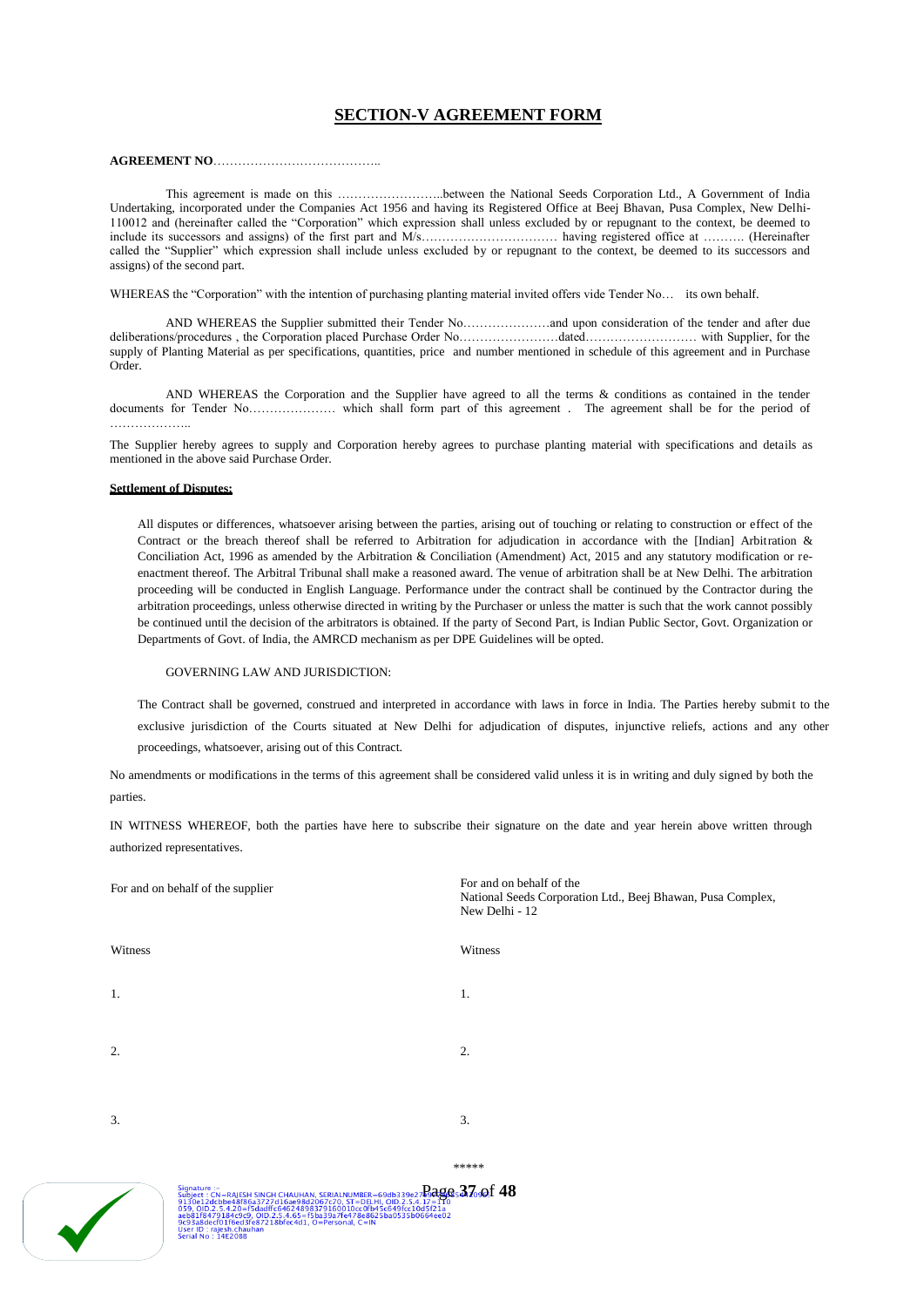# **SECTION-VI**

### **PRE-CONTRACT INTEGRITY PACT**

#### (To be signed by all bidders)

#### **General:-**

**1.** WhereasNationalSeedsCorporationLimitedrepresentedby………………………………………………………………hereinafter referred to as the Buyer and the first party, proposes to procure goods / services through tender no. hereinafter referred to as planting material or goods, of the first part is a CPSE under Ministry of Agriculture and Farmers Welfare, Government of India.

M/s \_\_\_\_\_\_\_\_\_\_\_\_\_\_\_\_\_\_\_\_\_\_\_, represented by, \_\_\_\_\_\_\_\_\_\_\_\_\_\_\_\_\_\_ , \_\_\_\_\_\_\_\_\_\_\_\_\_\_\_\_\_\_\_\_\_\_\_\_\_\_ (which term, unless expressly indicated by the contract, shall be deemed to include its successors and its assignees), hereinafter referred to as the Bidder/Seller and the second party, is willing to offer/has offered the planting material. Whereas the Bidder is a (status of the bidder) constituted in accordance with the relevant law in the matter as Co. /Sole Proprietor/Partnership Firm/LLP/Registered Export Agency.

And

**2.** Now, therefore, the Buyer and the Bidder agree to enter into this pre-contract agreement, hereinafter referred to as Integrity Pact, to avoid all forms of corruption by following a system that is fair, transparent and free from any influence/prejudiced dealings prior to, during and subsequent to the completion of the contract.

#### **Commitments of the Buyer:-**

**3.** The Buyer Commits itself to the following:-

The Buyer undertakes that no official of the Buyer, connected directly or indirectly with the contract, will demand, take a promise for or accept, directly or through intermediaries, any bribe, consideration, gift, reward, favor or any material or immaterial benefit or any other advantage from the Bidder, either for themselves or for any person, organization or third party related to the contract in exchange for an advantage in the bidding process, bid evaluation, contracting or implementation process related to the Contract.

The Buyer will treat all Bidders alike, and will provide to all Bidders the same information and will not provide any such information to any particular Bidder which could afford an advantage to that particular Bidder in comparison to other Bidders.

All the officials of the Buyer will report to the Chief Vigilance Officer (CVO)'s office of any attempted or completed breaches of the above commitments on the part of Bidder under Integrity Pact.

**4.** In case of any such preceding misconduct on the part of such official(s) is reported by the Bidder to the Buyer with full and verifiable facts and the same is *prima facie* found to be correct by the Buyer, necessary disciplinary proceedings, or any other action as deemed fit, including criminal proceedings may be initiated by the Buyer and such a person shall be debarred from further dealings related to the contract process. In such a case while an enquiry is being conducted by the Buyer the proceedings under the contract would not be stalled.

#### **Commitments of Bidders:-**

**5.** The Bidder commits himself to take all measures necessary to prevent corrupt practices, unfair means and illegal activities during any stage of his bid or during any pre-contract or post-contract stage in order to secure the contract or in furtherance to secure it and in particular commits himself to the following:-

The Bidder will not offer, directly or through intermediaries, any bribe, gift, consideration, reward, favor, any material or immaterial benefit or other advantage, commission, fees, brokerage or inducement to any official of the Buyer, connected directly or indirectly with the bidding process, or to any person, organization or third party related to the contract in exchange for any advantage in the bidding, evaluation, contracting and implementation of the Contract.

The Bidder further undertakes that he has not given, offered or promised to give, directly or indirectly any bribe, gift, consideration, reward, favor, any material or immaterial benefit or other advantage, commission, fees, brokerage or inducement to any official of the Buyer or otherwise in procuring the Contract or forbearing to do or having done any act in relation to the obtaining or execution of the Contract or any other Contract with the Government for showing or forbearing to show favor or disfavor to any person in relation to the Contract or any other Contract with the Government.

The Bidder will not collude with other parties interested in the contract to impair the transparency, fairness and progress of the bidding process, bid evaluation, contracting and implementation of the contract.

The Bidder will not accept any advantage in exchange for any corrupt practice, unfair means and illegal activities.

The Bidder further confirms and declares to the Buyer that the Bidder is Competent to offer for stores /services in the said tender and has not engaged any individual or firm or company whether Indian or foreign to intercede, facilitate or in any way to recommend to the Buyer or any of its functionaries, whether officially or unofficially to the award of the contract to the Bidder, nor has any amount been paid, promised or intended to be paid to any such individual, firm or company in respect of any such intercession, facilitation or recommendation.

The Bidder, either while presenting the bid or during pre-contract negotiations or before signing the contract, shall disclose any payments he has made, is committed to or intends to make to officials of the Buyer or their family members, agents, brokers or any other intermediaries in connection with the contract and the details of services agreed upon for such payments.

The Bidder shall not use improperly, for purposes of competition or personal gain, or pass on to others, any information provided by the Buyer as part of the business relationship, regarding plans, technical proposals and business details, including information contained in any electronic data carrier. The Bidder also undertakes to exercise due and adequate care lest any such information is divulged.

The Bidder commits to refrain from giving any complaint directly or through any other manner without supporting it with full and verifiable facts.



Signature :-<br>
Subject : CN=RAISH SINGH CHAUHAN, SERIALNUMBER=69db339e27e97e9853**442096:**<br>
9130e12dcbbe48786a3727d16ae99d2057c70. ST=DELH, QID.2.5,4.17=110<br>
9390.002.2.5,4.20=53dadf1c64624898379160010cc0fb45c649fcc10d5f21a<br>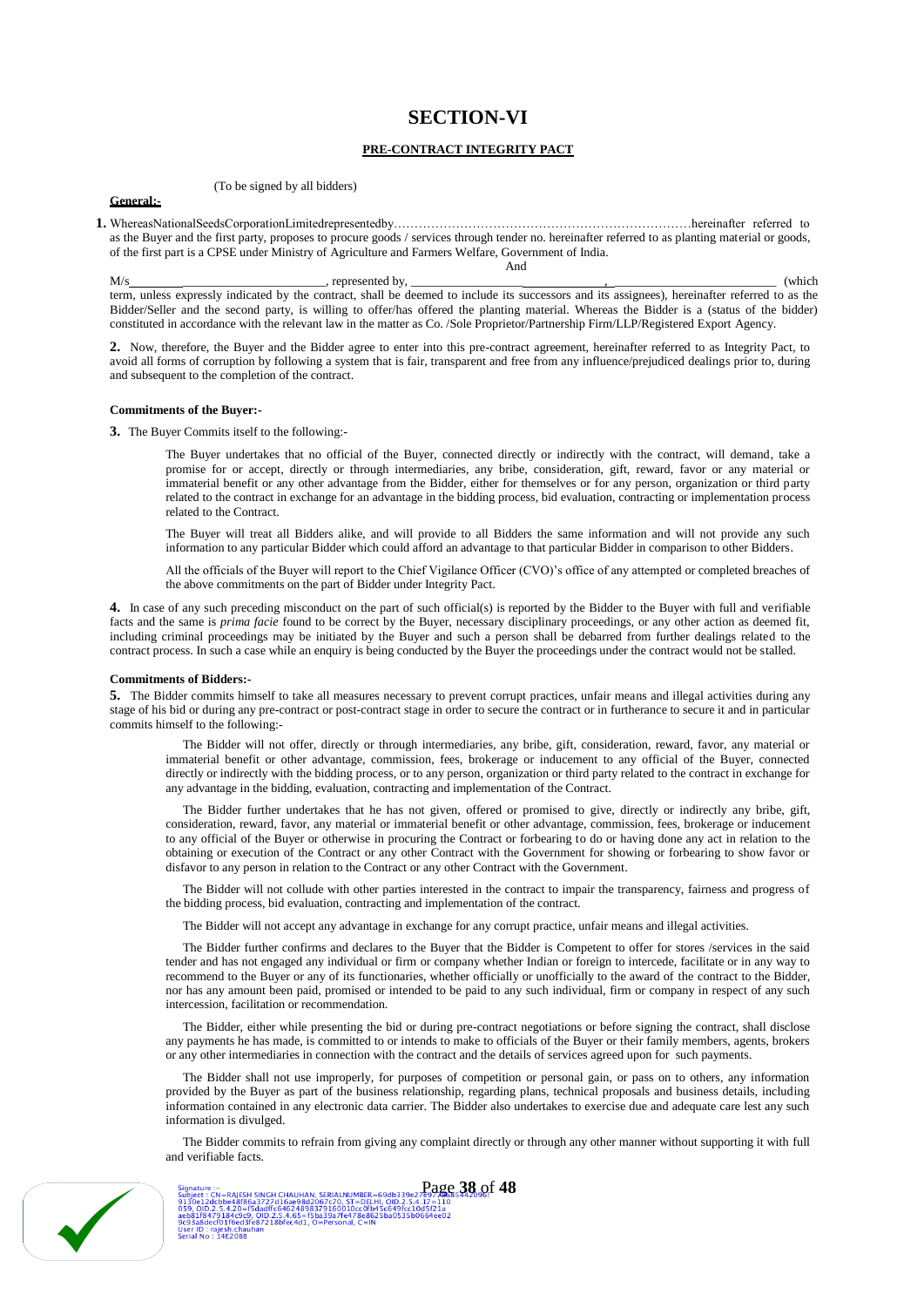The Bidder shall not instigate or cause to instigate any third person to commit any of the actions mentioned above.

#### **6. Previous Transgression:-**

The Bidder declares that no previous transgression occurred in the last three years immediately before signing of this Integrity Pact, with any other company in any country in respect of any corrupt practices envisaged hereunder or with any Public Sector Enterprise in India or any Government Department in India that could justify bidder's exclusion from the tender process.

If the Bidder makes incorrect statement on this subject, Bidder can be disqualified from the tender process or the contract, if already awarded, can be terminated for such reason.

#### **7. Company Code of Conduct:-**

Bidders are also advised to have a company code of conduct (clearly rejecting the use of bribes and other unethical behavior) and a compliance program for the implementation of the code of conduct throughout the company.

#### **8. Sanctions for Violation:-**

**Any breach of the aforesaid provisions by the Bidder or any one employed by him or acting on his behalf (whether with or without the knowledge of the Bidder) or the commission of any offence by the Bidder or any one employed by him or acting on his behalf, as defined in Chapter IX of the Indian Penal Code, 1860 or the Prevention of Corruption Act 1988 or any other act enacted for the prevention of corruption shall entitle the Buyer to take all or any one of the following actions, wherever required:-**

- To immediately call off the pre-contract negotiations without assigning any reason or giving any compensation to the Bidder. However, the proceedings with the other Bidder(s) would continue.
- (ii) The Earnest Money/Security Deposit/Performance Bond shall stand forfeited either fully or partially, as decided by the Buyer and the Buyer shall not be required to assign any reason therefore.
- (iii) To immediately cancel the contract, if already signed, without giving any compensation to the Bidder.
- (iv) To recover all sums already paid by the Buyer, and in case of an Indian Bidder with interest thereon at 2% higher than the prevailing Prime Lending Rate, while in case of a Bidder from a country other than India with interest thereon at 2% higher than the **LIBOR.** If any outstanding payment is due to the Buyer from the Bidder in connection with any other contract for any other defense stores, such outstanding payment could also be utilized to recover the aforesaid sum and interest.
- (v) To encase the advance bank guarantee and performance bond/warranty bond, if furnished by the Bidder, in order to recover the payments, already made by the Buyer, along with interest.
- (vi) To cancel all or any other Contracts with the Bidder.
- (vii) To debar the Bidder from entering into any bid from the Government of India for a minimum period of five years, which may be further extended at the discretion of the Buyer.
- (viii) To recover all sums paid in violation of this Pact by Bidder(s) to any middleman or agent or broker with a view to securing the contract.
- (ix) If the Bidder or any employee of the Bidder or any person acting on behalf of the Bidder, either directly or indirectly, is "closely" related to any of the officers of the Buyer, or alternatively, if any close relative of an officer of the Buyer has financial interest/stake in the Bidder's firm, the same shall be disclosed by the Bidder at the time of filing of tender. Any failure to disclose the interest involved shall entitle the Buyer to rescind the contract without payment of any compensation to the Bidder.
- (x) The term "close" relative" for this purpose would mean spouse whether residing with the Government servant or not include a spouse separated from the Government servant by a decree or order of a competent court, son or daughter or stepson or step daughter and wholly dependent upon Government servant, but does not include a child or step child who is no longer in any way dependent upon the Government servant or of whose custody the Government servant has been deprived of by or under any law, any other person related ,whether by blood or marriage, to the Government servant or to the Government servant's wife or husband and wholly dependent upon Government servant.
- (xi) The Bidder shall not lend to or borrow any money from or enter into any monetary dealings or transactions, directly or indirectly, with any employee of the Buyer, and if he does so, the Buyer shall be entitled forthwith to rescind the contract and all other contracts with the Bidder. The Bidder shall be liable to pay compensation for any loss or damage to the Buyer resulting from such rescission and the Buyer shall be entitled to deduct the amount so payable from the money(s) due to the Bidder.

The decision of the Buyer to the effect that a breach of the provisions of this Integrity Pact has been committed by the Bidder shall be final and binding on the Bidder.

#### **9. Fall Clause:-**

The Bidder undertakes that he has not supplied/is not supplying the similar systems or subsystems at a price lower than that offered in the present bid in respect of any other Ministry/Department of the Government of India and if it is found at any stage that the similar system or sub-system was supplied by the Bidder to any other Ministry/Department of the Government of India at a lower price, then that very price will be applicable to the present case and the difference in the cost would be refunded by the Bidder to the Buyer, if the contract has already been concluded.

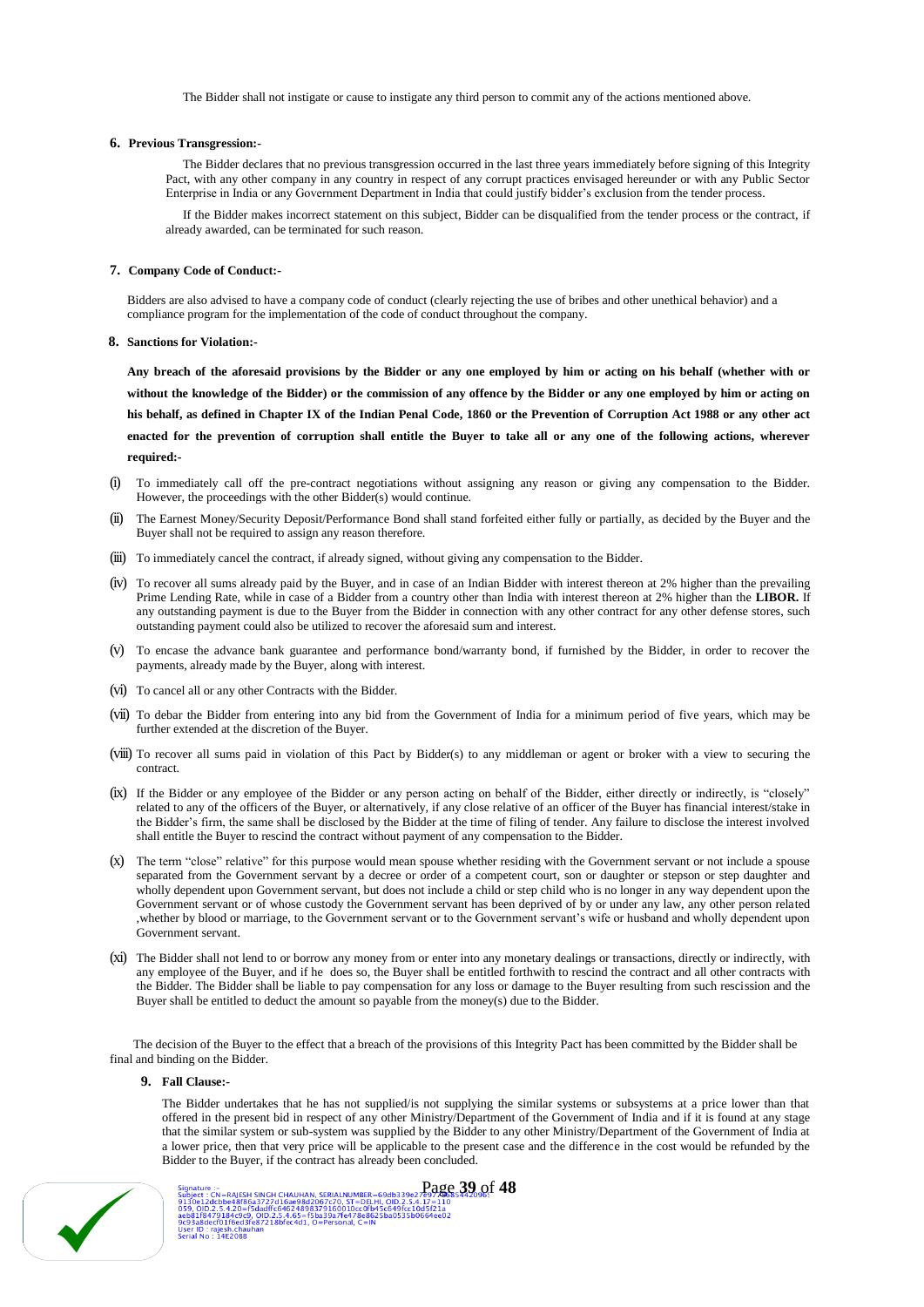The Bidder shall strive to accord the most favored customer treatment to the Buyer in respect of all matters pertaining to the present case.

#### **10. Examination of Books of Accounts:-**

In case of any allegation of violation of any provisions of this Integrity Pact or payment of commission, the Buyer or its agencies shall be entitled to examine the Books of Accounts of the Bidder and the Bidder shall provide necessary information of the relevant financial documents in English and shall extend all possible help for the purpose of such examination.

#### **11. Law and Place of Jurisdiction:-**

This Pact is subject to Indian Law. The place of performance and jurisdiction is the seat of the Buyer i.e. New Delhi.

#### **12. Other Legal Actions:-**

The actions stipulated in this Integrity Pact are without prejudice to any other legal action that may follow in accordance with the provisions of the extant law in force relating to any civil or criminal proceedings.

## **13. Validity:-**

The validity of this Integrity Pact shall be from date of its signing and extend till satisfactory closer of the Contract. Should one or several provisions of this Pact turn out to be invalid; the remainder of this Pact remains valid. In this case, the parties will strive to come to an agreement to their original intentions.

The Parties hereby sign this Integrity Pact at \_\_\_\_\_\_\_\_ on \_\_\_\_

## **BUYER BIDDER**

**Company Name**

**CHIEF EXECUTIVEOFFICER**

Witness

1. 1.

2.  $\overline{\phantom{a}2.}$  2.

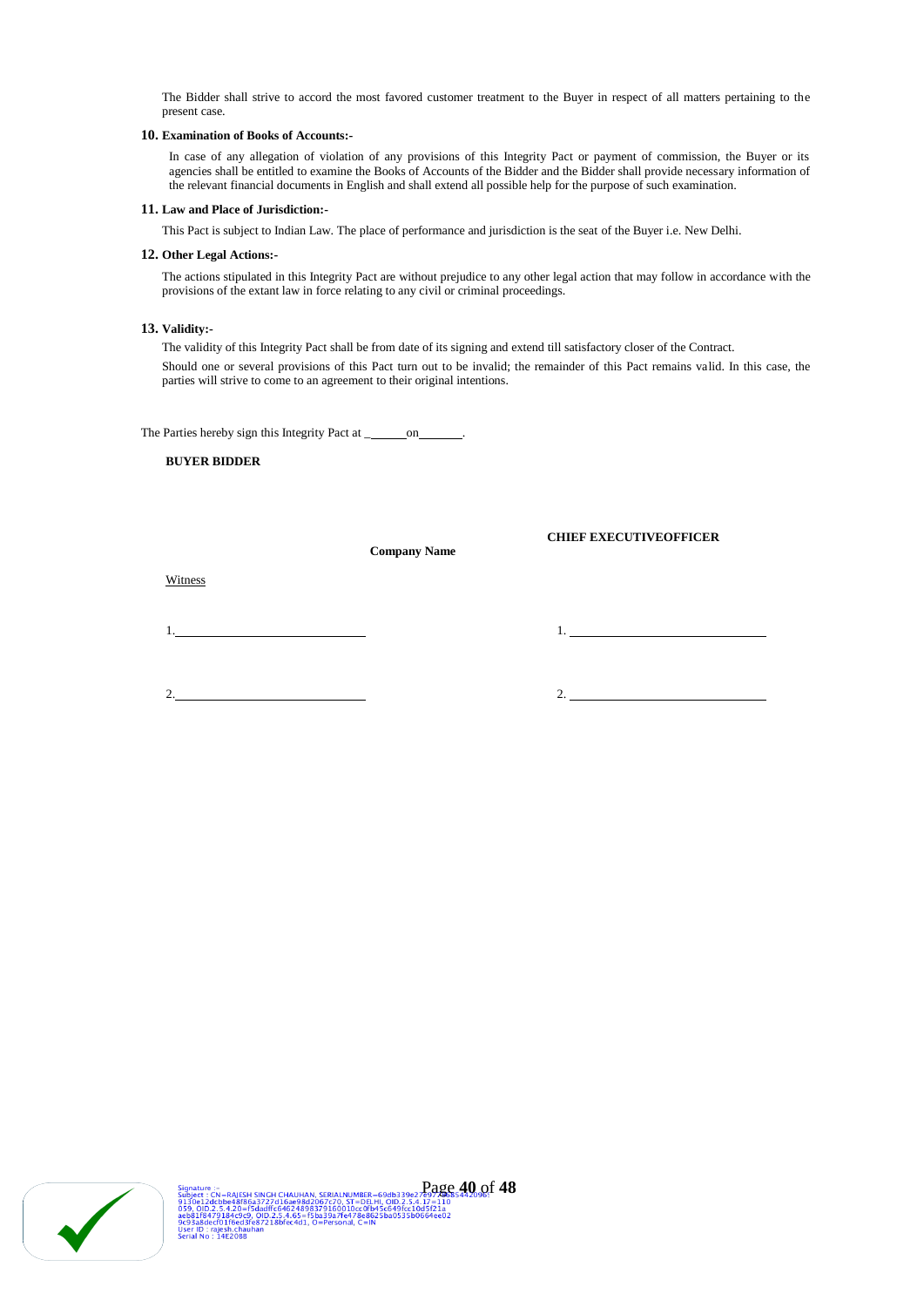# **SECTION-VII**

### **PROFORMA OF GUARANTEE/ FOR SUPPLY OF GENUINE- PEDIGREE DISEASE FREE FRUIT PLANTSAND ITS PERFORMANCE DURING GURANTEE PERIOD**

**To**

**Dear Sir,**

**In consideration of the Tender No.02, dated 30.3.2022 invited by M/s. National Seeds Corporation Limited having its registered office at Beej Bhavan, Pusa Complex, New Delhi 110012 (hereinafter referred to as "Purchaser" which expression shall unless repugnant to the context or meaning thereof include its successors, administrators and assignees) having awarded to M/s…………………............ with its Registered/Head office at …………………….............. (Hereinafter referred to as the "Supplier" which expression shall unless repugnant to the context or meaning thereof, include its successors, administrators, executors and assignees), a formal contract by issue of the Purchaser's letter of Award No………………........ date……… was entered with the Purchaser on .......……………….. Vide agreement dated ................................................ (Hereinafter referred to as the contract).**

**We the supplier hereby gives a guarantee for the supply of genuine pedigree disease free quality nursery plants/Scion wood supplied by us dated.....................................................................................................................................................................................................................day**

**of...................20................**

**Witness:**

**Signature and Seal**

**(Name of producer)**

**(Signature) Name: For& on behalf of M/S**

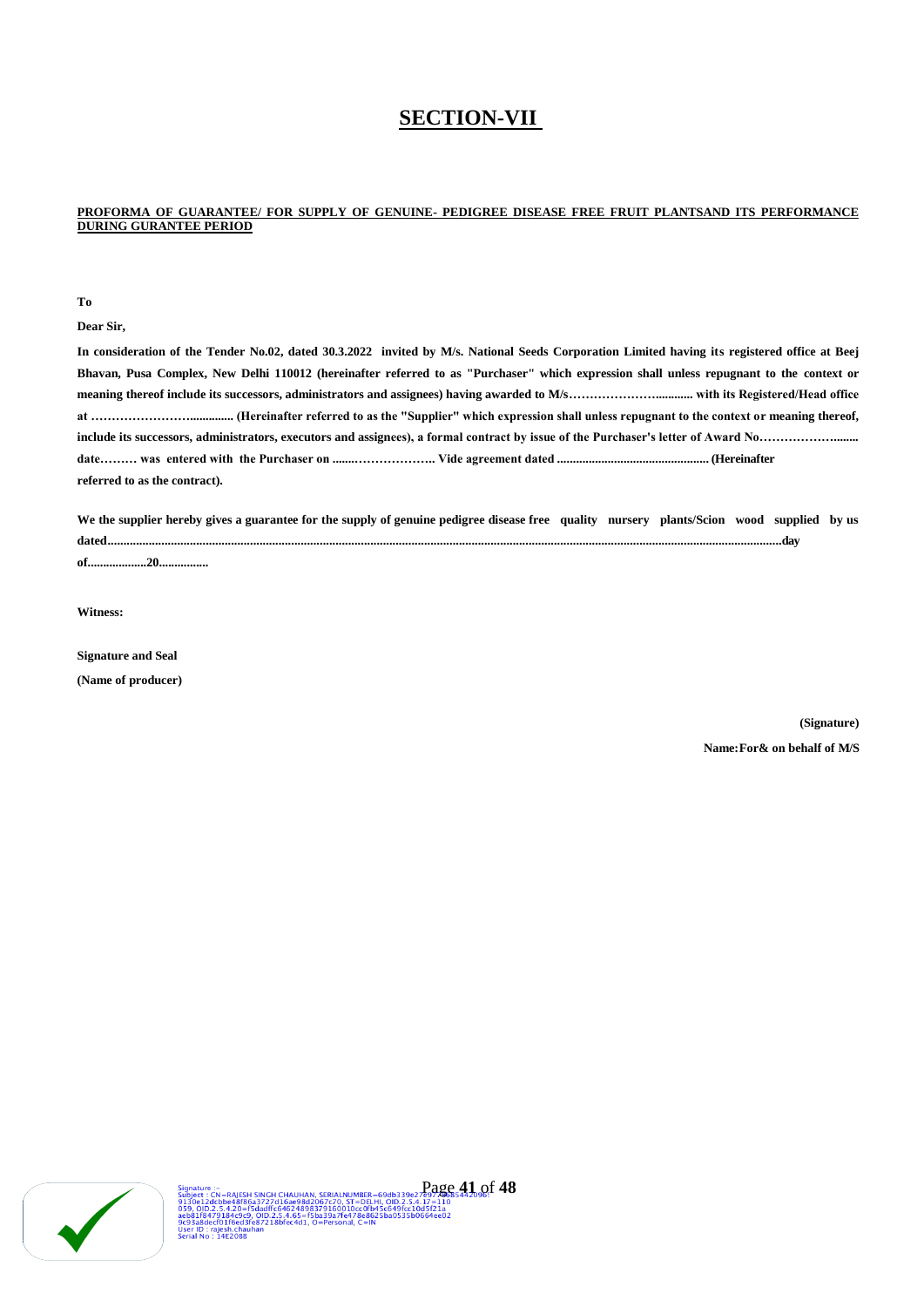# **PART-B**



Signature :-<br>
Subject : CN=RAJESH SINGH CHAUHAN, SERIALNUMBER=69db339e27e97**,@p854422.off 48**<br>
9130e12dcbbe48f86a3727d16ae98d2067c70.5T=DELMI, OID.2.5.4.17=110<br>
059, 010.22.4.20=15dadff:64624898379160010cc0fb45c649fcc10d5f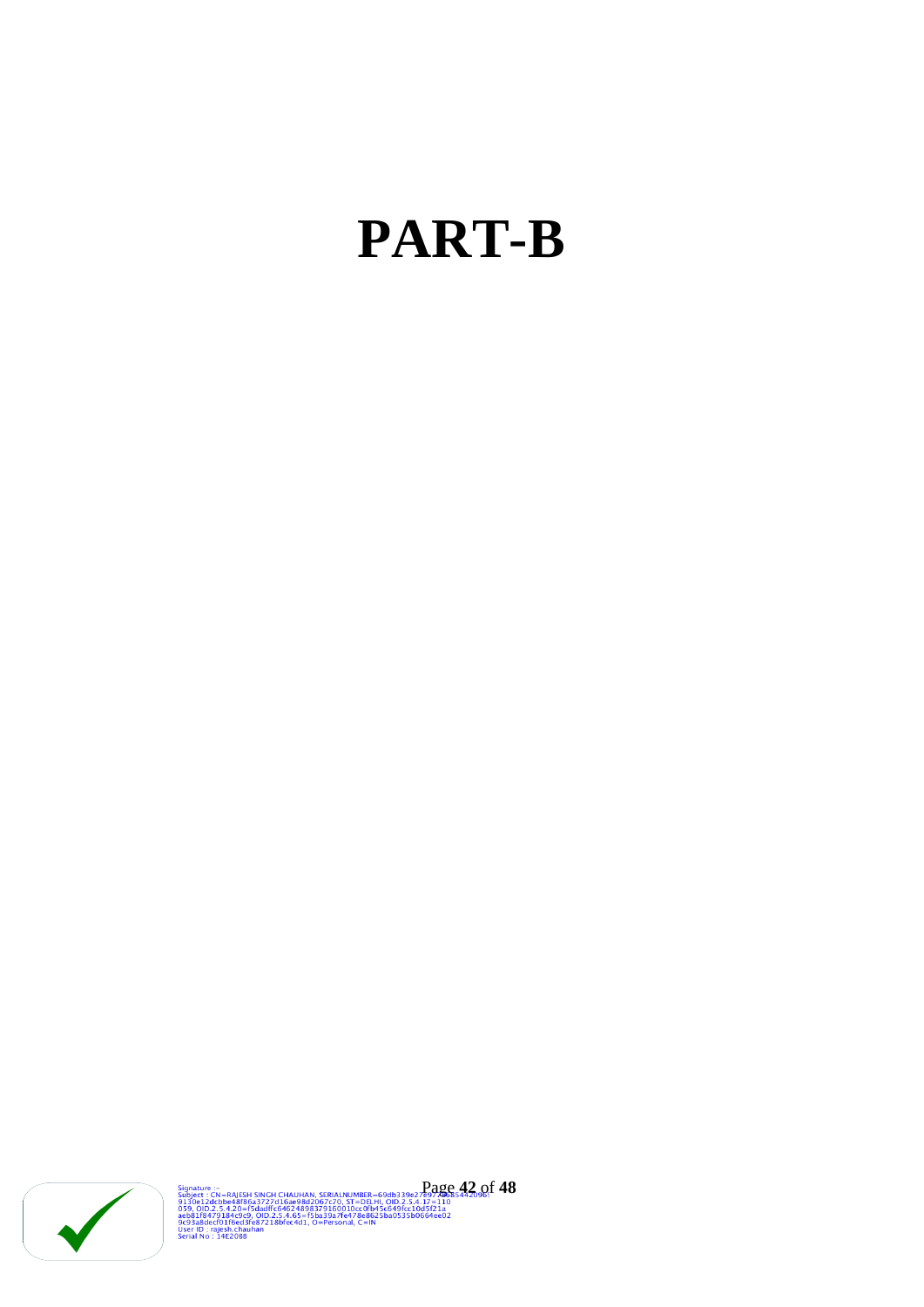# **SECTION-I**

## **SPECIFICATIONS**

## **1. Technical Specifications for supply of planting material of Apple at**

#### **A. Govt. Horticulture Garden, Tehri Garhwal, Uttrakhand and State Horticulture Farm, West Kameng, Arunachal Pradesh.**

- Plants must be free from pest /diseases and must be certified by registered/competent authority that these plants are free from all quarantine diseases/pests including viruses and phytoplasma.
- Plants must be one year old with more than 5 feathers (>20 cms)
- The girth of plants above bud union must be at least 35 mm
- Necessary certification from registered/competent certifying authority of the country of origin needs to be provided
- The entire root system of the plants must be intact, viable and fibrous
- The plants must be at least 4 feet above bud/graft union
- If variety is patented , patent rights certificate should be provided for supplying such plants

## **B. Advanced Centre of Horticulture Development, Shopian, Jammu & Kashmir.**

- Plants must be free from pest /diseases and must be certified by registered/competent authority that these plants are free from all quarantine diseases/pests including viruses and phytoplasma.
- Plants must be 4-5 plus feathers (>20 cms)
- The girth of plants above bud union must not be less than 35 mm
- Necessary certification from registered/competent certifying authority of the country of origin needs to be provided
- The entire root system of the plants must be intact, viable and fibrous
- The plants must be at least 4 feet tall (120 CM) from Bud union,
- If variety is patented , patent rights certificate should be provided for supplying such plants

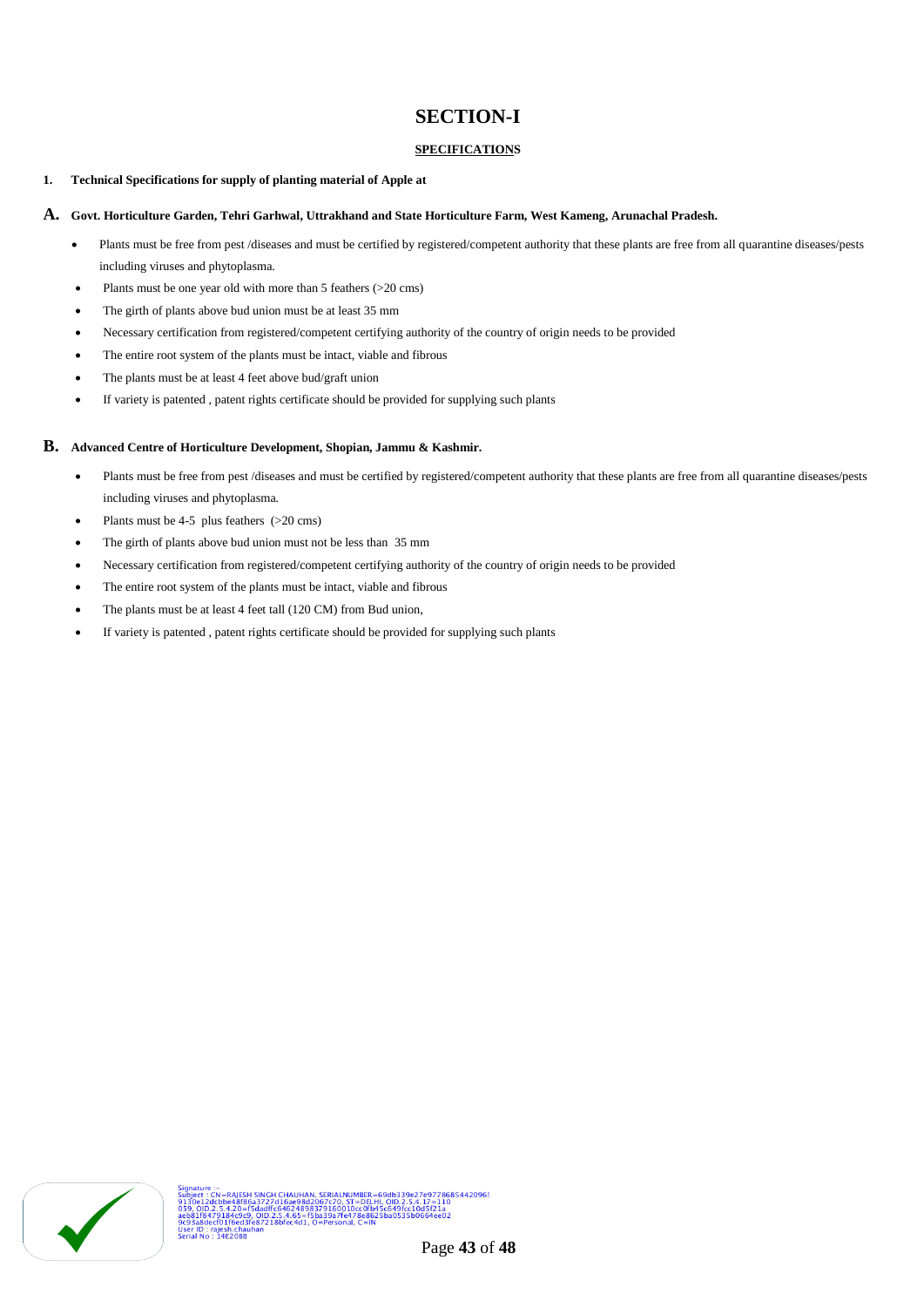#### **2. Technical Specifications for supply of planting material of Walnut at**

- **A. Govt. Horticulture Garden, Tehri Garhwal, Uttrakhand, State Horticulture Farm, West Kameng, Arunachal Pradesh and Potato Seed Farm Chopal, Shimla, Himachal Pradesh.**
- Plants must be free from pest /diseases and must be certified by registered/competent authority that these plants are free from all quarantine diseases/pests including viruses.
- The plant material should be free from soil and there should not be no inter stocking/inter stemming in grafted/budded plants. The plant should be straight, not crooked/misshapen. The described characters should be elaborated in the labels.
- Walnut plant should be free from : (a) Bacterial blight (*Xanthomonasjuglandis*) (b) Bark Canker (*Erwinianigrifluens*) (c) Gummosis (*Euitypaarmeniacae*) (d) Codling moth (*CarpocapsaPomonella*) and same will be mentioned in Phytosanitary Certificate. Treatment given if any must be mentioned in Phytosanitary certificate.
- The girth of plants above bud union must be at least 20 mm
- Necessary certification from registered/competent certifying authority of the country of origin needs to be provided
- The entire root system of the plants must be intact, viable and fibrous
- The plants must be at least 3 feet above bud/graft union
- If variety is patented , patent rights certificate should be provided for supplying such plants

#### **B. Advanced Centre of Horticulture Development, Shopian, Jammu & Kashmir.**

- Plants must be free from pest /diseases and must be certified by registered/competent authority that these plants are free from all quarantine diseases/pests including viruses.
- The plant material should be free from soil and there should not be no inter stocking/inter stemming in grafted/budded plants. The plant should be straight, not crooked/misshapen. The described characters should be elaborated in the labels.
- Walnut plant should be free from : (a) Bacterial blight (*Xanthomonasjuglandis*) (b) Bark Canker (*Erwinianigrifluens*) (c) Gummosis (*Euitypaarmeniacae*) (d) Codling moth (*Carpocapsa Pomonella*) and same will be mentioned in Phytosanitary Certificate. Treatment given if any must be mentioned in Phytosanitary certificate
- The girth of plants above bud union must be at least 35 mm
- Necessary certification from registered/competent certifying authority of the country of origin needs to be provided
- The entire root system of the plants must be intact, viable and fibrous
- The plants must be at least 122 CM above bud/graft union and should be feathers.
- If variety is patented , patent rights certificate should be provided for supplying such plants

#### 3. **Technical Specifications for supply of planting material of Almond at**

## **Govt. Horticulture Garden, Tehri Garhwal, Uttrakhand, Advanced Centre of Horticulture Development, Shopian, Jammu & Kashmir and Potato Seed Farm, Makrog, Chopal, Shimla (Himachal Pradesh) .**

- Plant height 3.5 + feet, feathered.
- The plant material should be free from soil and there should not be no inter stocking/inter stemming in grafted/budded plants. The plant should be straight, not crooked/misshapen. The described characters should be elaborated in the labels.
- The plants should have well developed root stem, free from insect/pests and viruses.

#### 4. **Technical Specifications for supply of planting material of Date Plam at State of Rajasthan and Gujarat :**

- Plant should be free from insects-pest and diseases as well as viruses.
- The ratio of male and female is 1:20.
- Plant should have minimum three juvenile leaves.
- Plant height Minimum: 20 cm.
- Root length minimum: 15 cm.
- Well acclimatized and rooted in peat based media.
- The size of Root trainer/plastic pot should be minimum (lock 5.cm-size. 2006)
- DNA Fingerprints Bareco Close Certificate The State of Principle of Variety.
	- Page **44** of **48**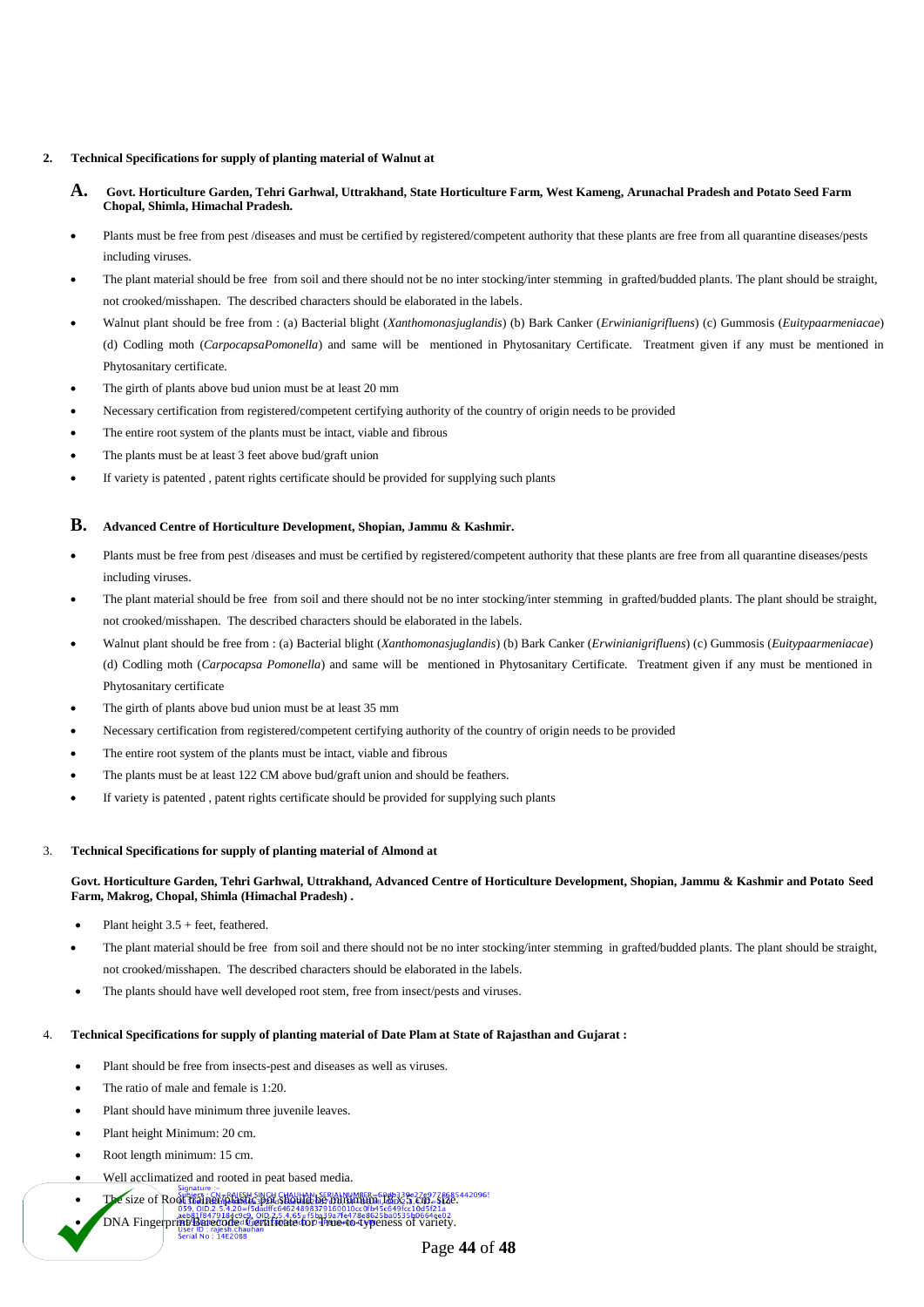# **Destination Wise/ State wise Planting Material Requirement**

# **STATE-WISE REQUIREMENT OF PLANTING MATERIAL OF APPLE**

|                                                             |                           | Crop & Scientific<br>Variety / Hybrid<br>$\overline{S}$ .<br>NO.<br>Name |                                                                 |                                                                                       |                                                                  |                    |
|-------------------------------------------------------------|---------------------------|--------------------------------------------------------------------------|-----------------------------------------------------------------|---------------------------------------------------------------------------------------|------------------------------------------------------------------|--------------------|
|                                                             |                           |                                                                          |                                                                 |                                                                                       |                                                                  |                    |
|                                                             | Variety                   | Root-stock<br>specification<br>for grafting                              | Advanced<br>centre of<br>Hort. Dev.<br>Zainapora,<br>Shopian (J | <b>State Horticulture</b><br>Farm, Shergaon,<br>West<br>Kameng(Arunanchal<br>Pradesh) | Govt. Hort. Garden, Magra,<br>TehriGarhwal(Uttarakhand)<br>India | <b>Grand Total</b> |
|                                                             |                           |                                                                          |                                                                 |                                                                                       |                                                                  |                    |
|                                                             | Gala<br><b>Brookfield</b> | MM-111<br>$(75%)$ and<br>MM-106<br>(25%)                                 |                                                                 |                                                                                       | 14116                                                            | 14116              |
|                                                             | Gala Venus<br>Fengal      | MM-111<br>$(75%)$ and<br>MM-106<br>(25%)                                 |                                                                 |                                                                                       | 14124                                                            | 14124              |
|                                                             | Sun Fuji                  | $MM-111$<br>$(75%)$ and<br>MM-106<br>(25%)                               |                                                                 |                                                                                       | 14116                                                            | 14116              |
|                                                             | <b>Jazz</b>               | MM-111<br>$(75%)$ and<br>MM-106<br>(25%)                                 |                                                                 |                                                                                       | 14116                                                            | 14116              |
| Apple (Malus spp.)                                          | Sweetango                 | MM-111<br>$(75%)$ and<br>MM-106<br>(25%)                                 |                                                                 |                                                                                       | 21174                                                            | 21174              |
|                                                             | Snapdragon                | MM-111<br>$(75%)$ and<br>MM-106<br>(25%)                                 |                                                                 |                                                                                       | 14116                                                            | 14116              |
|                                                             | Rubyfrost                 | $MM-111$<br>$(75%)$ and<br>MM-106<br>(25%)                               |                                                                 |                                                                                       | 14116                                                            | 14116              |
|                                                             | Pacific Rose              | MM-111<br>$(75%)$ and<br>MM-106<br>(25%)                                 |                                                                 |                                                                                       | 21174                                                            | 21174              |
|                                                             | Pacific<br>Queen          | $MM-111$<br>$(75%)$ and<br>MM-106<br>(25%)                               |                                                                 |                                                                                       | 14116                                                            | 14116              |
| Signature :-<br>Subject : CN=<br>9130e12dcb<br>059, OID.2.5 |                           | MM-111<br>$(75%)$ and<br>MM-106                                          |                                                                 |                                                                                       | 14116                                                            | 14116              |
|                                                             |                           | Bearing Single Chaurian                                                  |                                                                 | &K<br>ALNUMBER = 69db339e27e97786854420965<br>20 AD=20LHI, OID.2.5.4.17 = 110         | $P200$ $\overline{45}$ of $\overline{48}$                        |                    |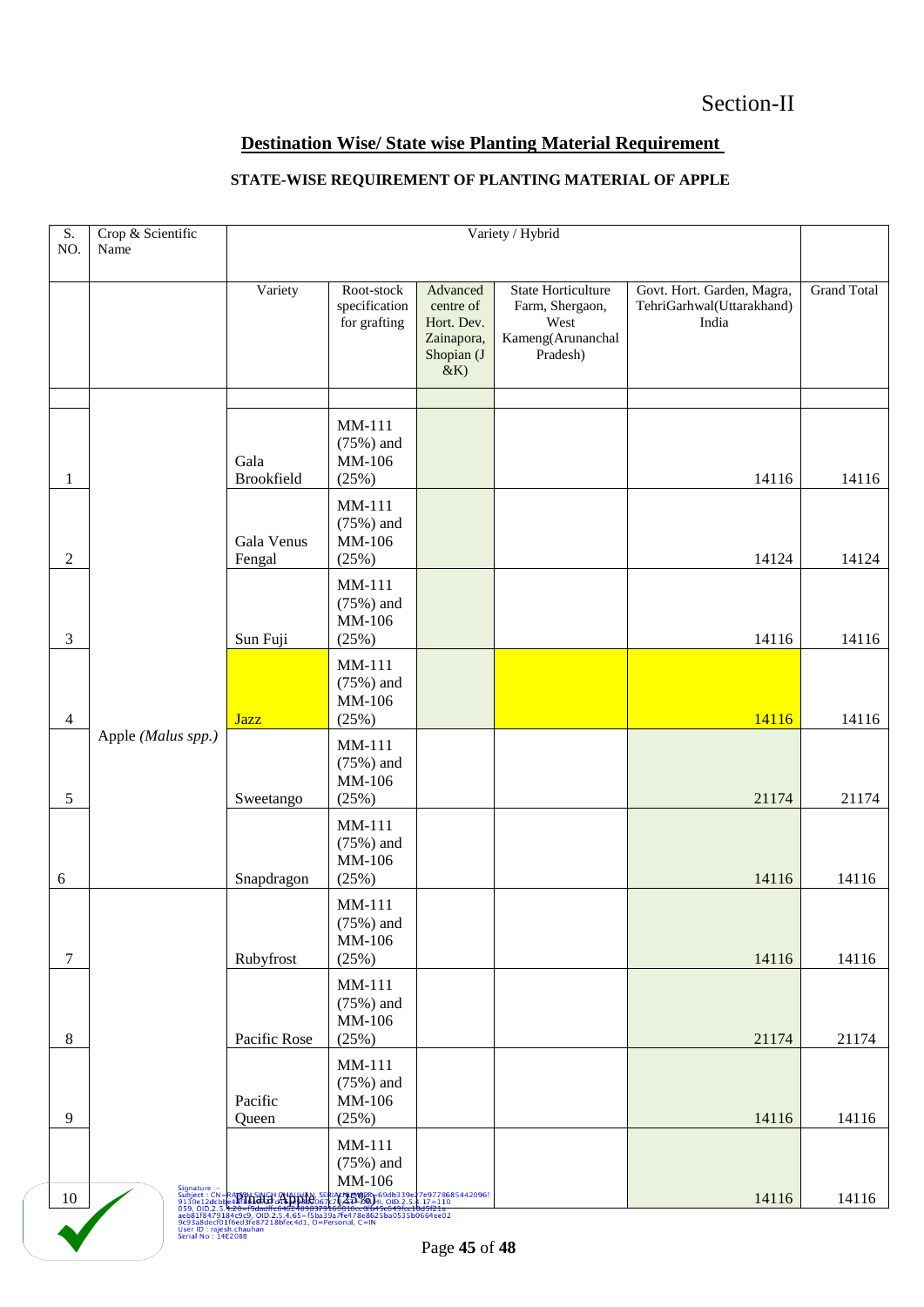|              |                         | MM-111           |                |       |        |                |
|--------------|-------------------------|------------------|----------------|-------|--------|----------------|
|              |                         | $(75%)$ and      |                |       |        |                |
|              |                         | MM-106           |                |       |        |                |
| 11           | <b>First Kiss</b>       | (25%)            |                |       | 14116  | 14116          |
|              |                         | MM-111           |                |       |        |                |
| 12           | Dazel                   | (50 %)           |                | 1200  |        | 1200           |
|              |                         | M-9 (50%)        |                | 1200  |        | 1200           |
|              |                         | MM-111           |                |       |        |                |
| 13           | Pink Lady               | (50 %)           |                | 1200  |        | 1200           |
|              |                         | M-9 (50%)        |                | 1200  |        | 1200           |
| 14           | Mema                    | MM-111<br>(50 %) |                | 1200  |        | 1200           |
|              | Mester                  | M-9 (50%)        |                | 1200  |        | 1200           |
|              |                         | MM-111           |                |       |        |                |
| 15           | Adam's                  | (50 %)           |                | 1100  |        | 1100           |
|              | Apple                   | M-9 (50%)        |                | 1100  |        | 1100           |
|              |                         | MM-111           |                |       |        |                |
| 16           |                         | (50 %)           |                | 1100  |        | 1100           |
|              | Winter                  |                  |                |       |        |                |
|              | banana                  | M-9 (50%)        |                | 1100  |        | 1100           |
|              |                         | MM-111           |                |       |        |                |
| 17           | <b>Braeburn</b>         | (50 %)           |                | 1100  |        | 1100           |
|              |                         | M-9 (50%)        |                | 1100  |        | 1100           |
|              | Crimson                 | MM-111           |                |       |        |                |
| 18           | snow                    | (50 %)           |                | 1100  |        | 1100           |
|              |                         | M-9 (50%)        |                | 1100  |        | 1100           |
|              |                         | MM-111           |                |       |        |                |
| 19           | Cosmic crisp,           | (50 %)           |                | 1100  |        | 1100           |
|              |                         | M-9 (50%)        |                | 1100  |        | 1100           |
|              |                         | MM-111           |                |       |        |                |
| 20           | Giga (Ipador)           | (50 %)           |                | 1100  |        | 1100           |
|              |                         | M-9 (50%)        |                | 1100  |        | 1100           |
| 21<br>$22\,$ | Jeromine                |                  | 44000<br>44000 |       |        | 44000<br>44000 |
|              | King Roat<br>Mema       |                  |                |       |        | 44000          |
| 23           | Mester                  |                  | 44000          |       |        |                |
|              | Scarlet Spur-           |                  |                |       |        | 44000          |
| 24           | $\rm II$                |                  | 44000          |       |        |                |
| 25           | Fenzad (ZI)             |                  | 44000          |       |        | 44000          |
| 26           | Super Chief             |                  | 44000          |       |        | 44000          |
|              | Honey Crisp             | MM-106           |                |       |        | 44000          |
| $27\,$       | (Washington)            |                  | 44000<br>44000 |       |        | 44000          |
|              | Schniga<br>Schinico Red |                  |                |       |        |                |
| 28           | Gala                    |                  |                |       |        |                |
| 29           | Fenplus Gala            |                  | 44000          |       |        | 44000          |
|              | Golden                  |                  | 22000          |       |        | 22000          |
|              | Delicious               |                  |                |       |        |                |
| 30           | Reindeer                |                  |                |       |        |                |
|              | Granny<br>Smith         |                  | 22000          |       |        | 22000          |
| 31           | <b>TOTAL</b>            |                  | 440000         | 20400 | 169400 | 629800         |
|              |                         |                  |                |       |        |                |



\*\*\*\*\*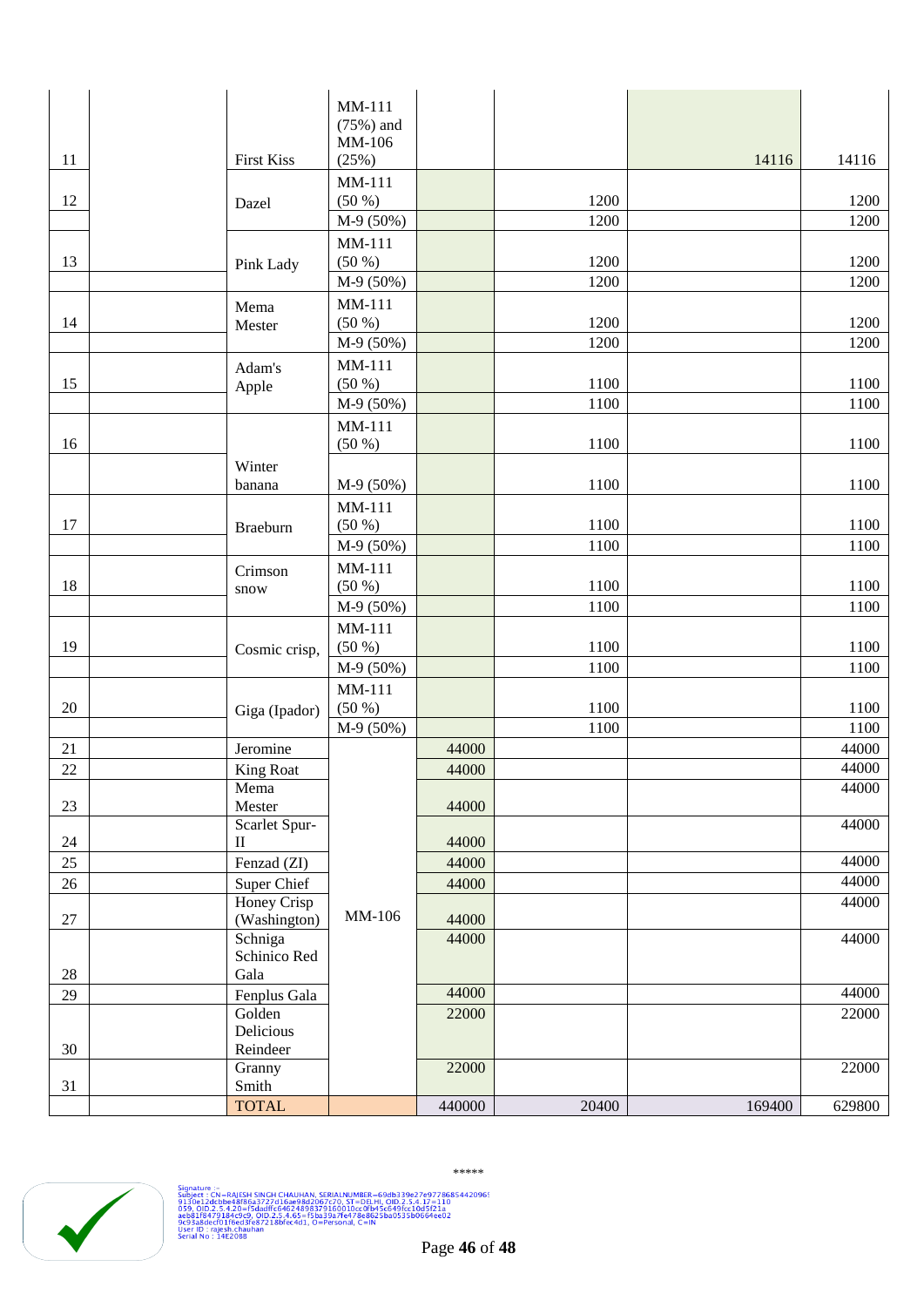# **STATE-WISE REQUIREMENT OF PLANTING MATERIAL OF WALNUT**

| $\overline{\mathbf{S}}$ .<br>NO. | Crop &<br><b>Scientific</b><br><b>Name</b> | Variety / Hybrid       |                                             |                                                                               |                                                                                |                                                                                       |                                                                  |                       |
|----------------------------------|--------------------------------------------|------------------------|---------------------------------------------|-------------------------------------------------------------------------------|--------------------------------------------------------------------------------|---------------------------------------------------------------------------------------|------------------------------------------------------------------|-----------------------|
|                                  |                                            | <b>Variety</b>         | Root-stock<br>specification<br>for grafting | <b>Advanced</b><br>centre of<br>Hort. Dev.<br>Zainapora,<br>Shopian (J&<br>K) | <b>State Horticulture Farm,</b><br>Shergaon, West<br>Kameng(ArunanchalPradesh) | <b>Potato Seed</b><br>Farm,<br>Makrog,<br>Chopal,<br>Shimla<br>(Himanchal<br>Pradesh) | Govt. Hort. Garden, Magra,<br>TehriGarhwal(Uttarakhand)<br>India | Grand<br><b>Total</b> |
|                                  | Walnut<br>(Juglanas                        |                        |                                             |                                                                               |                                                                                |                                                                                       |                                                                  |                       |
|                                  | spp.)                                      | Chandler               |                                             | 66000                                                                         | 5000                                                                           | 10000                                                                                 | 2666                                                             | 83666                 |
| $\overline{2}$                   |                                            | Howard                 |                                             | 33000                                                                         | 5000                                                                           | 5000                                                                                  | 2666                                                             | 45666                 |
| 3                                |                                            | Frequette              |                                             |                                                                               |                                                                                | 5000                                                                                  |                                                                  | 5000                  |
| 4                                |                                            | Lara                   |                                             |                                                                               | 5500                                                                           |                                                                                       |                                                                  | 5500                  |
| 5                                |                                            | Franquette             | Juglans regia<br>(seedling)                 | 33000                                                                         | 5000                                                                           |                                                                                       | 2666                                                             | 40666                 |
| 6                                |                                            | Fernor                 |                                             |                                                                               | 5000                                                                           |                                                                                       | 2666                                                             | 7666                  |
| 7                                |                                            | Fernette               |                                             |                                                                               | 5000                                                                           |                                                                                       | 2674                                                             | 7674                  |
| 8                                |                                            | Forde                  |                                             |                                                                               |                                                                                |                                                                                       | 2666                                                             | 2666                  |
| 9                                |                                            | Gillet                 |                                             |                                                                               |                                                                                |                                                                                       | 2666                                                             | 2666                  |
| 10                               |                                            | Sexton                 |                                             |                                                                               |                                                                                |                                                                                       | 2666                                                             | 2666                  |
| 11                               |                                            | Durhan                 |                                             |                                                                               |                                                                                |                                                                                       | 2666                                                             | 2666                  |
| 12                               |                                            | 185<br>Walnut<br>Shell |                                             |                                                                               |                                                                                |                                                                                       | 2666                                                             | 2666                  |
| 13                               |                                            | Hartely                |                                             |                                                                               |                                                                                |                                                                                       | 2666                                                             | 2666                  |
| 14                               |                                            | Mayette                |                                             |                                                                               |                                                                                |                                                                                       | 2666                                                             | 2666                  |
|                                  | <b>Total</b>                               |                        |                                             | 132000                                                                        | 30500                                                                          | 20000                                                                                 | 32000                                                            | 214500                |